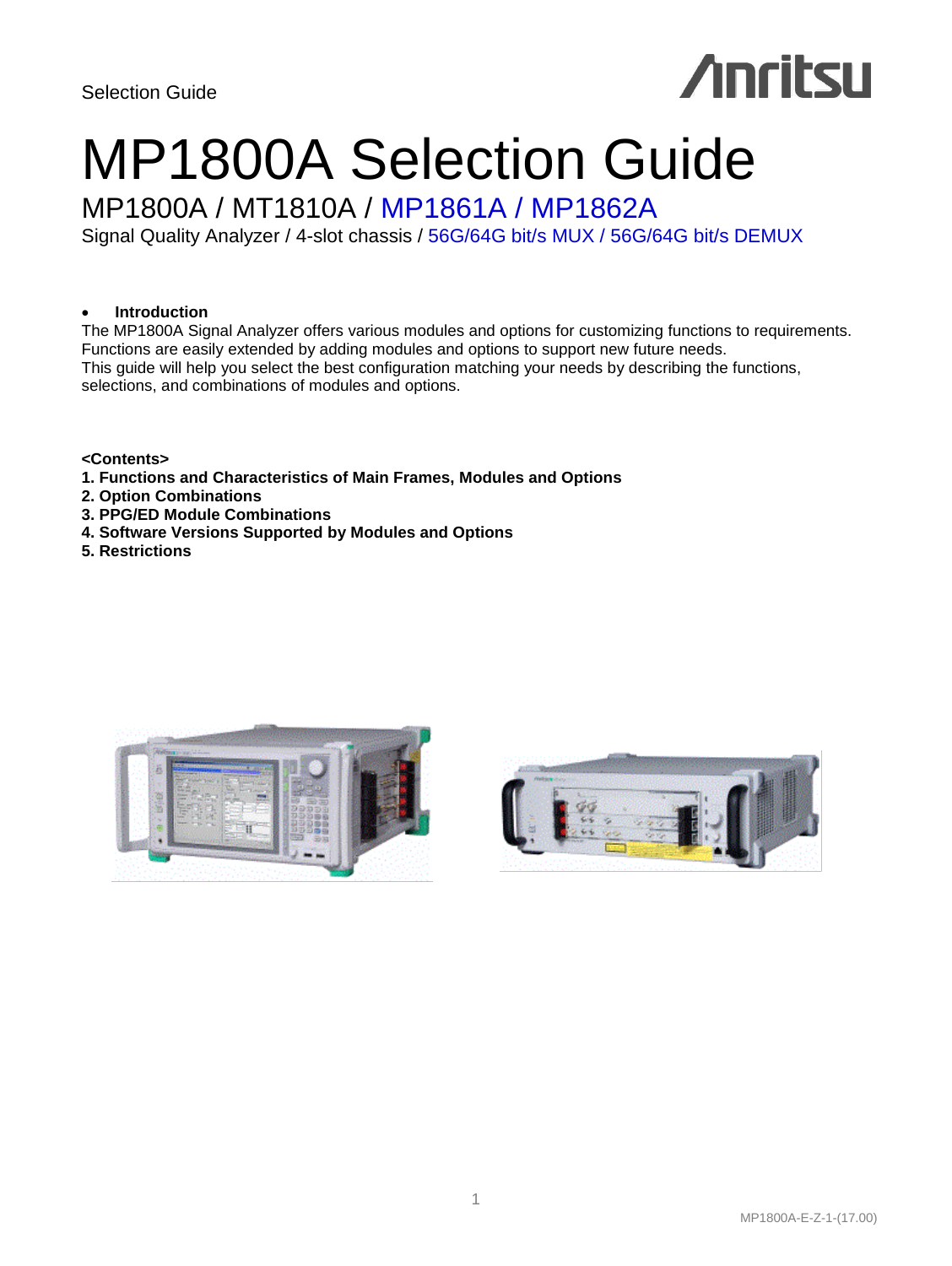#### **1. Functions and Characteristics of Main Frames, Modules and Options**

This chapter describes the functions and characteristics of each main frame, module and option. Refer to the catalog for details of functions and specifications.

| MP1800A                        |                                         | This main frame with screen supports installation of up to six modules.                                                                                                                                                                                                                                                                                                                                                       |
|--------------------------------|-----------------------------------------|-------------------------------------------------------------------------------------------------------------------------------------------------------------------------------------------------------------------------------------------------------------------------------------------------------------------------------------------------------------------------------------------------------------------------------|
| <b>Signal Quality Analyzer</b> |                                         | The MX180000A Signal Quality Analyzer Control Software is<br>preinstalled.                                                                                                                                                                                                                                                                                                                                                    |
|                                | MP1800A-001<br><b>GPIB</b>              | This GPIB option offers a GPIB port for remote control.                                                                                                                                                                                                                                                                                                                                                                       |
|                                | MP1800A-002<br><b>LAN</b>               | This LAN option offers a LAN port for remote control.                                                                                                                                                                                                                                                                                                                                                                         |
|                                | MP1800A-014<br>2-Slot for PPG and/or ED | This option supports installation of up to two 12.5 Gbit/s PPG/ED<br>modules (MU181020A/40A), 14 Gbit/s PPG/ED modules<br>(MU181020B/40B) or 28G/32 Gbit/s PPG/ED modules<br>(MU183020A/21A/40A/41A). Refer to section 3 for the combination of<br>PPG/ED modules. Although there are no restrictions on the number of<br>other inserted modules, the 25 Gbit/s MUX/DEMUX (MU182020A/21A,<br>MU182040A/41) are not supported. |
|                                | MP1800A-015<br>4-Slot for PPG and/or ED | This option supports installation of up to four 12.5 Gbit/s PPG/ED<br>modules (MU181020A/40A), 14 Gbit/s PPG/ED modules<br>(MU181020B/40B) or 28G/32 Gbit/s PPG/ED modules<br>(MU183020A/21A/40A/41A). Refer to section 3 for the combination of<br>PPG/ED modules. There are no restrictions on the number of other<br>inserted modules.                                                                                     |
|                                | MP1800A-016<br>6-Slot for PPG and/or ED | This option supports installation of up to six 12.5 Gbit/s PPG/ED<br>modules (MU181020A/40A) or 14 Gbit/s PPG/ED modules<br>(MU181020B/40B). This option also supports up to four 28G/32 Gbit/s<br>PPG/ED modules (MU183020A/21A/40A/41A). Refer to section 3 for<br>the combination of PPG/ED modules. There are no restrictions on the<br>number of other inserted modules.                                                 |
|                                | MP1800A-032<br>32G PPG/ED Support       | This option supports installation of 28G/32 Gbit/s PPG/ED modules.<br>This option must be installed to use the MU183020A/21/40A/41A.                                                                                                                                                                                                                                                                                          |
| MT1810A                        | 4-Slot Chassis                          | This main frame with no built-in screen supports installation of up to<br>four modules and is controlled using an external PC in which the<br>MX180000A Signal Quality Analyzer Control Software is installed.                                                                                                                                                                                                                |
|                                | MT1810A-014<br>2-Slot for PPG and/or ED | This option supports installation of up to two 12.5 Gbit/s PPG/ED<br>modules (MU181020A/40A), 14 Gbit/s PPG/ED modules<br>(MU181020B/40B) or 28G/32 Gbit/s PPG/ED modules<br>(MU183020A/21A/40A/41A). Refer to section 3 for the combination of<br>PPG/ED modules. Although there are no restrictions on the number of<br>other inserted modules, the 25 Gbit/s MUX/DEMUX (MU182020A/21A,<br>MU182040A/41) are not supported. |
|                                | MT1810A-015<br>4-Slot for PPG and/or ED | This option supports installation of up to four 12.5 Gbit/s PPG/ED<br>modules (MU181020A/40A), 14 Gbit/s PPG/ED modules<br>(MU181020B/40B) or 28G/32 Gbit/s PPG/ED modules<br>(MU183020A/21A/40A/41A). Refer to section 3 for the combination of<br>PPG/ED modules. Although there are no restrictions on the number of<br>other inserted modules.                                                                            |
|                                | MT1810A-032<br>32G PPG/ED Support       | This option supports installation of 28G/32 Gbit/s PPG/ED modules.<br>This option must be installed to use the MU183020A/21/40A/41A.                                                                                                                                                                                                                                                                                          |

| Table 1: Functions and Characteristics of Main Frame |  |  |
|------------------------------------------------------|--|--|
|------------------------------------------------------|--|--|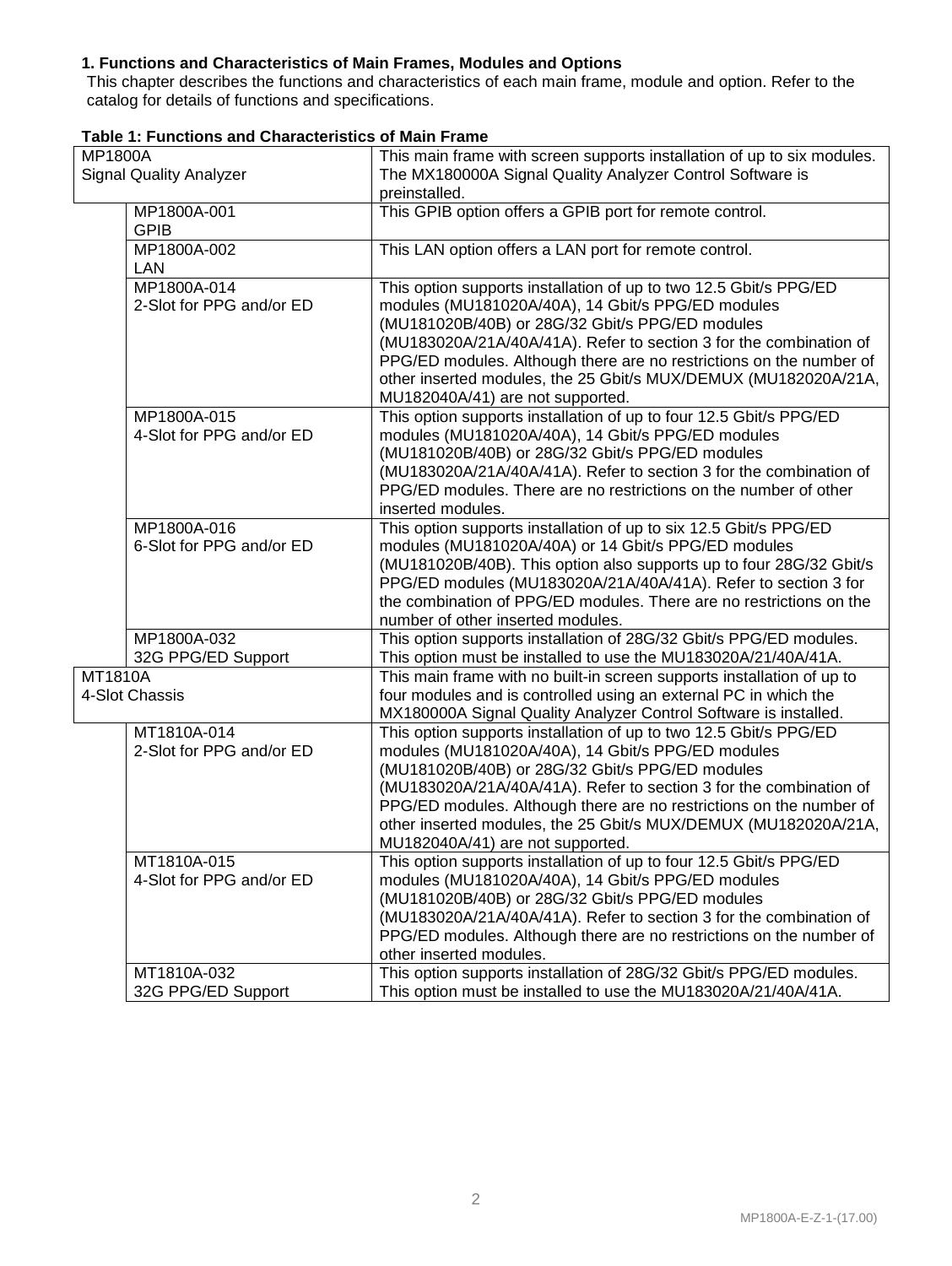| <b>MP1861A</b><br>56G/64G bit/s MUX                                         |                                                           | Combining the MU183020A 28G/32G bit/s PPG and 2ch option<br>1.<br>supports a MUX configuration for output of NRZ signals up to 64.2<br>Gbit/s.<br>The MU13020A-031 2ch Data Delay option is required.<br>Combining with the MU183021A 28G/32G bit/s 4ch PPG supports a<br>2 <sup>1</sup><br>MUX configuration for output of NRZ signals up to 64.2 Gbit/s.<br>The MU183021A-030 4ch Data Delay option is required. |
|-----------------------------------------------------------------------------|-----------------------------------------------------------|--------------------------------------------------------------------------------------------------------------------------------------------------------------------------------------------------------------------------------------------------------------------------------------------------------------------------------------------------------------------------------------------------------------------|
|                                                                             | MP1861A-001<br>64G bit/s Extension                        | This option expands the operation frequency to 64.2G. It can be used at bit<br>rates from 8 to 64.2 Gbit/s. If this option is not installed, the bit-rate range<br>is 8 to 56.2 Gbit/s.                                                                                                                                                                                                                            |
|                                                                             | MP1861A-011<br>Variable Data Output (0.5 to<br>$2.5Vp-p$  | This option varies the amplitude up to 2.5 Vp-p. Not only can the amplitude<br>be set in the range of 0.5 to 2.5 Vp-p, but the offset and crosspoint can<br>also be varied.                                                                                                                                                                                                                                        |
|                                                                             | MP1861A-013<br>Variable Data Output (0.5 to<br>$3.5Vp-p)$ | This option varies the amplitude up to 3.5 Vp-p. Not only can the amplitude<br>be set in the range of 0.5 to 3.5 Vp-p, but the offset and crosspoint can<br>also be varied.                                                                                                                                                                                                                                        |
|                                                                             | MP1861A-030<br><b>Variable Data Delay</b>                 | This option varies the data phase. Since the phase of the data can be<br>varied according to the clock, installing this option in several MUXes<br>supports pattern synchronization at each MUX.                                                                                                                                                                                                                   |
| <b>MP1862A</b><br>56G/64G bit/s DEMUX<br>MP1862A-001<br>64G bit/s Extension |                                                           | 1. Combining the MU183040B 28G/32G bit/s ED and 2ch option supports<br>a DEMUX configuration that can receive NRZ signals up to 64.2<br>Gbit/s.<br>Combining with the MU183041B 28G/32G bit/s 4ch ED supports a<br>2.<br>DEMUX configuration that can receive NRZ signals up to 64.2 Gbit/s.                                                                                                                       |
|                                                                             |                                                           | This option expands the operation frequency to 64.2G. It can be used at bit<br>rates from 8 to 64.2 Gbit/s. If this option is not installed, the bit-rate range<br>is 8 to 56.2 Gbit/s.                                                                                                                                                                                                                            |

#### **Table 2: Functions and Characteristics of Clock Module**

|                             |                                 | This 2-slot wide module supports output clocks of 0.1 to 12.5 GHz.           |
|-----------------------------|---------------------------------|------------------------------------------------------------------------------|
| MU181000A                   |                                 |                                                                              |
| 12.5 GHz Synthesizer        |                                 | There is one clock output port that can be used as a clock source for        |
|                             |                                 | the PPG and MUX modules.                                                     |
|                             | MU181000A-001                   | This option outputs a jittered clock. Inputting the jittered clock to either |
|                             | Jitter Modulation               | the PPG or MUX module can be used to output jittered data. The               |
|                             |                                 | internal sinusoidal jitter source can impress jitter of up to 80 MHz.        |
|                             |                                 | Moreover, connecting an external regulation source supports                  |
|                             |                                 | impression of various jitter types.                                          |
|                             | MU181000B                       | This 2-slot wide module supports output of clocks of 0.1 to 12.5 GHz.        |
|                             | 12.5 GHz 4Port Synthesizer      | There are four output ports that can be used as clock sources for the        |
|                             |                                 | PPG and MUX modules.                                                         |
|                             | MU181000B-001                   | This option outputs a jittered clock. Inputting the jittered clock to either |
|                             | Jitter Modulation               | the PPG or MUX module can be used to output jittered data. The               |
|                             |                                 | internal sinusoidal jitter source can impress jitter of up to 80 MHz.        |
|                             |                                 | Moreover, connecting an external regulation source supports                  |
|                             |                                 |                                                                              |
|                             |                                 | impression of various jitter types.                                          |
|                             | MU181500B                       | This 2-slot wide module adds any jitters such as SJ, RJ, BUJ and SSC         |
|                             | <b>Jitter Modulation Source</b> | to the incoming clock. Two kinds of SJ are available by combination          |
|                             |                                 | with a jittered synthesizer (MU181000A/B-001)                                |
| MU181800A                   |                                 |                                                                              |
| 12.5 GHz Clock Distributor  |                                 | This module divides the 0.1 to 12.5 GHz clock into four branches for         |
| *Manufacturing discontinued |                                 | distribution of the clock to up to four PPG modules.                         |
| MU181800B                   |                                 | This module divides the 0.1 to 14 GHz clock into five branches for           |
| 14 GHz Clock Distributor    |                                 | distribution of the clock to up to five PPG modules.                         |
|                             | MU181800B-005                   | This module extends the frequency range to support input/output of           |
|                             | 14.1 GHz Extension              | signals up to 14.1 GHz.                                                      |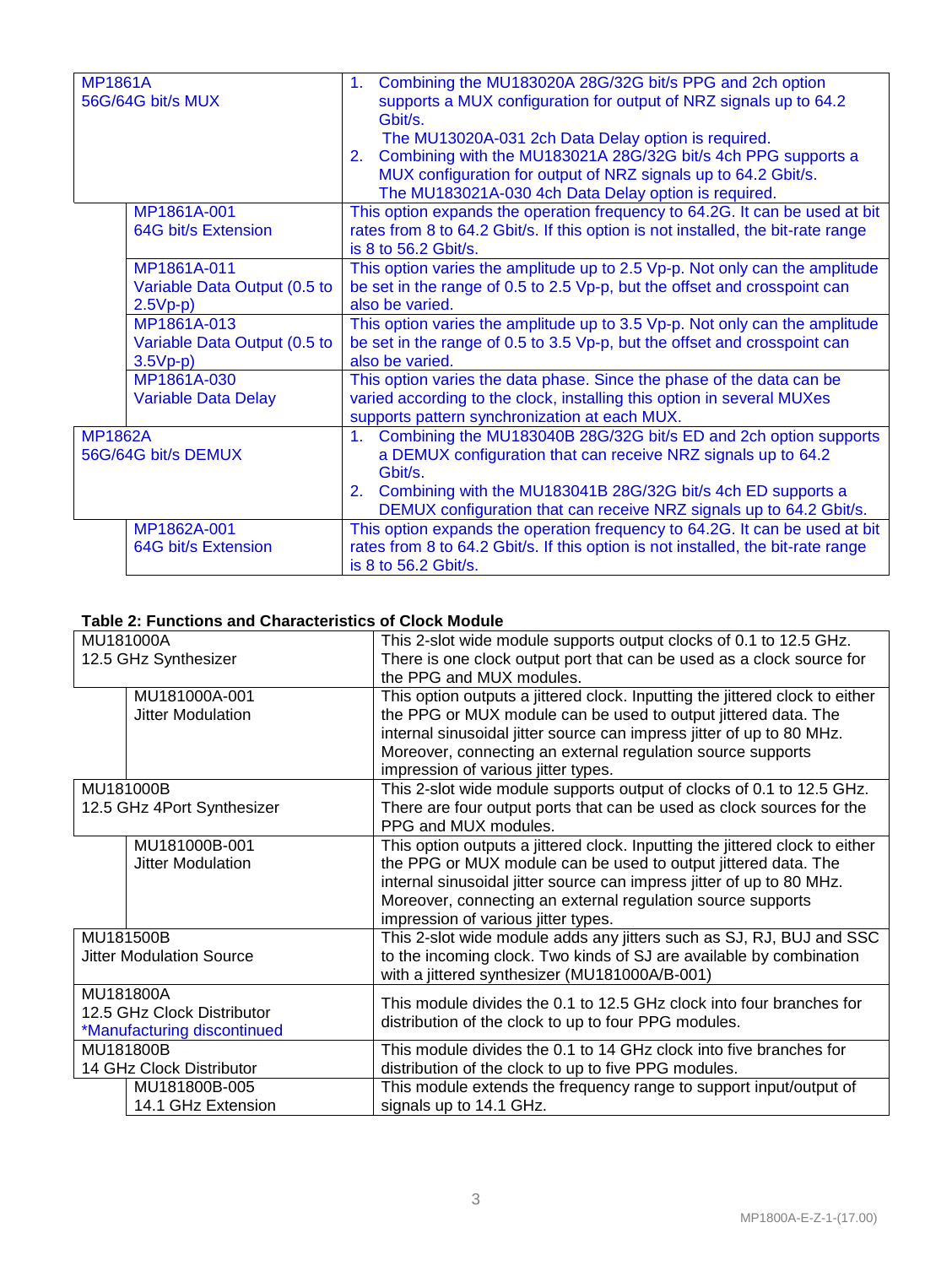## **Table 3: 12.5G/14G Functions and Characteristics of PPG Module**

| MU181020A*      |                                                        | This PPG module supports differential interfaces outputting signals                                                                         |
|-----------------|--------------------------------------------------------|---------------------------------------------------------------------------------------------------------------------------------------------|
| 12.5 Gbit/s PPG |                                                        | up to 12.5 Gbit/s. It can be used to generate various patterns, such                                                                        |
|                 |                                                        | as PRBS.                                                                                                                                    |
|                 | MU181020A-001                                          | This operation frequency option can be used in the frequency range                                                                          |
|                 | 9.8 to 12.5 Gbit/s                                     | of 9.8 to 12.5 Gbit/s. Moreover, because it has a built-in clock                                                                            |
|                 |                                                        | source, it eliminates the need for an external clock. Additionally,                                                                         |
|                 |                                                        | support for divided-clock operation enables use at operation                                                                                |
|                 | MU181020A-002                                          | frequencies of 1/2, 1/4, and 1/8 of 9.8 to 12.5 Gbit/s.<br>This operation frequency option can be used in the frequency range               |
|                 | 0.1 to 12.5 Gbit/s                                     | of 0.1 to 12.5 Gbit/s. In addition, installing the MU181020A-030                                                                            |
|                 |                                                        | supports pattern synchronization with multiple PPG modules. It                                                                              |
|                 |                                                        | requires a clock source (MU181000A or MU181000B).                                                                                           |
|                 | MU181020A-010                                          | This variable amplitude option supports amplitudes from 0.05 to 0.8                                                                         |
|                 | Variable Data Output (0.05 to                          | Vp-p; the offset and cross-point can also be varied. It is the most                                                                         |
|                 | $0.8 Vp-p)$                                            | cost-effective amplitude option.                                                                                                            |
|                 | MU181020A-011                                          | This variable amplitude option supports amplitudes from 0.25 to 2.5                                                                         |
|                 | Variable Data Output (0.25 to                          | Vp-p; the offset and cross-point can also be varied. It is an ideal                                                                         |
|                 | $2.5 Vp-p)$                                            | general-purpose amplitude option.                                                                                                           |
|                 | MU181020A-012                                          | This variable amplitude option supports amplitudes from 0.05 to 2.0                                                                         |
|                 | High Performance Data Output                           | Vp-p; the offset and cross-point can also be varied. It is ideal for                                                                        |
|                 | $(0.05 \text{ to } 2.0 \text{ Vp-p})$<br>MU181020A-013 | outputting very high-quality waveforms.                                                                                                     |
|                 | Variable Data Output (0.5 to 3.5                       | This variable amplitude option supports amplitudes from 0.05 to 3.5<br>Vp-p; the offset and cross-point can also be varied. It is ideal for |
|                 | $Vp-p)$                                                | outputting very high-amplitude waveforms.                                                                                                   |
|                 | MU181020A-021                                          | This differential clock option can be changed from a single clock                                                                           |
|                 | Differential Clock Output (0.1 to                      | interface to a differential interface; the amplitude and offset can also                                                                    |
|                 | $2.0 Vp-p$                                             | be varied.                                                                                                                                  |
|                 | MU181020A-030                                          | This phase shift option can shift the date phase according to the                                                                           |
|                 | Variable Data Delay                                    | clock, enabling pattern synchronization between each PPG module                                                                             |
|                 |                                                        | when multiple PPG modules are installed.                                                                                                    |
|                 |                                                        |                                                                                                                                             |
|                 | *Manufacturing discontinued                            |                                                                                                                                             |
|                 | MU181020B                                              | This PPG module supports differential interfaces outputting signals                                                                         |
|                 | 14 Gbit/s PPG                                          | up to 14 Gbit/s. Various patterns such as PRBS can be generated.                                                                            |
|                 |                                                        | An external clock source that can output clocks up to 14 GHz is                                                                             |
|                 |                                                        | required.                                                                                                                                   |
|                 | MU181020B-002                                          | This operation frequency option can be used in the frequency range                                                                          |
|                 | 0.1 to 14 Gbit/s                                       | of 0.1 to 14 Gbit/s. In addition, installing the MU181020B-030                                                                              |
|                 |                                                        | supports pattern synchronization with multiple PPG modules.                                                                                 |
|                 | MU181020B-003                                          | This frequency extension option outputs signals up to 14.05 Gbit/s                                                                          |
|                 | 14.05 Gbit/s Extension                                 | by combination with the 0.1 to 14 Gbit/s option (MU181020B-002).                                                                            |
|                 |                                                        | When it is operated at 14 Gbit/s or more, only independent setting is                                                                       |
|                 |                                                        | available.                                                                                                                                  |
|                 | MU181020B-005*<br>14.1 Gbit/s Extension                | This module extends the frequency range to output signals up to<br>14.1 Gbit/s when used in combination with the 0.1 to 14 Gbit/s           |
|                 |                                                        | option (MU181020B-002).                                                                                                                     |
|                 | MU181020B-011                                          | This variable amplitude option supports amplitudes from 0.25 to 2.5                                                                         |
|                 | Variable Data Output (0.25 to                          | Vp-p; the offset and cross-point can also be varied. It is an ideal                                                                         |
|                 | $2.5 Vp-p$                                             | general-purpose amplitude option.                                                                                                           |
|                 | MU181020B-012                                          | This variable amplitude option supports amplitudes from 0.05 to 2.0                                                                         |
|                 | High Performance Data Output                           | Vp-p; the offset and cross-point can also be varied. It is ideal for                                                                        |
|                 | $(0.05 \text{ to } 2.0 \text{ Vp-p})$                  | outputting very high-quality waveforms.                                                                                                     |
|                 | MU181020B-013                                          | This variable amplitude option supports amplitudes from 0.05 to 3.5                                                                         |
|                 | Variable Data Output (0.5 to 3.5                       | Vp-p; the offset and cross-point can also be varied. It is ideal for                                                                        |
|                 | $Vp-p)$                                                | outputting very high-amplitude waveforms.                                                                                                   |
|                 | MU181020B-021                                          | This differential clock option can be changed from a single clock                                                                           |
|                 | Differential Clock Output (0.1 to                      | interface to a differential interface; the amplitude and offset can also                                                                    |
|                 | $2.0 Vp-p$<br>*Manufacturing discontinued              | be varied.                                                                                                                                  |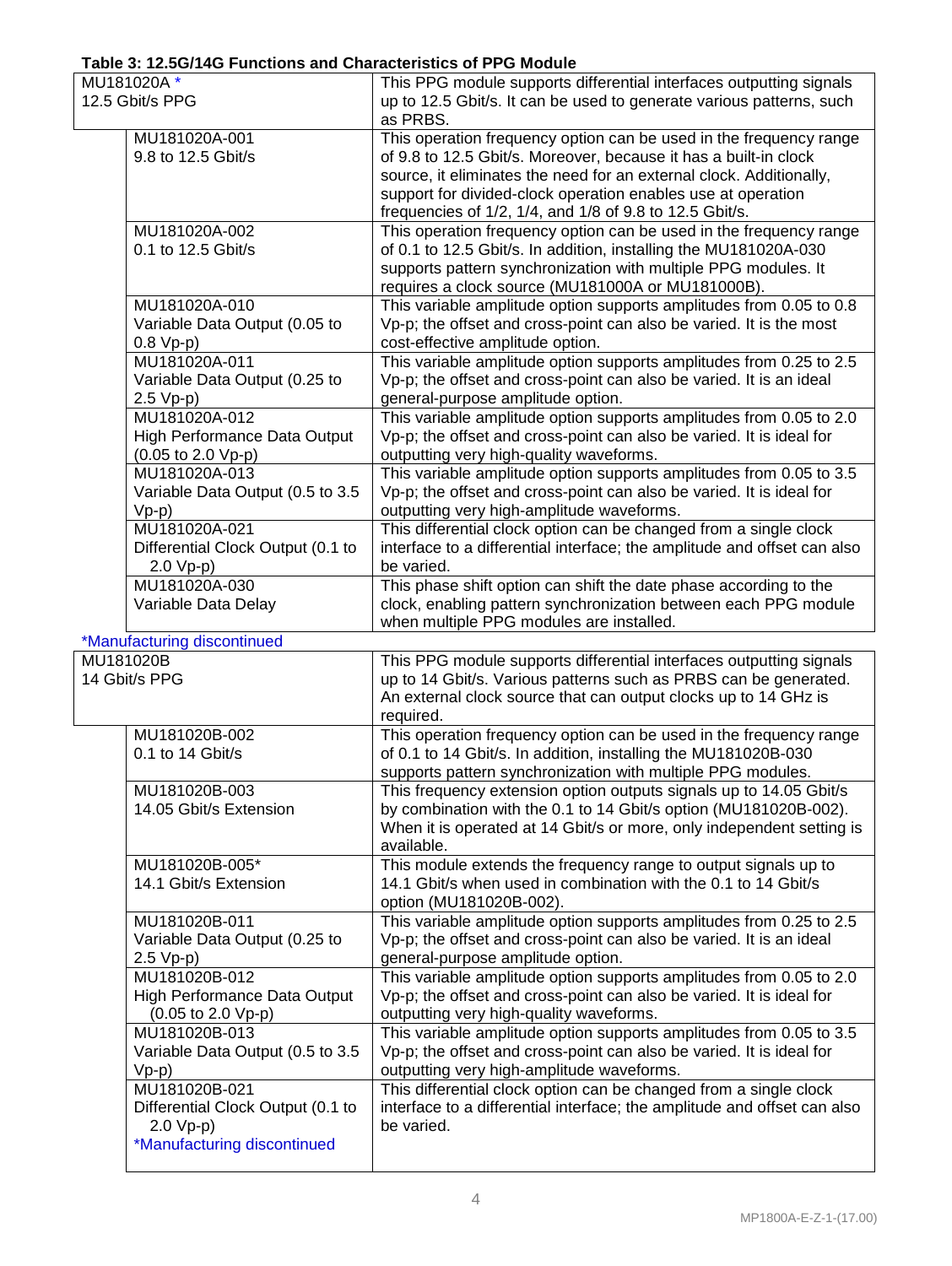| MU181020B-030       | This phase shift option can shift the date phase according to the |
|---------------------|-------------------------------------------------------------------|
| Variable Data Delay | I clock, enabling pattern synchronization between each PPG module |
|                     | when multiple PPG modules are installed.                          |

\*We recommend the MU181020B-005 14.1 Gbit/s Extension module supporting a wider bit rate instead of the previous MU181020B-003 14.05 Gbit/s Extension.

#### **Table 4: 12.5G/14G Functions and Characteristics of ED Module**

| MU181040A*<br>12.5 Gbit/s ED            | This ED module supports differential interfaces for analyzing signals<br>up to 12.5 Gbit/s. Its main function is for BER measurement, etc.<br>The analysis functions depend upon the selected options; see Table<br>9.                                                                     |
|-----------------------------------------|--------------------------------------------------------------------------------------------------------------------------------------------------------------------------------------------------------------------------------------------------------------------------------------------|
| MU181040A-001<br>9.8 to 12.5 Gbit/s     | This operation frequency option can be used in the frequency range<br>of 9.8 to 12.5 Gbit/s. The CDR operation eliminates the need for<br>clock input.                                                                                                                                     |
| MU181040A-002<br>0.1 to 12.5 Gbit/s     | This operation frequency option can be used in the frequency range<br>of 0.1 to 12.5 Gbit/s. Installation of the MU181040A-030 is<br>recommended for adjusting the input clock and input data phase to<br>the optimum values.                                                              |
| MU181040A-020<br><b>Clock Recovery</b>  | This Clock Recovery option eliminates the need for input of an<br>external clock (from PPG module) because the clock can be<br>regenerated from data. Installation of the MU181040A-030 is<br>mandatory for adjusting the regenerated clock and input data phase<br>to the optimum values. |
| MU181040A-030<br>Variable Clock Delay   | This phase shift option can shift the phase of the clock according to<br>the data. Installation of the MU181040A-030 is recommended for<br>adjusting the clock and input data phase to the optimum values<br>when the MU181040A-002 is selected.                                           |
| *Manufacturing discontinued             |                                                                                                                                                                                                                                                                                            |
| MU181040B<br>14 Gbit/s ED               | This ED module supports differential interfaces for analyzing signals<br>up to 14 Gbit/s. Its main function is for BER measurement, etc. The<br>analysis functions depend upon the selected options; see Table 9.                                                                          |
| MU181040B-002<br>0.1 to 14 Gbit/s       | This operation frequency option can be used in the frequency range<br>of 0.1 to 14 Gbit/s. Installation of the MU181040B-030 is<br>recommended for adjusting the input clock and input data phase to<br>the optimum values.                                                                |
| MU181040B-003<br>14.05 Gbit/s Extension | This frequency extension option inputs signals up to 14.05 Gbit/s by<br>combination with the 0.1 to 14 Gbit/s option (MU181040B-002).<br>When it is operated at 14 Gbit/s or more, only independent setting is<br>available.                                                               |
| MU181040B-005*<br>14.1 Gbit/s Extension | This module extends the frequency range to output signals up to<br>14.1 Gbit/s when used in combination with the 0.1 to 14 Gbit/s<br>option (MU181040B-002).                                                                                                                               |
| MU181040B-020<br><b>Clock Recovery</b>  | This Clock Recovery option eliminates the need for input of an<br>external clock (from PPG module) because the clock can be<br>regenerated from data. Installation of the MU181040B-030 is<br>mandatory for adjusting the regenerated clock and input data phase<br>to the optimum values. |
| MU181040B-030<br>Variable Clock Delay   | This phase shift option shifts the phase of the clock according to the<br>data. Installation of the MU181040B-030 is recommended for<br>adjusting the clock and input data phase to the optimum values.                                                                                    |

\*We recommend the MU181040B-005 14.1 Gbit/s Extension module supporting a wider bit rate instead of the previous MU181040B-003 14.05 Gbit/s Extension.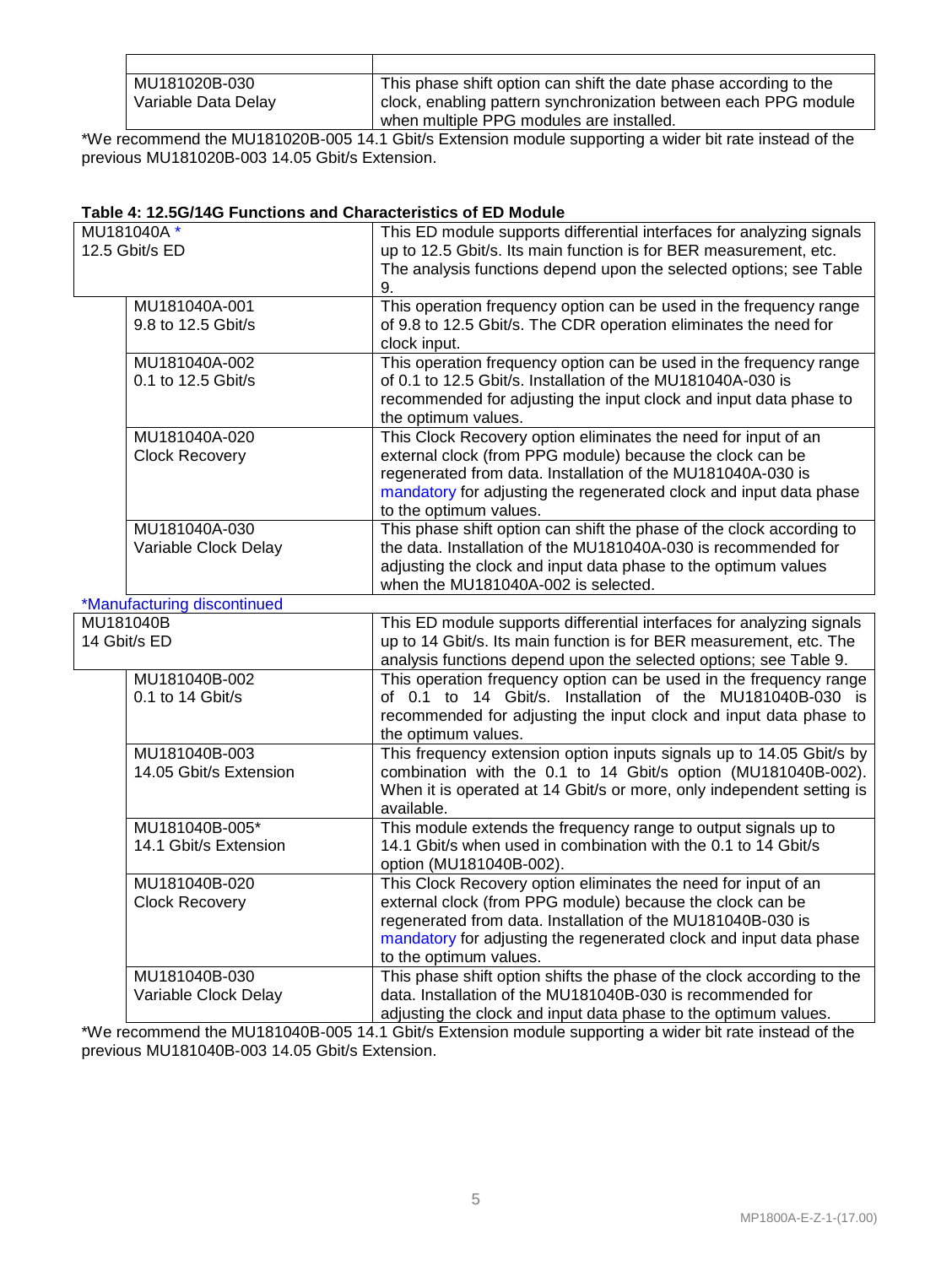# **Table 5: Functions and Characteristics of MUX Module**

| MU182020A*                                      | This 2:1 single channel output MUX supports differential interfaces.                                                                            |
|-------------------------------------------------|-------------------------------------------------------------------------------------------------------------------------------------------------|
| 25 Gbit/s 1ch MUX                               | It multiplexes parallel signals from two PPG modules and can output                                                                             |
|                                                 | serial signals up to 25 Gbit/s as one channel. By operating with a<br>half-rate clock it can output a half-rate clock from the clock output. A  |
|                                                 | dedicated cable is a standard accessory for connecting PPG                                                                                      |
|                                                 | modules with MUX modules.                                                                                                                       |
| MU182020A-001                                   | This frequency extension option outputs signals up to 28 Gbit/s by                                                                              |
| 28 Gbit/s Extension                             | combination with the 14 Gbit/s PPG module (MU181020B).                                                                                          |
| MU182020A-002                                   | This input clock switch supports selection of half-rate and full-rate                                                                           |
| <b>Clock Input Band Switch</b>                  | clocks. When full-rate clock is selected, the full-rate clock is output                                                                         |
| MU182020A-003                                   | from the clock output.<br>This frequency extension option outputs signals up to 28.1 Gbit/s by                                                  |
| 28.1 Gbit/s Extension                           | combination with the 28 Gbit/s extension option (MU182020A-002).                                                                                |
| MU182020A-010                                   | This variable amplitude option supports amplitudes from 0.25 to 1.75                                                                            |
| Variable Data Output (0.25 to                   | Vp-p; the offset and cross-point can also be varied.                                                                                            |
| 1.75 Vp-p)                                      |                                                                                                                                                 |
| MU182020A-011                                   | This variable amplitude option supports amplitudes from 0.25 to 2.5                                                                             |
| Variable Data Output (0.5 to 2.5                | Vp-p; the offset and cross-point can also be varied.                                                                                            |
| $Vp-p)$<br>MU182020A-013                        | This variable amplitude option supports amplitudes from 0.5 to 3.5                                                                              |
| Variable Data Output (0.5 to 3.5                | Vp-p; the offset and cross-point can also be varied.                                                                                            |
| $Vp-p)$                                         |                                                                                                                                                 |
| MU182020A-021                                   | This variable clock with single interface supports a variable                                                                                   |
| Clock Output (0.5 to 2.0 Vp-p)                  | amplitude and offset.                                                                                                                           |
| MU182020A-030                                   | This phase shift option shifts the phase of the data according to the                                                                           |
| 25 Gbit/s Variable Data Delay                   | clock. It can be selected when the 28 Gbit/s extension (MU182020A-<br>001) is not installed.                                                    |
| MU182020A-031                                   | This phase shift option shifts the phase of the data according to the                                                                           |
| 28 Gbit/s Variable Data Delay                   | clock. It can be selected when the 28 Gbit/s extension (MU182020A-                                                                              |
|                                                 | 001) is installed.                                                                                                                              |
| MU182021A*                                      | This 2:1, 2-channel output, 2-slot wide MUX supports differential                                                                               |
| 25 Gbit/s 2ch MUX                               | interfaces. It multiplexes parallel signals from four PPG modules and<br>can output serial signals up to 25 Gbit/s as two channels. By          |
|                                                 | operating with a half-rate clock it can output a half-rate clock from                                                                           |
|                                                 | the clock output. A dedicated cable is a standard accessory for                                                                                 |
|                                                 | connecting PPG modules with MUX modules.                                                                                                        |
| MU182021A-001                                   | This frequency extension option outputs signals up to 28 Gbit/s by                                                                              |
| 28 Gbit/s Extension                             | combination with the 14 Gbit/s PPG module (MU181020B).                                                                                          |
| MU182021A-002<br>Clock Input Band Switch        | This input clock switch supports selection of half-rate and full-rate<br>input clocks. When full-rate clock is selected, the full-rate clock is |
|                                                 | output from the clock output.                                                                                                                   |
| MU182021A-003                                   | This frequency extension option outputs signals up to 28.1 Gbit/s by                                                                            |
| 28.1 Gbit/s Extension                           | combination with the 28 Gbit/s extension option (MU182021A-002).                                                                                |
| MU182021A-010                                   | This variable amplitude option supports amplitudes from 0.25 to 1.75                                                                            |
| Variable Data Output (0.25 to                   | Vp-p; the offset and cross-point can also be varied.                                                                                            |
| 1.75 Vp-p)<br>MU182021A-011                     | This variable amplitude option supports amplitudes from 0.5 to 2.5                                                                              |
| Variable Data Output (0.5 to 2.5                | Vp-p; the offset and cross-point can also be varied.                                                                                            |
| $Vp-p)$                                         |                                                                                                                                                 |
| MU182021A-013                                   | This variable amplitude option supports amplitudes from 0.5 to 3.5                                                                              |
| Variable Data Output (0.5 to 3.5                | Vp-p; the offset and cross-point can also be varied.                                                                                            |
| $Vp-p)$                                         |                                                                                                                                                 |
| MU182021A-021                                   | This differential clock amplitude option can be changed from a single                                                                           |
| Differential Clock Output (0.5 to<br>$2.0 Vp-p$ | clock interface to differential interface; the amplitude and offset can<br>also be varied.                                                      |
| MU182021A-030                                   | This phase shift option shifts the phase of the data according to the                                                                           |
| 25 Gbit/s Variable Data Delay                   | clock to output the same pattern-synchronized 2ch MUXed signal. It                                                                              |
|                                                 | can be selected when the 28 Gbit/s extension (MU182021A-001) is                                                                                 |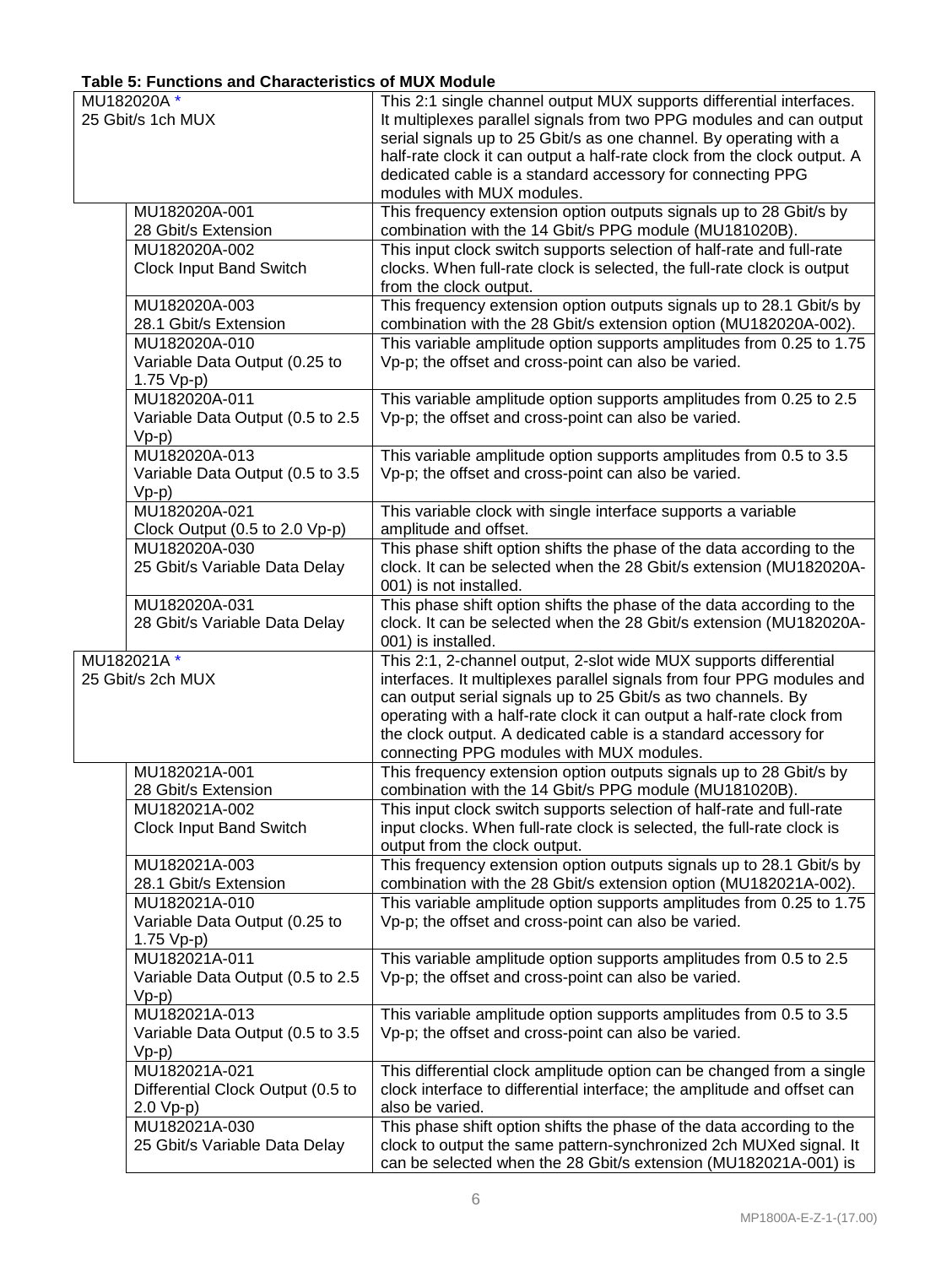|                                                | not installed.                                                                                                                                                                                                                                                                                                                                                                                                                                                 |
|------------------------------------------------|----------------------------------------------------------------------------------------------------------------------------------------------------------------------------------------------------------------------------------------------------------------------------------------------------------------------------------------------------------------------------------------------------------------------------------------------------------------|
| MU182021A-031<br>28 Gbit/s Variable Data Delay | This phase shift option shifts the phase of the data according to the<br>clock to output the same pattern-synchronized 2ch MUXed signal. It<br>can be selected when the 28 Gbit/s extension (MU182021A-001) is                                                                                                                                                                                                                                                 |
|                                                | installed.                                                                                                                                                                                                                                                                                                                                                                                                                                                     |
| MU182021A-040<br><b>Emphasis Control</b>       | This emphasis control option uses an external power divider to<br>generate an emphasis signal. The emphasis amplitude rate and<br>width of the emphasized signal can be set on the screen and any<br>waveform distortion and jitter effects caused by reflections, etc.,<br>when combined with the power divider can be mitigated by attaching<br>a coaxial attenuator. Refer to Table 11 for the recommended<br>accessories when generating emphasis signals. |

\*Manufacturing discontinued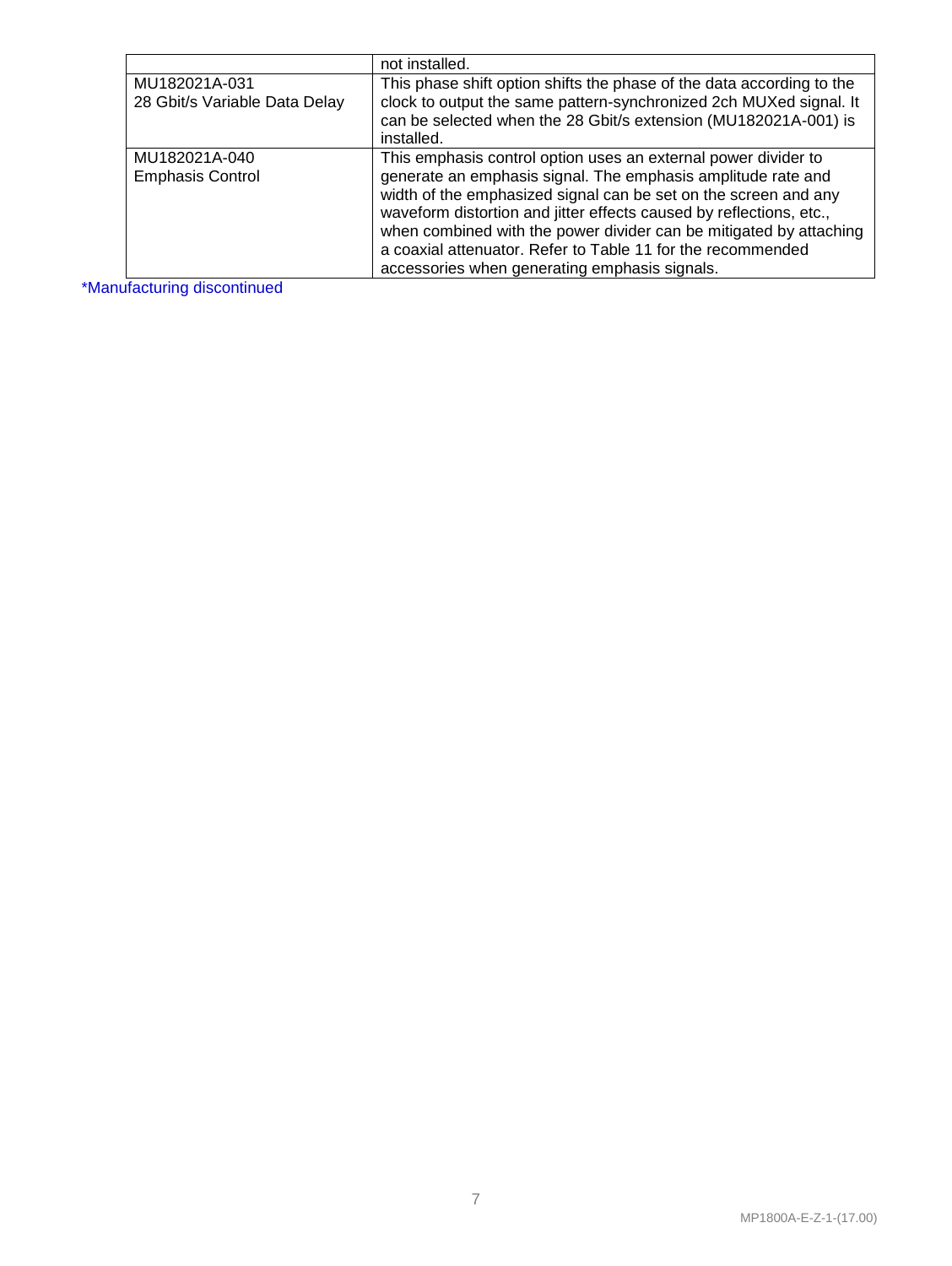## **Table 6: Functions and Characteristics of DEMUX**

| MU182040A*                     | This 1:2, single-channel input DEMUX module supports differential                            |
|--------------------------------|----------------------------------------------------------------------------------------------|
| 25 Gbit/s 1ch DEMUX            | interfaces. A single-channel, serial-signal input up to 25 Gbit/s can                        |
|                                | be 1:2 divided and output to two ED modules. It supports half-rate                           |
|                                | operation and input of a half-rate clock from a MUX module or the                            |
|                                | customer's DUT operating at a half rate. A dedicated cable is a                              |
|                                | standard accessory for connecting DEMUX modules with ED                                      |
|                                | modules.                                                                                     |
| MU182040A-001                  | This frequency extension option inputs signals up to 28 Gbit/s by                            |
| 28 Gbit/s Extension            | combination with the 14 Gbit/s ED module (MU181040B).                                        |
| MU182040A-002                  | This input clock switch supports selection of half-rate and full-rate                        |
| <b>Clock Input Band Switch</b> | input clocks.                                                                                |
| MU182040A-003                  | This frequency extension option inputs signals up to 28.1 Gbit/s by                          |
| 28.1 Gbit/s Extension          | combination with the 28 Gbit/s extension option (MU182040A-001).                             |
| MU182040A-030                  | This phase shift option shifts the phase of the data according to the                        |
| 25 GHz Variable Clock Delay    | clock. It can be selected when the 28 Gbit/s extension (MU182040A-                           |
|                                | 001) is not installed.                                                                       |
| MU182040A-031                  | This phase shift option shifts the phase of the data according to the                        |
| 28 GHz Variable Clock Delay    | clock. It can be selected when the 28 Gbit/s extension (MU182040A-                           |
|                                | 001) is installed.                                                                           |
| MU182041A*                     | This 1:2, 2-channel input, 2-slot wide DEMUX module supports                                 |
| 25 Gbit/s 2ch DEMUX            | differential interfaces. Each signal of a 2-channel, serial-signal input                     |
|                                | up to 25 Gbit/s can be 1:2 divided and output to four ED modules. It                         |
|                                | supports half-rate operation and input of a half-rate clock from a                           |
|                                |                                                                                              |
|                                |                                                                                              |
|                                | MUX module or the customer's DUT operating at half rate. A                                   |
|                                | dedicated cable is a standard accessory for connecting DEMUX                                 |
|                                | modules with ED modules.                                                                     |
| MU182041A-001                  | This frequency extension option inputs signals up to 28 Gbit/s by                            |
| 28 Gbit/s Extension            | combination with the 14 Gbit/s ED module (MU181040B).                                        |
| MU182041A-002                  | This input clock switch supports selection of half-rate and full-rate                        |
| <b>Clock Input Band Switch</b> | input clocks.                                                                                |
| MU182041A-003                  | This frequency extension option inputs signals up to 28.1 Gbit/s by                          |
| 28.1 Gbit/s Extension          | combination with the 28 Gbit/s extension option (MU182041A-001).                             |
| MU182041A-030                  | This phase shift option shifts the phase of the data according to the                        |
| 25 GHz Variable Clock Delay    | clock. It can be selected when the 28 Gbit/s extension (MU182040A-<br>001) is not installed. |
| MU182041A-031                  | This phase shift option shifts the phase of the data according to the                        |
| 28 GHz Variable Clock Delay    | clock. It can be selected when the 28 Gbit/s extension (MU182041A-                           |

\*Manufacturing discontinued

# **Table 7: Functions and Characteristics of 28G/32G PPG Module**

| MU183020A         |                       | This PPG module supports differential interfaces outputting signals       |
|-------------------|-----------------------|---------------------------------------------------------------------------|
| 28G/32 Gbit/s PPG |                       | up to 28.1 or 32.1Gbit/s. It can be used to generate various patterns     |
|                   |                       | such as PRBS. The number of channels can be selected from 1ch or          |
|                   |                       | 2ch according to the option. This module supports half-rate or            |
|                   |                       | quarter-rate clock operation for external clock input. Full-rate or half- |
|                   |                       | rate clock can be selected for clock output.                              |
|                   | MU183020A-001         | This option extends the operation bit-rate up to 32.1 Gbit/s. The bit-    |
|                   | 32.1 Gbit/s Extension | rate range is 2.4 to 32.1 Gbit/s with this option. Without this option,   |
|                   |                       | the bit-rate range is 2.4 to 28.1 Gbit/s.                                 |
|                   | MU183020A-012         | This option supports 1ch differential data output. The variable           |
|                   | 1ch 2 V Data Output   | amplitude range is from 0.5 to 2.0 Vp-p. The offset and cross-point       |
|                   |                       | can also be varied.                                                       |
|                   | MU183020A-013         | This option supports 1ch differential data output. The variable           |
|                   | 1ch 3.5 V Data Output | amplitude range is from 0.5 to 3.5 Vp-p. The offset and cross-point       |
|                   |                       | can also be varied.                                                       |
|                   | MU183020A-022         | This option supports 2ch differential data output. The variable           |
|                   | 2ch 2 V Data Output   | amplitude range is from 0.5 to 2.0 Vp-p. The offset and cross-point       |
|                   |                       | can also be varied.                                                       |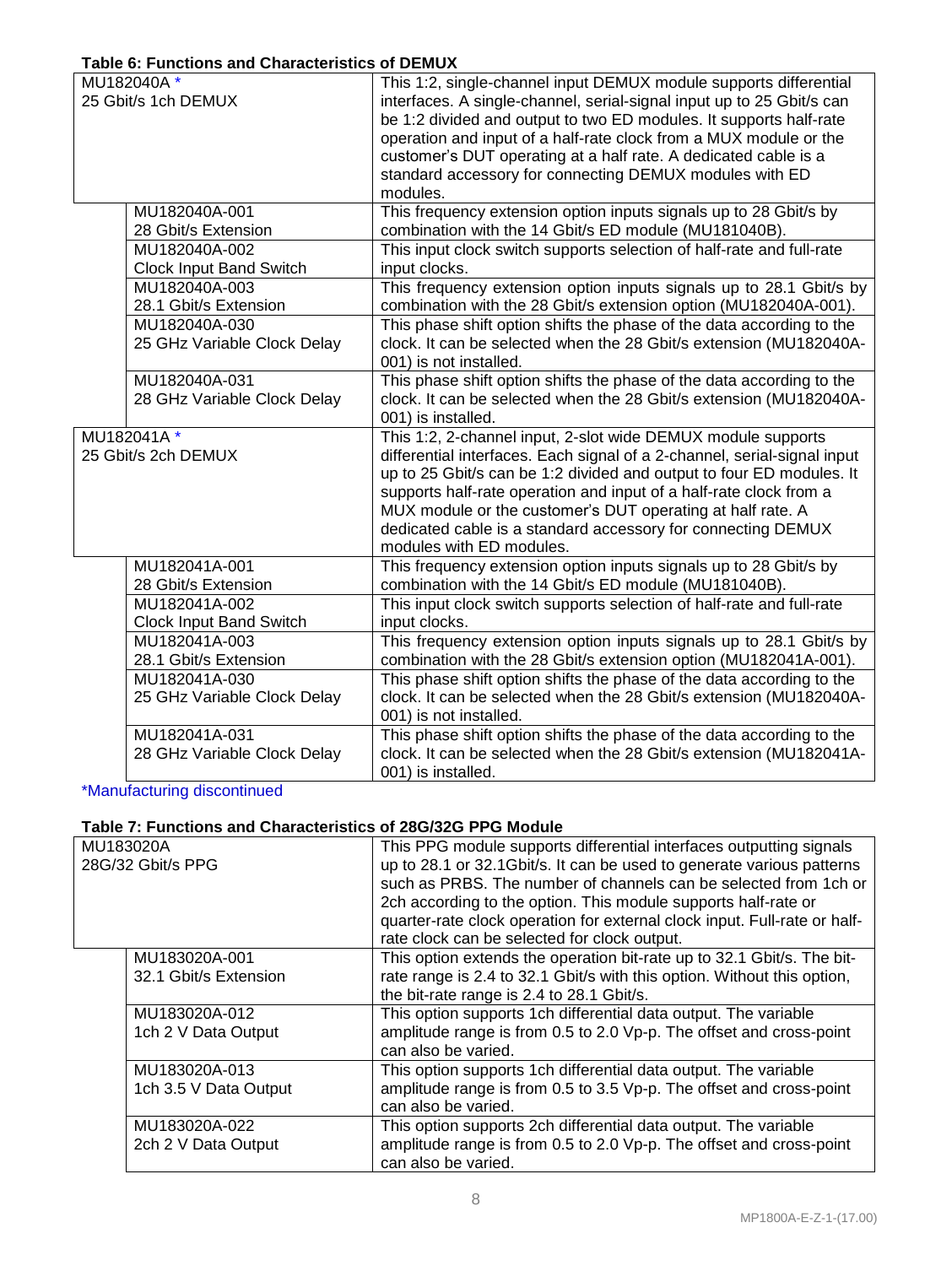|           | MU183020A-023         | This option supports 2ch differential data output. The variable           |
|-----------|-----------------------|---------------------------------------------------------------------------|
|           | 2ch 3.5 V Data Output | amplitude range is from 0.5 to 3.5 Vp-p. The offset and cross-point       |
|           |                       | can also be varied.                                                       |
|           | MU183020A-030         | This option enables phase adjustment of data relative to the clock        |
|           | 1ch Data Delay        | and enables pattern-synchronized data signals among the other             |
|           |                       | PPGs. This option can be selected when 1ch Data output                    |
|           |                       | (MU183020A-012/013) is installed.                                         |
|           | MU183020A-031         | This option enables phase adjustment of data relative to the clock        |
|           | 2ch Data Delay        | and enables pattern-synchronized data signals among the other             |
|           |                       | PPGs. This option can be selected when 2ch Data output                    |
|           |                       | (MU183020A-022/023) is installed.                                         |
| MU183021A |                       | This PPG module supports differential interfaces outputting signals       |
|           | 28G/32 Gbit/s 4ch PPG | up to 28.1 or 32.1 Gbit/s. It can be used to generate various patterns    |
|           |                       | such as PRBS. The number of channels is 4. This module supports           |
|           |                       | half-rate or quarter-rate clock operation for external clock input. Full- |
|           |                       | rate or half-rate clock can be selected for clock output.                 |
|           | MU183021A-001         | This option extends the operation bit-rate up to 32.1 Gbit/s. The bit-    |
|           | 32.1 Gbit/s Extension | rate range is 2.4 to 32.1 Gbit/s with this option. Without this option,   |
|           |                       | the bit-rate range is 2.4 to 28.1 Gbit/s.                                 |
|           | MU183021A-012         | This option supports variable amplitude. The amplitude range is from      |
|           | 4ch 2 V Data Output   | 0.5 to 2.0 Vp-p. The offset and cross-point can also be varied.           |
|           | MU183021A-013         | This option supports 4ch differential data output. The variable           |
|           | 4ch 3.5 V Data Output | amplitude range is from 0.5 to 3.5 Vp-p. The offset and cross-point       |
|           |                       | can also be varied.                                                       |
|           | MU183021A-030         | This option enables phase adjustment of data relative to the clock        |
|           | 4ch Data Delay        | and enables pattern-synchronized data signals among the other             |
|           |                       | PPGs.                                                                     |

#### **Table 8: Functions and Characteristics of 28G/32G ED Module**

|                  | MU183040A*                  | This ED module supports differential interfaces for analyzing signals   |
|------------------|-----------------------------|-------------------------------------------------------------------------|
| 28G/32 Gbit/s ED |                             | up to 28.1 or 32.1Gbit/s. Its main function is for BER measurement,     |
|                  |                             | etc. The number of channels can be selected from 1ch or 2ch             |
|                  |                             | according to the option. It supports half-rate operation and input of a |
|                  |                             | half-rate clock from a PPG module or the customer's DUT operating       |
|                  |                             | at half rate. The analysis functions depend upon the selected           |
|                  |                             | options; see Table 14.                                                  |
|                  | MU183040A-001               | This option extends the operation bit-rate up to 32.1 Gbit/s. The bit-  |
|                  | 32.1 Gbit/s Extension       | rate range is 2.4 to 32.1Gbit/s with this option. Without this option,  |
|                  |                             | the bit-rate range is 2.4 to 28.1 Gbit/s.                               |
|                  | MU183040A-010               | This option supports 1ch differential data input. A function for phase  |
|                  | 1ch ED                      | adjustment between incoming data and clock is included.                 |
|                  | MU183040A-020               | This option supports 2ch differential data input. A function for phase  |
|                  | 2ch ED                      | adjustment between incoming data and clock is included.                 |
|                  | *Manufacturing discontinued |                                                                         |
| MU183040B        |                             | This ED module supports differential interfaces for analyzing signals   |
|                  | 28G/32 Gbit/s ED            | up to 28.1 or 32.1 Gbit/s. Its main function is for BER measurement,    |
|                  |                             | etc. The number of channels can be selected from 1ch or 2ch             |
|                  |                             | according to the option. It supports half-rate operation and input of a |
|                  |                             | half-rate clock from a PPG module or the customer's DUT operating       |
|                  |                             | at half rate. The analysis functions depend upon the selected           |
|                  |                             | options; see Table 14.                                                  |
|                  |                             | The MU183040B offers high-sensitivity compared to the                   |
|                  |                             | MU183040A.                                                              |
|                  |                             | Be careful about the maximum input amplitude. It is 2 Vp-p max. for     |
|                  |                             | the A-type, and 1 Vp-p max. for the B-type.                             |
|                  | MU183040B-001               | This option extends the operation bit-rate up to 32.1 Gbit/s. The bit-  |
|                  | 32.1 Gbit/s Extension       | rate range is 2.4 to 32.1 Gbit/s with this option. Without this option, |
|                  |                             | the bit-rate range is 2.4 to 28.1 Gbit/s.                               |
|                  | MU183040B-010               | This option supports 1ch differential data input. A function for phase  |
|                  | 1ch ED                      | adjustment between incoming data and clock is included.                 |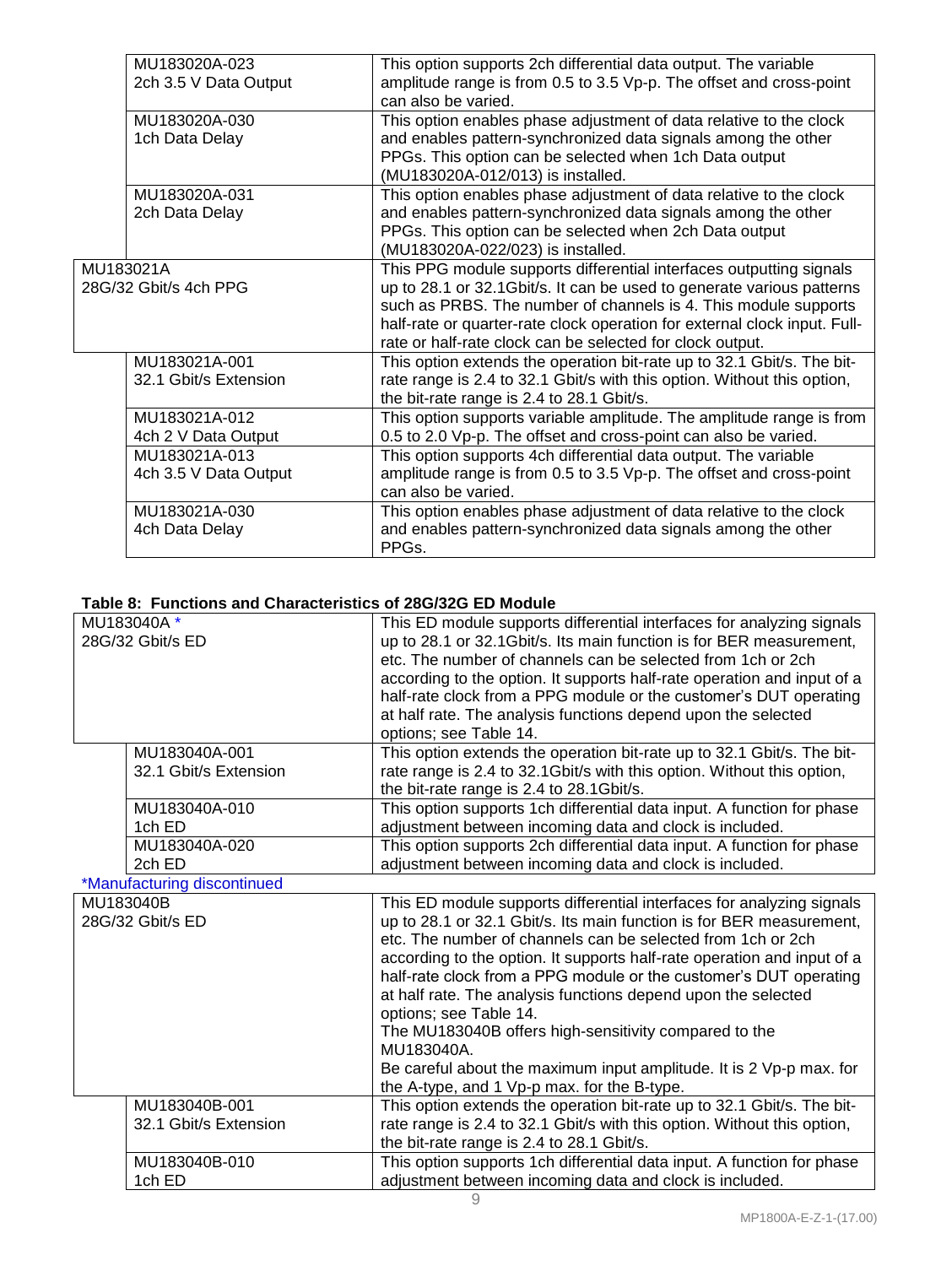|           | MU183040B-020<br>2ch ED     | This option supports 2ch differential data input. A function for phase<br>adjustment between incoming data and clock is included. |
|-----------|-----------------------------|-----------------------------------------------------------------------------------------------------------------------------------|
|           | MU183040B-022               | This is the clock recovery option. This option enables recovering                                                                 |
|           | 2.4G to 28.1 Gbit/s Clock   | clock from incoming data, so input of an external clock (from PPG                                                                 |
|           | Recovery                    | Module) is not necessary. The clock signal is recovered from the                                                                  |
|           |                             | Data signal input to CH-1 and is distributed internally to each                                                                   |
|           |                             | channel. This option supports bit rates of 2.4 to 28.1 Gbit/s. The                                                                |
|           |                             | Loop band can be selected from Bit-rate/1667, Bit-rate/2578, and                                                                  |
|           |                             | Variable (1 to 17 MHz, 1-MHz steps). This option and the                                                                          |
|           |                             | MU183040B-023 cannot be installed simultaneously.                                                                                 |
|           | MU183040B-023               | This is the clock recovery option. This option enables recovering                                                                 |
|           | 25.5G to 32.1 Gbit/s Clock  | clock from incoming data, so input of an external clock (from PPG                                                                 |
|           | Recovery                    | Module) is not necessary. The clock signal is regenerated from the                                                                |
|           |                             | Data signal input to CH-1 and is distributed internally to each                                                                   |
|           |                             | channel. This option supports bit rates of 25.5 to 32.1 Gbit/s. The                                                               |
|           |                             | Loop band can be selected from Bit-rate/1667, and Bit-rate/2578.                                                                  |
|           |                             | This option and the MU183040B-022 cannot be installed                                                                             |
|           |                             | simultaneously. The MU183040B-001 must be installed to select this                                                                |
|           |                             | option.                                                                                                                           |
|           | MU183041A*                  | This ED module supports differential interfaces for analyzing signals                                                             |
|           | 28G/32 Gbit/s 4ch ED        | up to 28.1 or 32.1 Gbit/s. Its main function is for BER measurement,                                                              |
|           |                             | etc. The number of channels is 4. It supports half-rate operation and                                                             |
|           |                             | input of a half-rate clock from a PPG module or the customer's DUT                                                                |
|           |                             | operating at half rate. The analysis functions depend upon the                                                                    |
|           |                             | selected options; see Table 14.                                                                                                   |
|           | MU183040A-001               | This option extends the operation bit-rate up to 32.1 Gbit/s. The bit-                                                            |
|           | 32.1 Gbit/s Extension       | rate range is 2.4 to 32.1 Gbit/s with this option. Without this option,                                                           |
|           |                             | the bit-rate range is 2.4 to 28.1 Gbit/s.                                                                                         |
|           | *Manufacturing discontinued |                                                                                                                                   |
| MU183041B |                             | This ED module supports differential interfaces for analyzing signals                                                             |
|           | 28G/32 Gbit/s 4ch ED        | up to 28.1 or 32.1 Gbit/s. Its main function is for BER measurement,                                                              |
|           |                             | etc. The number of channels is 4. It supports half-rate operation and                                                             |
|           |                             | input of a half-rate clock from a PPG module or the customer's DUT                                                                |
|           |                             | operating at half rate. The analysis functions depend upon the                                                                    |
|           |                             | selected options; see Table 14.                                                                                                   |
|           |                             | The MU183041B offers high-sensitivity compared to the                                                                             |
|           |                             | MU183041A.                                                                                                                        |
|           |                             | Be careful about the maximum input amplitude. It is 2 Vp-p max. for                                                               |
|           |                             | the A-type, and 1 Vp-p max. for the B-type.                                                                                       |
|           | MU183040B-001               | This option extends the operation bit-rate up to 32.1 Gbit/s. The bit-                                                            |
|           | 32.1 Gbit/s Extension       | rate range is 2.4 to 32.1 Gbit/s with this option. Without this option,                                                           |
|           |                             | the bit-rate range is 2.4 to 28.1 Gbit/s.                                                                                         |
|           | MU183041B-022               | This is the clock recovery option. This option enables recovering                                                                 |
|           | 2.4G to 28.1 Gbit/s Clock   | clock from incoming data, so input of an external clock (from PPG                                                                 |
|           | Recovery                    | Module) is not necessary. The clock signal is regenerated from the                                                                |
|           |                             | Data signal input to CH-1 and is distributed internally to each                                                                   |
|           |                             | channel. This option supports bit rates of 24 to 28.1 Gbit/s. The Loop                                                            |
|           |                             | band can be selected from Bit-rate/1667, Bit-rate/2578, and Variable                                                              |
|           |                             | (1 to 17 MHz, 1-MHz steps). This option and the MU183041B-023                                                                     |
|           |                             | cannot be installed simultaneously.                                                                                               |
|           | MU183041B-023               | This is the clock recovery option. This option enables recovering                                                                 |
|           | 25.5G to 32.1 Gbit/s Clock  | clock from incoming data, so input of an external clock (from PPG                                                                 |
|           | Recovery                    | Module) is not necessary. The clock signal is regenerated from the                                                                |
|           |                             | Data signal input to CH-1 and is distributed internally to 1ch and 2ch.                                                           |
|           |                             | Moreover, similarly, the clock regenerated from the Data input to 3ch                                                             |
|           |                             | is distributed to 3ch and 4ch. This option supports bit rates of 25.5 to                                                          |
|           |                             | 32.1 Gbit/s. The Loop band can be selected from Bit-rate/1667, and                                                                |
|           |                             | Bit-rate/2578. This option and the MU183041B-022 cannot be                                                                        |
|           |                             | installed simultaneously. The MU183041B-001 must be installed to                                                                  |
|           |                             | select this option.                                                                                                               |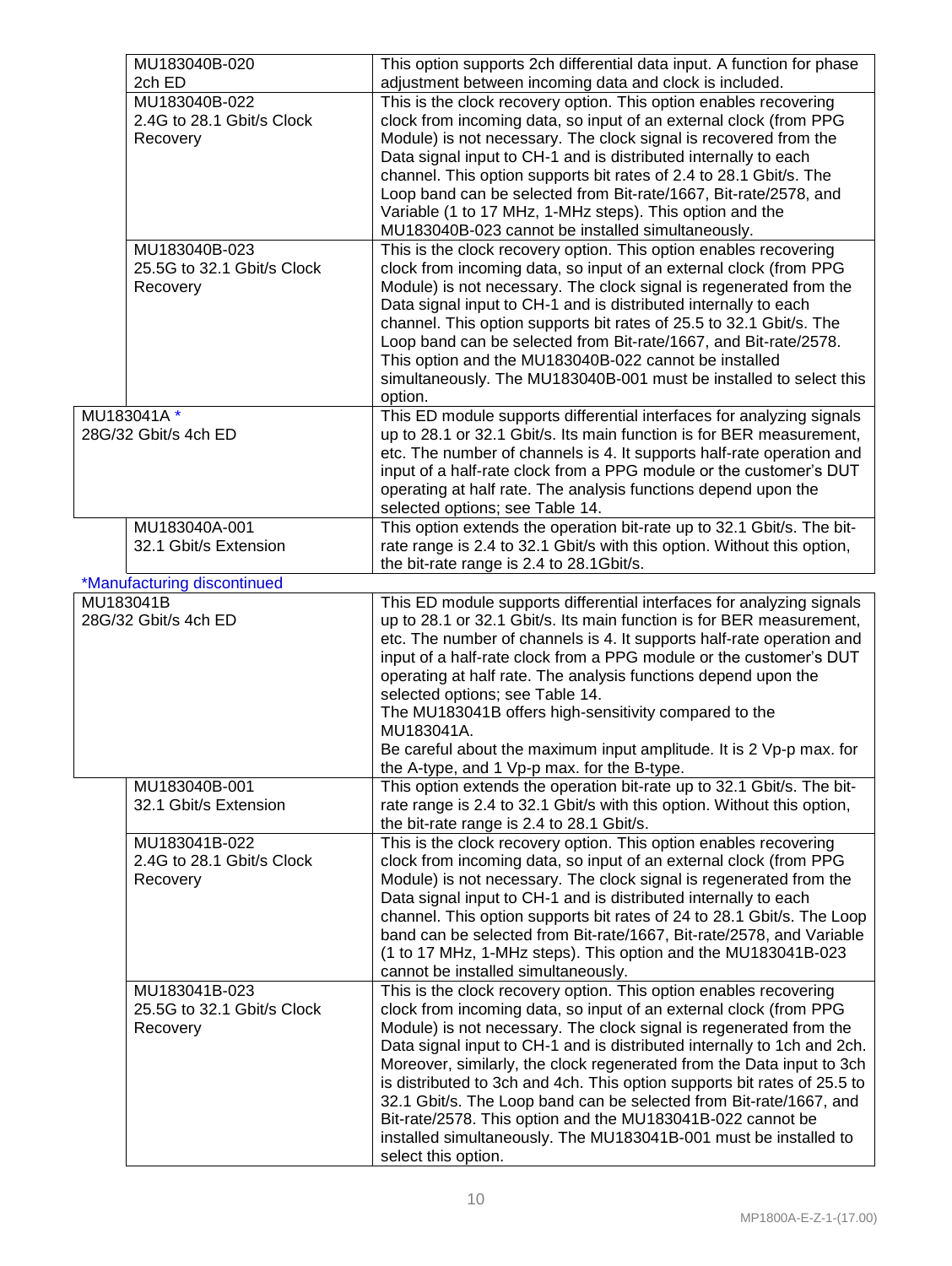## **Table 9: Functions and Characteristics of Optical Module**

|                                  | . apro 9. . anonono ana 9naraotononoo<br>MU181600A* | 5.97134154415<br>Optical interfaces can be evaluated by combining this XFP optical |
|----------------------------------|-----------------------------------------------------|------------------------------------------------------------------------------------|
| <b>Optical Transceiver (XFP)</b> |                                                     | module with PPG and ED modules.                                                    |
| MU181601A*                       |                                                     | Optical interfaces can be evaluated by combining this SFP optical                  |
|                                  | <b>Optical Transceiver (SFP)</b>                    | module with PPG and ED modules.                                                    |
|                                  | MU181620A*                                          | This E/O converter supports operation frequencies from 0.1 to 12.5                 |
|                                  | <b>Stressed Eye Transmitter</b>                     | Gbit/s. Installing with reference light sources supports IEEE802.3                 |
|                                  |                                                     | 10G BASEL/R stressed receiver conformance tests. For details of                    |
|                                  |                                                     | the stressed receiver conformance test configuration, refer to the                 |
|                                  |                                                     | separate stressed eye catalog.                                                     |
|                                  | MU181620A-001*                                      | This reference light source options supports wavelengths of 1310                   |
|                                  | 1310 nm Reference                                   | nm. It can be used as a reference light source with tunable extinction             |
|                                  |                                                     | ratio and optical power.                                                           |
|                                  | MU181620A-002*                                      | This reference light source options supports wavelengths of 1550                   |
|                                  | 1550 nm Reference                                   | nm. It can be used as a reference light source with tunable extinction             |
|                                  |                                                     | ratio and optical power.                                                           |
|                                  | MU181620A-003*                                      | This reference light source options supports wavelengths of 1310                   |
|                                  | 1310/1550 nm Reference                              | and 1550 nm. It can be used as a reference light source with tunable               |
|                                  |                                                     | extinction ratio and optical power.                                                |
|                                  | MU181620A-011*                                      | This option supports stressed receiver conformance tests at 1310                   |
|                                  | 1310 nm Stressed Eye                                | nm. It can be used as a reference light source.                                    |
|                                  | MU181620A-012*                                      | This option supports stressed receiver conformance tests at 1550                   |
|                                  | 1550 nm Stressed Eye                                | nm. It can be used as a reference light source.                                    |
|                                  | MU181620A-013*                                      | This option supports stressed receiver conformance tests at both                   |
|                                  | 1310/1550 nm Stressed Eye<br>MU181620A-037*         | 1310 and 1550 nm. It can be used as a reference light source.                      |
|                                  | <b>FC Connector</b>                                 | FC connector option                                                                |
|                                  | MU181620A-040*                                      | SC connector option                                                                |
|                                  | <b>SC Connector</b>                                 |                                                                                    |
|                                  | MU181640A*                                          | This O/E converter supports operation frequencies of 0.1 to 12.5                   |
|                                  | <b>Optical Receiver</b>                             | Gbit/s. It supports the wavelength band of 750 to 1650 nm for both                 |
|                                  |                                                     | single-mode and multimode core diameters.                                          |
|                                  | MU181640A-004*                                      | This filter option supports DC to 8.5 GHz with a -3 dB bandwidth.                  |
|                                  | Band Width 8.5GHz                                   |                                                                                    |
|                                  | MU181640A-037*                                      | FC connector option                                                                |
|                                  | <b>FC Connector</b>                                 |                                                                                    |
|                                  | MU181640A-040*                                      | SC connector option                                                                |
|                                  | <b>SC Connector</b>                                 |                                                                                    |
|                                  |                                                     |                                                                                    |

\*Manufacturing discontinued

## **Table 10: Software Functions and Characteristics**

| MX180000A                               |                                        | This software controls each type of module installed in the           |
|-----------------------------------------|----------------------------------------|-----------------------------------------------------------------------|
|                                         | <b>Signal Quality Analyzer Control</b> | MP1800A/MT1810A. It is preinstalled by default when the MP1800A       |
| Software                                |                                        | is shipped. MT1810A customers can also install it in the PC           |
|                                         |                                        | controller.                                                           |
|                                         | MX180000A-001*                         | This is the precode option for 100G DP-QPSK and 40G                   |
|                                         | Pre-Code                               | DQPSK/DPSK/ODB. This option can create the modulation signal          |
|                                         |                                        | for 100GDP-QPSK and 40G DQPSK/DPSK/ODB automatically.                 |
|                                         | MX180000A-002*                         | This is the decode option for 100G DP-QPSK and 40G                    |
|                                         | De-Code                                | DQPSK/DPSK/ODB. This option can demodulate the modulation             |
|                                         |                                        | signal for 100GDP-QPSK and 40G DQPSK/DPSK/ODB.                        |
| MX180001A                               |                                        | This software generates SONET/SDH frame patterns. It supports the     |
| <b>SDH/SONET Pattern Editor</b>         |                                        | ITU-T G.707/Bellcore STM-0 to STM-256c and STS-1 to STS-768c          |
|                                         |                                        | SDH/SONET patterns. Refer to Table 13 for the modules supported       |
|                                         |                                        | by this software.                                                     |
|                                         | MX180002A*                             | This software executes the stressed receive conformance test. It can  |
| <b>Stressed Eye Measurement Control</b> |                                        | calibrate the measurement system and perform power penalty tests.     |
| Software                                |                                        | For details of the stressed receiver conformance test configurations, |
|                                         |                                        | referred to the separate stressed eye catalog. Refer to Table 13 for  |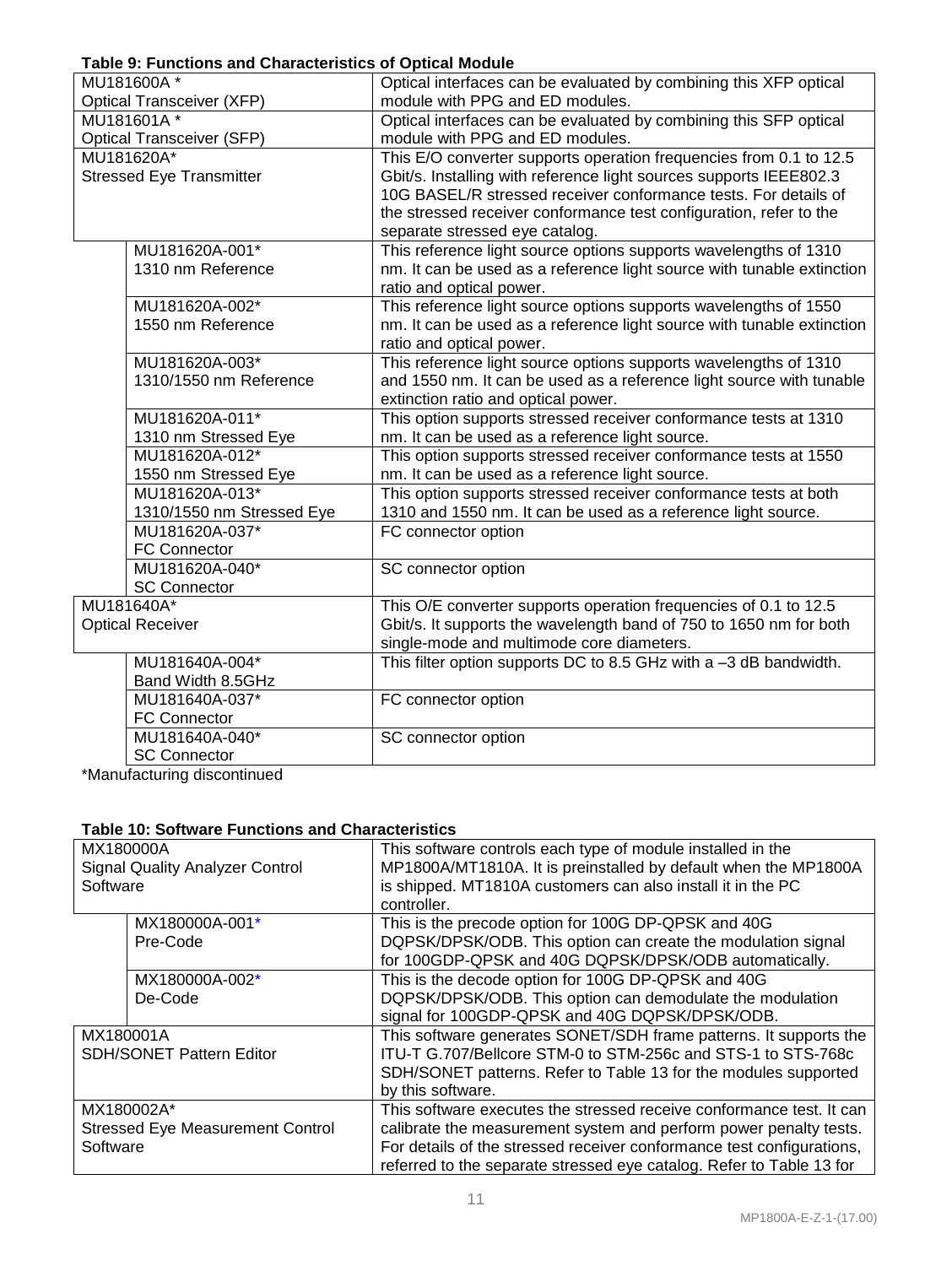|                                      | the modules supported by this software.                               |
|--------------------------------------|-----------------------------------------------------------------------|
| MX180003A                            | This software generates GbE/10GbE frame patterns. Refer to Table      |
| GbE/10GbE Pattern Editor             | 13 for the modules supported by this software.                        |
| MX180004A                            | This software supports the upstream test for PON optical modules. It  |
| <b>PON Application Software</b>      | performs editing of burst data, and controls the data and auxiliary   |
|                                      | signal timing to evaluate optical modules for E-PON, G-PON, and       |
|                                      | 10GE-PON systems. Refer to Table 13 for the modules supported         |
|                                      | by this software.                                                     |
| MX180005A                            | This software supports the jitter tolerance and jitter sweep tests    |
| <b>Jitter Application Software</b>   | when used in combination with a jitter modulation option              |
|                                      | (MU181000A/B-001). Jitter tolerance and jitter sweep are performed    |
|                                      | in accordance with each application. Refer to Table 13 for the        |
|                                      | modules supported by this software.                                   |
| MX181500A                            | This software supports the jitter tolerance and jitter sweep tests up |
| Jitter/Noise Tolerance Test Software | to 64.2 Gbit/s when used in combination with the jitter modulation    |
|                                      | source (MU181500B).                                                   |
|                                      | Jitter tolerance and jitter sweep are performed in accordance with    |
|                                      | each application. Refer to Table 13 for the modules supported by      |
|                                      | this software.                                                        |
|                                      | Please use MX181500A Ver. 2.04 or later when MX180000A Ver.           |
|                                      | 7.09 or later is used. MX181500A does not work when other version     |
|                                      | was used.                                                             |

\*Manufacturing discontinued

# **Table 11: List of Supported Functions of Error Detector Options**

| Function<br>Model      |                         | MU181040A/B     |               |               |  |
|------------------------|-------------------------|-----------------|---------------|---------------|--|
|                        | <b>Frequency Option</b> | MU181040A/B-002 |               | MU181040A-001 |  |
|                        | Phase Shift Option      | MU181040A/B-030 |               |               |  |
| Auto Search            | Threshold               | Supported       | Supported     | Not supported |  |
|                        | Phase                   | Supported       | Not supported | Not supported |  |
| Auto Adjust            | Threshold               | Supported       | Supported     | Supported     |  |
|                        | Phase                   | Supported       | Not supported | Not supported |  |
| Eye Margin             | Threshold               | Supported       | Supported     | Not supported |  |
|                        | Phase                   | Supported       | Not supported | Not supported |  |
| Eye Diagram            |                         | Supported       | Not supported | Not supported |  |
| <b>Bathtub</b>         |                         | Supported       | Not supported | Not supported |  |
| Q Measurement          |                         | Supported       | Not supported | Not supported |  |
| <b>ISI Measurement</b> |                         | Supported       | Supported     | Supported     |  |
| Capture                |                         | Supported       | Supported     | Supported     |  |
| Histogram              |                         | Supported       | Supported     | Supported     |  |

# **Table 12: Anritsu-recommended Accessories at Emphasis Signal Generation**

| Model       | Product                                           |
|-------------|---------------------------------------------------|
| 41KC-3      | Coaxial Attenuator (3 dB)                         |
| 41KC-6      | Coaxial Attenuator (6 dB)                         |
| 41KC-10     | Coaxial Attenuator (10 dB)                        |
| 41KC-20     | Coaxial Attenuator (20 dB)                        |
| K240C       | Power Divider                                     |
| K120MM-20CM | DC to 40 GHz, 50 $\Omega$ , 20 cm, K (m) to K (m) |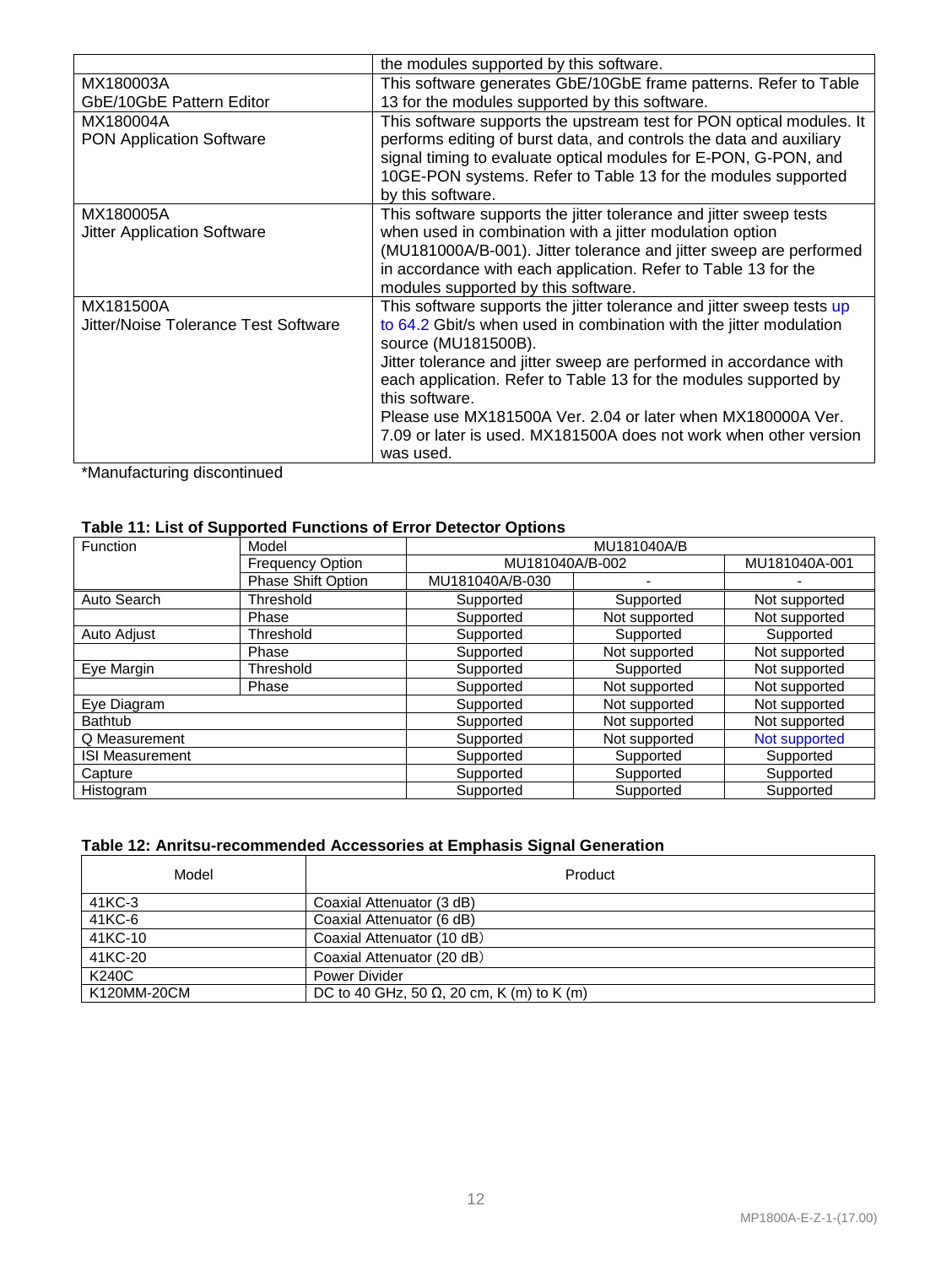|                                                                   | MU181020A/40A<br>$12.5$ Gbit/s<br>PPG/ED | MU181020B/40B<br>14 Gbit/s<br>PPG/ED | MU182020A/40A<br>25 Gbit/s 1ch<br>MUX/DEMUX<br>MU182021A/41A<br>25 Gbit/s 2ch<br>MUX/DEMUX | MU183020A/40A/40B<br>28G/32G PPG/ED<br>MU183021A/41A/41B<br>28G/32G 4ch PPG/ED<br>MP1861A 56G/64<br>Gbit/s MUX<br><b>MP1862A</b><br>56G/64 Gbit/s DEMUX |
|-------------------------------------------------------------------|------------------------------------------|--------------------------------------|--------------------------------------------------------------------------------------------|---------------------------------------------------------------------------------------------------------------------------------------------------------|
| MX180001A<br><b>SDH/SONET Pattern Editor</b>                      | Supported                                | Not supported                        | Not supported                                                                              | Not supported                                                                                                                                           |
| MX180002A*<br><b>Stressed Eye Measurement Control</b><br>Software | Supported                                | Not supported                        | Not supported                                                                              | Not supported                                                                                                                                           |
| MX180003A<br>GbE/10GbE Pattern Editor                             | Supported                                | Supported                            | Not supported                                                                              | Not supported                                                                                                                                           |
| MX180004A<br><b>PON Application Software</b>                      | Supported                                | Supported                            | Not supported                                                                              | Not supported                                                                                                                                           |
| MX180005A<br><b>Jitter Application Software</b>                   | Supported                                | Supported                            | Supported                                                                                  | Not supported                                                                                                                                           |
| MX181500A<br>Jitter/Noise Tolerance Test<br>Software              | Supported                                | Supported                            | Supported                                                                                  | Supported                                                                                                                                               |

Requires MP1800A-002 LAN option in order to run these software on MP1800A main frame.

\*Manufacturing discontinued

# **Table 14: List of Supported Functions of Error Detector Options**

| Function               | Model     | MU183040A/MU183041A/MU183040B/MU183041B |  |
|------------------------|-----------|-----------------------------------------|--|
| Auto Search            | Threshold | Supported                               |  |
|                        | Phase     | Supported                               |  |
| Auto Adjust            | Threshold | Supported                               |  |
|                        | Phase     | Supported                               |  |
| Eye Margin             | Threshold | Supported                               |  |
|                        | Phase     | Supported                               |  |
| Eye Diagram            |           | Supported                               |  |
| Bathtub                |           | Supported                               |  |
| Q Measurement          |           | Supported                               |  |
| <b>ISI Measurement</b> |           | Not supported                           |  |
| Capture                |           | Supported (Max. 8 Mbits)                |  |
| Histogram              |           | Not supported                           |  |

\* MX180000A Software Version 7.09 or later supports**.**

## **Table 15: List of Functions Supported by 56G/64 Gbit/s DEMUX**

| <b>Function</b>                 | <b>Model</b>     | <b>MP1862A</b>                                                  |  |
|---------------------------------|------------------|-----------------------------------------------------------------|--|
| <b>Threshold</b><br>Auto-search |                  | <b>Supported</b>                                                |  |
|                                 | <b>Phase</b>     | <b>Supported</b>                                                |  |
| Auto-adjust                     | <b>Threshold</b> | <b>Not Supported</b>                                            |  |
|                                 | Phase            | <b>Not Supported</b>                                            |  |
| <b>EYE Margin</b>               | <b>Threshold</b> | Supported                                                       |  |
|                                 | Phase            | <b>Supported</b>                                                |  |
| <b>EYE Diagram</b>              |                  | <b>Supported</b>                                                |  |
| <b>Bathtub</b>                  |                  | <b>Supported</b>                                                |  |
| Q Measurement                   |                  | <b>Not Supported</b>                                            |  |
| <b>ISI Measurement</b>          |                  | <b>Not Supported</b>                                            |  |
| Capture                         |                  | Supported by MU183040A/41A/40B/41B)<br>Supported (8 Mbits max.) |  |
| Histogram                       |                  | <b>Not Supported</b>                                            |  |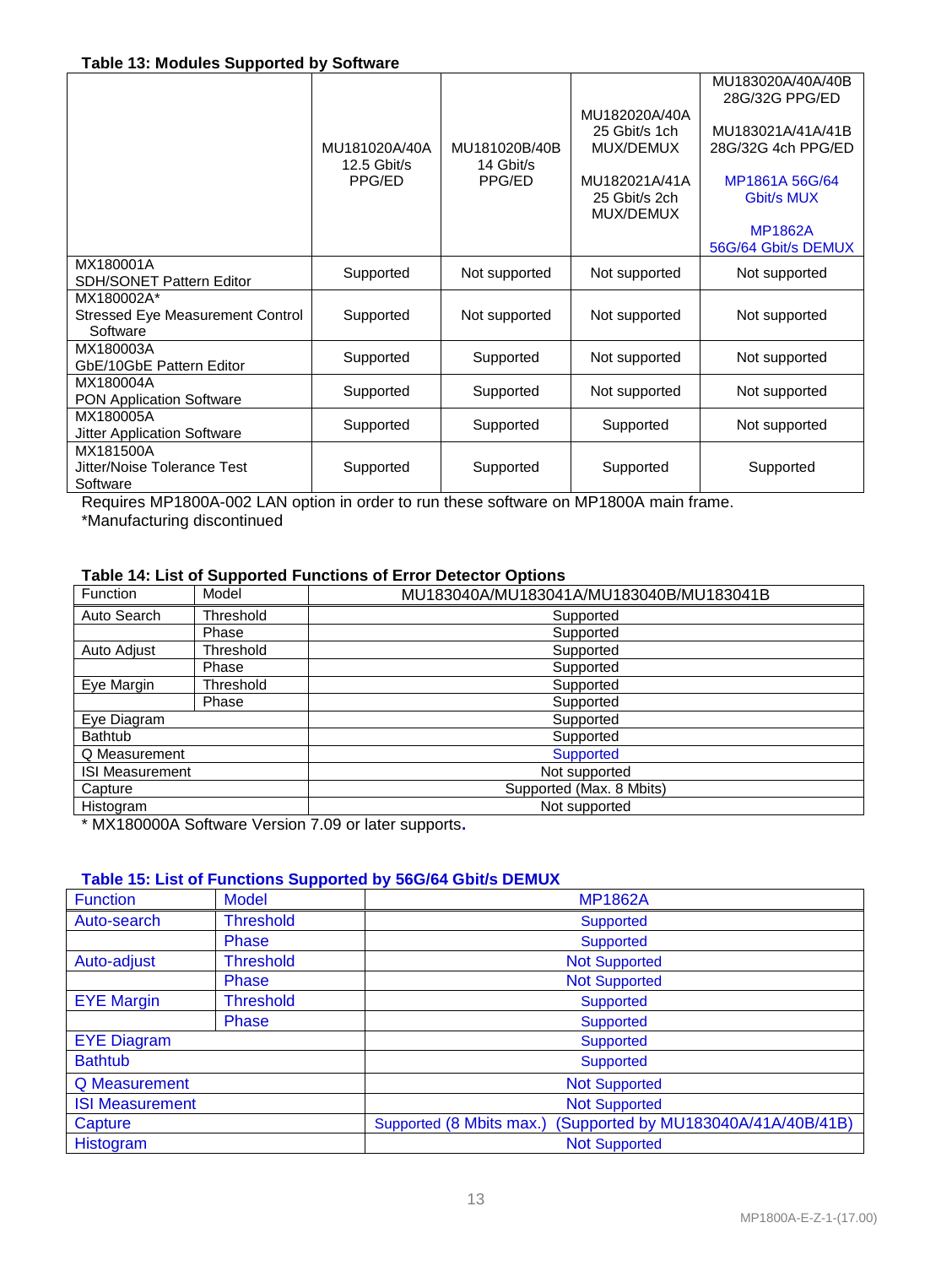## **2. Option Combinations**

The following tables show the combinations of each main frame and module options. Use the tables to determine the option combinations.

# **Table 16: MP1800A Signal Quality Analyzer**

| No.           | PPG/ED                              |                 | Remote Interface |
|---------------|-------------------------------------|-----------------|------------------|
|               |                                     |                 |                  |
| $\mathcal{P}$ | Option-014 2-Slot for PPG and/or ED | Option-001 GPIB |                  |
| 3             |                                     |                 | Option-002 LAN   |
| 4             |                                     | Option-001 GPIB | Option-002 LAN   |
| 5             | Option-015 4-Slot for PPG and/or ED |                 |                  |
| 6             |                                     | Option-001 GPIB |                  |
|               |                                     |                 | Option-002 LAN   |
| 8             |                                     | Option-001 GPIB | Option-002 LAN   |
| 9             |                                     |                 |                  |
| 10            | Option-016 6-Slot for PPG and/or ED | Option-001 GPIB |                  |
| 11            |                                     |                 | Option-002 LAN   |
| 12            |                                     | Option-001 GPIB | Option-002 LAN   |

# **Table 17: MT1810A 4-Slot Chassis**

| No. | <b>PPG/ED</b>                       |
|-----|-------------------------------------|
|     | Option-014 2-Slot for PPG and/or ED |
|     | Option-015 4-Slot for PPG and/or ED |

#### **Table 18: MP1861A 56G/64G bit/s MUX**

| No. | <b>Frequency</b>                   | Data amplitude                                                                                                                                                                                                                     | Variable data phase |
|-----|------------------------------------|------------------------------------------------------------------------------------------------------------------------------------------------------------------------------------------------------------------------------------|---------------------|
|     |                                    | Select any one of the following options:<br>MP1861A-011 Variable Data Output (0.5 Either use with no option or select the<br>to $2.5Vp-p$<br>MP1861A-013 Variable Data Output (0.5 MP1861A-030 Variable Data Delay<br>to $3.5Vp-p$ | following option:   |
|     | MP1861A-001<br>64G bit/s Extension | Select any one of the following options:<br>MP1861A-011 Variable Data Output (0.5 Either use with no option or select the<br>to $2.5Vp-p$<br>MP1861A-013 Variable Data Output (0.5 MP1861A-030 Variable Data Delay<br>to $3.5Vp-p$ | following option:   |

#### **Table 19: MP1862A 56G/64G bit/s DEMUX**

| <b>Frequency</b>                   |  |
|------------------------------------|--|
|                                    |  |
| MP1862A-001<br>64G bit/s Extension |  |

#### **Table 20: MU181020A 12.5 Gbit/s PPG**

| No.             | Frequency          | Data Amplitude                       | <b>Clock Output</b>                     | Data Phase Shift               |
|-----------------|--------------------|--------------------------------------|-----------------------------------------|--------------------------------|
|                 |                    | No option                            |                                         |                                |
| 2               |                    | H: 0 V, L: -0.5 V (Fixed)            | Option-021 Differential Clock<br>Output |                                |
| 3               |                    | Option-010                           |                                         | $\overline{a}$                 |
| 4               |                    | 0.05 to 0.8 Vp-p                     | Option-021 Differential Clock<br>Output |                                |
| $5\phantom{.0}$ | Option-001         | Option-011                           |                                         |                                |
| 6               | 9.8 to 12.5 Gbit/s | 0.25 to 2.5 Vp-p                     | Option-021 Differential Clock<br>Output |                                |
| $\overline{7}$  |                    | Option-012                           |                                         |                                |
| 8               |                    | 0.0 5 to 2.0 Vp-p                    | Option-021 Differential Clock<br>Output |                                |
| 9               |                    | Option-013                           |                                         |                                |
| 10              |                    | 0.5 to 3.5 Vp-p                      | Option-021 Differential Clock<br>Output |                                |
| 11              |                    |                                      |                                         |                                |
| 12              | Option-002         | No option                            |                                         | Option-030 Variable Data Delay |
| 13              | 0.1 to 12.5 Gbit/s | H: $0 \vee$ , L: $-1.0 \vee$ (Fixed) | Option-021 Differential Clock           |                                |
| 14              |                    |                                      | Output                                  | Option-030 Variable Data Delay |
| 15              |                    | Option-010                           |                                         |                                |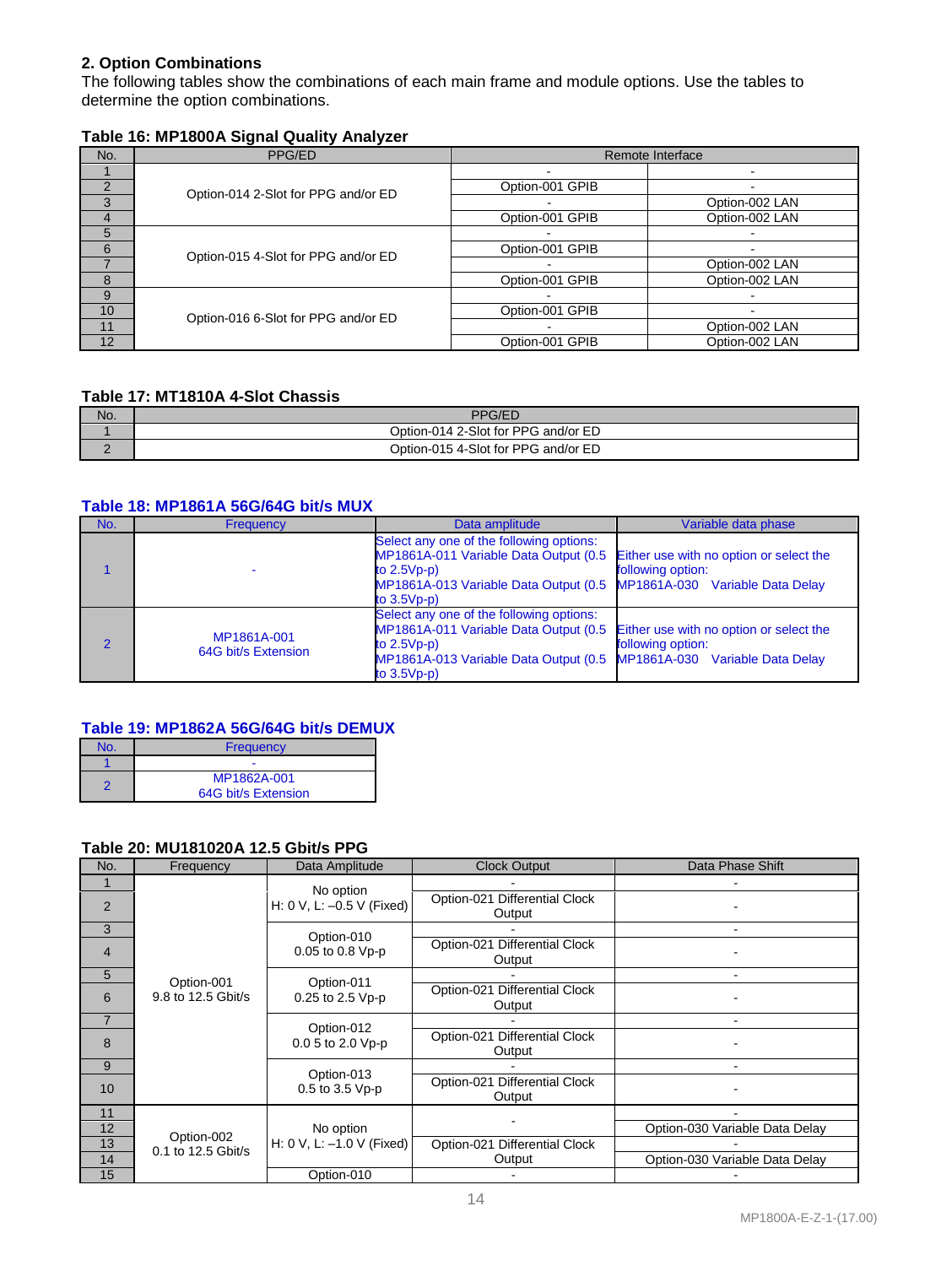| 16 | 0.05 to 0.8 Vp-p |                               | Option-030 Variable Data Delay |
|----|------------------|-------------------------------|--------------------------------|
| 17 |                  | Option-021 Differential Clock |                                |
| 18 |                  | Output                        | Option-030 Variable Data Delay |
| 19 |                  |                               |                                |
| 20 | Option-011       |                               | Option-030 Variable Data Delay |
| 21 | 0.25 to 2.5 Vp-p | Option-021 Differential Clock |                                |
| 22 |                  | Output                        | Option-030 Variable Data Delay |
| 23 |                  |                               |                                |
| 24 | Option-012       |                               | Option-030 Variable Data Delay |
| 25 | 0.05 to 2.0 Vp-p | Option-021 Differential Clock |                                |
| 26 |                  | Output                        | Option-030 Variable Data Delay |
| 27 |                  |                               |                                |
| 28 | Option-013       |                               | Option-030 Variable Data Delay |
| 29 | 0.5 to 3.5 Vp-p  | Option-021 Differential Clock |                                |
| 30 |                  | Output                        | Option-030 Variable Data Delay |

\*Manufacturing discontinued

## **Table 21: MU181020B 14 bit/s PPG**

| No.            | Frequency          | Data Amplitude                 | <b>Clock Output</b>                     | Data Phase Shift               |
|----------------|--------------------|--------------------------------|-----------------------------------------|--------------------------------|
|                |                    |                                |                                         |                                |
| 2              |                    | No option                      |                                         | Option-030 Variable Data Delay |
| 3              |                    | H: 0 V, L: $-1.0$ V (Fixed)    | Option-021 Differential Clock           |                                |
| $\overline{4}$ |                    |                                | Output                                  | Option-030 Variable Data Delay |
| 5              |                    |                                |                                         |                                |
| 6              |                    | Option-011                     |                                         | Option-030 Variable Data Delay |
| 7              |                    | 0.25 to 2.5 Vp-p               | Option-021 Differential Clock<br>Output |                                |
| 8              | Option-002         |                                |                                         | Option-030 Variable Data Delay |
| 9              | $0.1$ to 14 Gbit/s |                                |                                         |                                |
| 10             |                    | Option-012<br>0.05 to 2.0 Vp-p |                                         | Option-030 Variable Data Delay |
| 11             |                    |                                | Option-021 Differential Clock<br>Output |                                |
| 12             |                    |                                |                                         | Option-030 Variable Data Delay |
| 13             |                    |                                |                                         |                                |
| 14             |                    | Option-013                     |                                         | Option-030 Variable Data Delay |
| 15             |                    | 0.5 to 3.5 Vp-p                | Option-021 Differential Clock           |                                |
| 16             |                    |                                | Output                                  | Option-030 Variable Data Delay |

Add the MU181020B-005 14.1 Gbit/s extension option when extending the operation frequency up to 14.1 Gbit/s. We recommend the MU181020B-005 14.1 Gbit/s Extension module supporting a wider bit rate instead of the previous MU181020B-003 14.05 Gbit/s Extension.

#### **Table 22: MU181040A 12.5 Gbit/s Error Detector**

| No. | Frequency                     | <b>Clock Recovery</b>     | Clock Phase Shift               |
|-----|-------------------------------|---------------------------|---------------------------------|
|     | Option-001 9.8 to 12.5 Gbit/s |                           |                                 |
|     |                               |                           |                                 |
|     | Option-002 0.1 to 12.5 Gbit/s |                           | Option-030 Variable Clock Delay |
|     |                               | Option-020 Clock Recovery | Option-030 Variable Clock Delay |

\*Manufacturing discontinued

#### **Table 23: MU181040B 14 Gbit/s Error Detector**

| No. | Frequency                   | <b>Clock Recovery</b>     | Clock Phase Shift               |
|-----|-----------------------------|---------------------------|---------------------------------|
|     |                             |                           |                                 |
|     | Option-002 0.1 to 14 Gbit/s |                           | Option-030 Variable Clock Delay |
| ື   |                             | Option-020 Clock Recovery | Option-030 Variable Clock Delay |

Add the MU181040B-005 14.1 Gbit/s extension option when extending the operation frequency up to 14.1 Gbit/s. We recommend the MU181040B-005 14.1 Gbit/s Extension module supporting a wider bit rate instead of the previous MU181040B-003 14.05 Gbit/s Extension.

\*The MU181040B-030 Variable Clock Delay option is required when using the MU181040B-020.

## **Table 24: MU182020A 25 Gbit/s 1ch MUX**

| No. | Frequency  | <b>Clock Frequency</b>                   | Data Amplitude                                                                           | <b>Clock Output</b>                      | Data Phase Shift                               |
|-----|------------|------------------------------------------|------------------------------------------------------------------------------------------|------------------------------------------|------------------------------------------------|
|     |            | Select no option or<br>following option. | Select one of following<br>options.                                                      | Select no option or<br>following option. | Select no option or following<br>option.       |
|     |            | Option-002<br>Clock Input Band Switch    | Option-010 0.25 to 1.75 Vp-p<br>Option-011 0.5 to 2.5 Vp-p<br>Option-013 0.5 to 3.5 Vp-p | Option-021<br>$0.5$ to 2.0 Vp-p          | Option-030<br>25 Gbit/s Variable Data<br>Delav |
|     | Option-001 | Select no option or                      | Select one of following                                                                  | Select no option or                      | Select no option or following                  |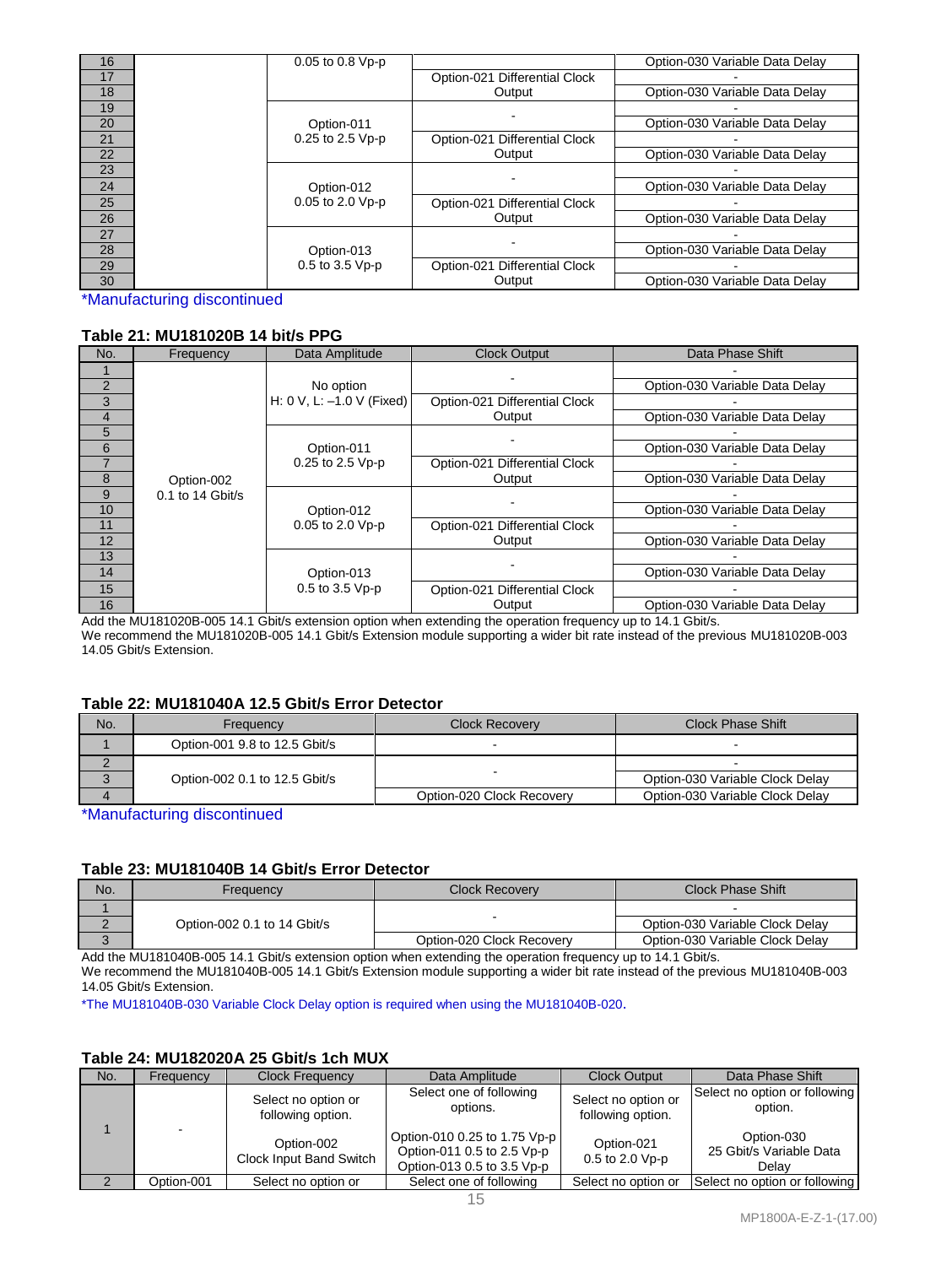| 28 Gbit/s<br>Extension | following option.                   | options.                                                   | following option.                 | option.                               |
|------------------------|-------------------------------------|------------------------------------------------------------|-----------------------------------|---------------------------------------|
|                        | Option-002<br>Clock Input Bandwidth | Option-010 0.25 to 1.75 Vp-p<br>Option-011 0.5 to 2.5 Vp-p | Option-021<br>$0.5$ to $2.0$ Vp-p | Option-031<br>28 Gbit/s Variable Data |
|                        | Switch                              | Option-013 0.5 to 3.5 Vp-p                                 |                                   | Delav                                 |

Add the MU182020A-003 28.1 Gbit/s extension option when extending the operation frequency up to 28.1 Gbit/s. \*Manufacturing discontinued

#### **Table 25: MU182021A 25 Gbit/s 2ch MUX**

| No.           | Frequency              | <b>Clock Frequency</b>                   | Data Amplitude                                                                           | <b>Clock Output</b>                      | Data Phase Shift                               |
|---------------|------------------------|------------------------------------------|------------------------------------------------------------------------------------------|------------------------------------------|------------------------------------------------|
|               |                        | Select no option or<br>following option. | Select one of following<br>options.                                                      | Select no option or<br>following option. | Select no option or following<br>option.       |
|               |                        | Option-002<br>Clock Input Band Switch    | Option-010 0.25 to 1.75 Vp-p<br>Option-011 0.5 to 2.5 Vp-p<br>Option-013 0.5 to 3.5 Vp-p | Option-021<br>0.5 to 2.0 Vp-p            | Option-030<br>25 Gbit/s Variable Data<br>Delay |
|               | Option-001             | Select no option or<br>following option. | Select one of following<br>options.                                                      | Select no option or<br>following option. | Select no option or following<br>option.       |
| $\mathcal{P}$ | 28 Gbit/s<br>Extension | Option-002<br>Clock Input Band Switch    | Option-010 0.25 to 1.75 Vp-p<br>Option-011 0.5 to 2.5 Vp-p<br>Option-013 0.5 to 3.5 Vp-p | Option-021<br>0.5 to 2.0 Vp-p            | Option-031<br>28 Gbit/s Variable Data<br>Delay |

Add the MU182021A-003 28.1 Gbit/s extension option when extending the operation frequency up to 28.1 Gbit/s.

\*Manufacturing discontinued

### **Table 26: MU182040A 25 Gbit/s 1ch DEMUX**

| No. | Frequency           | <b>Clock Frequency</b>                | <b>Clock Phase Shift</b>                  |
|-----|---------------------|---------------------------------------|-------------------------------------------|
|     |                     | Select no option or following option. | Select no option or following option.     |
|     |                     | Option-002<br>Clock Input Band Switch | Option-030<br>25 GHz Variable Clock Delay |
| 2   | Option-001          | Select no option or following option. | Select no option or following option.     |
|     | 28 Gbit/s Extension | Option-002<br>Clock Input Band Switch | Option-031<br>28 GHz Variable Clock Delay |

Add the MU182040A-003 28.1 Gbit/s extension option when extending the operation frequency up to 28.1 Gbit/s. \*Manufacturing discontinued

# **Table 27: MU182041A 25 Gbit/s 2ch DEMUX**

| No.            | Frequency           | <b>Clock Frequency</b>                | <b>Clock Phase Shift</b>                  |
|----------------|---------------------|---------------------------------------|-------------------------------------------|
|                |                     | Select no option or following option. | Select no option or following option.     |
|                |                     | Option-002<br>Clock Input Band Switch | Option-030<br>25 GHz Variable Clock Delay |
| $\overline{2}$ | Option-001          | Select no option or following option. | Select no option or following option.     |
|                | 28 Gbit/s Extension | Option-002                            | Option-031                                |
|                |                     | Clock Input Band Switch               | 28 GHz Variable Clock Delay               |

Add the MU182041A-003 28.1 Gbit/s extension option when extending the operation frequency up to 28.1 Gbit/s. \*Manufacturing discontinued

#### **Table 28: MU183020A 28G/32Gbit/s PPG**

| No. | Frequency               | Data Amplitude and Number of Channels                                                                | Data Phase Shift                                                   |
|-----|-------------------------|------------------------------------------------------------------------------------------------------|--------------------------------------------------------------------|
|     |                         | Select one of following options.<br>Option-012 0.5 ~ 2.0 Vp-p, 1CH<br>Option-013 0.5 ~ 3.5 Vp-p, 1CH | Select no option or following option.<br>Option-030 1ch Data Delay |
|     |                         | Select one of following options.<br>Option-022 0.5 ~ 2.0 Vp-p, 2CH<br>Option-023 0.5 ~ 3.5 Vp-p, 2CH | Select no option or following option.<br>Option-031 2ch Data Delay |
| 2   | Option-001<br>32 Gbit/s | Select one of following options.<br>Option-012 0.5 ~ 2.0 Vp-p, 1CH<br>Option-013 0.5 ~ 3.5 Vp-p, 1CH | Select no option or following option.<br>Option-030 1ch Data Delay |
|     | Extension               | Select one of following options.<br>Option-022 0.5 ~ 2.0 Vp-p, 2CH<br>Option-023 0.5 ~ 3.5 Vp-p, 2CH | Select no option or following option.<br>Option-031 2ch Data Delay |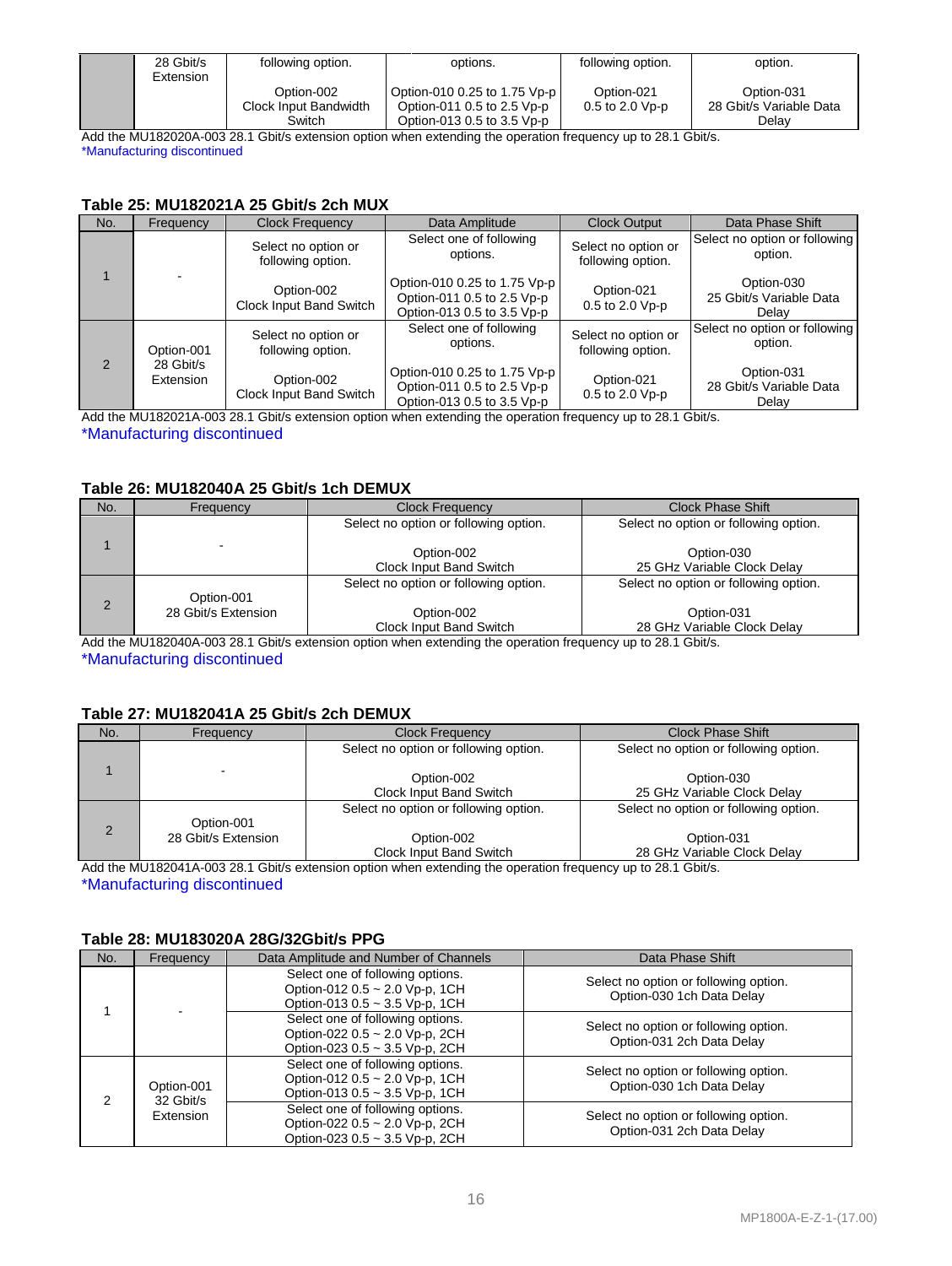#### **Table 29: MU183021A 28G/32Gbit/s 4ch PPG**

| No. | Frequency                            | Data Amplitude                                                                                       | Data Phase Shift                                                   |  |  |  |  |
|-----|--------------------------------------|------------------------------------------------------------------------------------------------------|--------------------------------------------------------------------|--|--|--|--|
|     |                                      | Select one of following options.<br>Option-012 0.5 ~ 2.0 Vp-p<br>Option-013 $0.5 \sim 3.5$ Vp-p      | Select no option or following option.<br>Option-030 4ch Data Delay |  |  |  |  |
|     | Option-001<br>32 Gbit/s<br>Extension | Select one of following options.<br>Option-012 $0.5 \sim 2.0$ Vp-p<br>Option-013 0.5 $\sim$ 3.5 Vp-p | Select no option or following option.<br>Option-030 4ch Data Delay |  |  |  |  |

#### **Table 30: MU183040A 28G/32Gbit/s ED, MU183040B 28G/32Gbit/s High Sensitivity ED**

| No. | Freauencv                         | Number of Channels | Clock Recovery                  | Clock Phase Shift        |
|-----|-----------------------------------|--------------------|---------------------------------|--------------------------|
|     |                                   | Option-010 1ch ED  | Select no option or Option-022. | Standard function        |
|     |                                   | Option-020 2ch ED  | Select no option or Option-022. | <b>Standard Function</b> |
|     | Option-001<br>32 Gbit/s Extension | Option-010 1ch ED  | Select no option or Option-023. | Standard function        |
|     |                                   | Option-020 2ch ED  | Select no option or Option-023  | <b>Standard Function</b> |

\*The Clock Recovery option is the MU183040B dedicated option. It cannot be installed in the MU183040A. \*MU183040A Manufacturing discontinued

#### **Table31: MU183041A 28G/32Gbit/s 4ch ED, MU183041B 28G/32Gbit/s 4ch High Sensitivity ED**

| No. | Freauencv                         | <b>Clock Recoverv</b>           | <b>Clock Phase Shift</b> |
|-----|-----------------------------------|---------------------------------|--------------------------|
|     |                                   | Select no option or Option-022. | Standard function        |
| -   | Option-001<br>32 Gbit/s Extension | Select no option or Option-023. | <b>Standard Function</b> |

\*The Clock Recovery option is the MU183041B dedicated option. It cannot be installed in the MU183041A \*MU183041A Manufacturing discontinued

#### **Table 32: MU181620A Stressed Eye Transmitter\***

| No.            | Wavelength                            | Connector              |  |  |  |  |
|----------------|---------------------------------------|------------------------|--|--|--|--|
|                |                                       | Option-37 FC Connector |  |  |  |  |
| $\mathcal{P}$  | Option-001 1310 nm Reference*         | Option-40 SC Connector |  |  |  |  |
| 3              | Option-002 1550 nm Reference*         | Option-37 FC Connector |  |  |  |  |
| $\overline{4}$ |                                       | Option-40 SC Connector |  |  |  |  |
| 5              | Option-003 1310/1550 nm Reference*    | Option-37 FC Connector |  |  |  |  |
| 6              |                                       | Option-40 SC Connector |  |  |  |  |
| $\overline{7}$ | Option-011 1310 nm Stressed Eye*      | Option-37 FC Connector |  |  |  |  |
| 8              |                                       | Option-40 SC Connector |  |  |  |  |
| 9              |                                       | Option-37 FC Connector |  |  |  |  |
| 10             | Option-012 1550 nm Stressed Eye*      | Option-40 SC Connector |  |  |  |  |
| 11             |                                       | Option-37 FC Connector |  |  |  |  |
| 12             | Option-013 1310/1550 nm Stressed Eye* | Option-40 SC Connector |  |  |  |  |

\*Manufacturing discontinued

#### **Table 33: MU181640A Optical Receiver\***

|                                | Connector              |  |  |  |
|--------------------------------|------------------------|--|--|--|
| Option-004 Band Width 8.5 GHz* | Option-37 FC Connector |  |  |  |
|                                | Option-40 SC Connector |  |  |  |

\*Manufacturing discontinued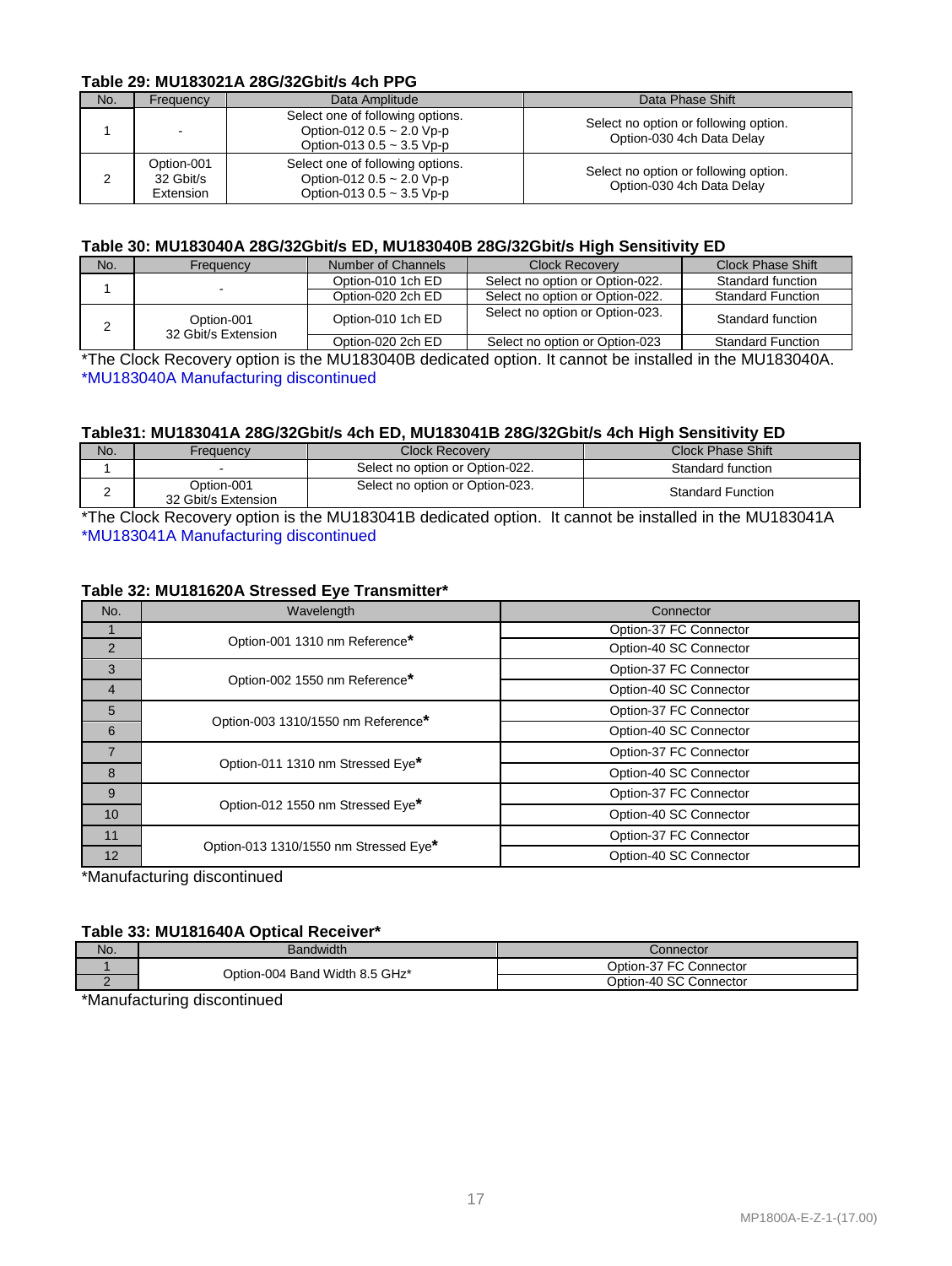#### **3. PPG/ED Module Combinations**

#### **3.1 12.5G/14G PPG/ED Module**

The following tables show the insertion position and number of 12.5G/14G PPG/ED modules that can be installed in the main frame. Combining several PPG modules supports the channel synchronization function (synchronize and shift pattern generation from each PPG) and combination function (generate set pattern after passage through MUX). In addition, combining several ED modules offers the combination function (analyze patterns before passage through DEMUX). Refer to these tables to determine the number of PPG/ED modules and main-frame option.

|                       | Slot No.                       | A     |            |               |   |  |  |  |  |
|-----------------------|--------------------------------|-------|------------|---------------|---|--|--|--|--|
|                       | Slot <sub>1</sub>              |       |            |               |   |  |  |  |  |
|                       | Slot <sub>2</sub><br>--------- |       |            |               | - |  |  |  |  |
|                       | Slot <sub>3</sub>              | I PPG | $\sim 100$ | PPG   PPG     |   |  |  |  |  |
|                       | Slot4                          |       |            | ED   ED   PPG |   |  |  |  |  |
| ndependent<br>Ch Sync | Slot <sub>5</sub>              |       |            |               | - |  |  |  |  |
|                       | Slot <sub>6</sub>              |       |            |               | - |  |  |  |  |

#### **Table 34: MP1800A/MT1810A-014**

#### **Table 35: MP1800A/MT1810A-015**

|                          | Slot No.          | $\overline{A}$ | B              | C          | D          | E                        | F                 | G              | Н         |           | J              | K          |            |
|--------------------------|-------------------|----------------|----------------|------------|------------|--------------------------|-------------------|----------------|-----------|-----------|----------------|------------|------------|
|                          | Slot1             |                |                | ٠          | <b>PPG</b> | <b>PPG</b>               | <b>PPG</b>        | ED             | <b>ED</b> | ED        | <b>PPG</b>     | <b>PPG</b> | <b>PPG</b> |
|                          | Slot <sub>2</sub> |                |                | -          | <b>PPG</b> | <b>PPG</b>               | <b>PPG</b>        | <b>ED</b>      | <b>ED</b> | ED        | <b>PPG</b>     | <b>PPG</b> | <b>PPG</b> |
| Sync                     | Slot <sub>3</sub> | <b>PPG</b>     |                | <b>PPG</b> | ٠          | <b>PPG</b>               | <b>PPG</b>        | $\overline{a}$ | <b>ED</b> | ED        | $\blacksquare$ | <b>PPG</b> | <b>ED</b>  |
| Independent /<br>Ch Sync | Slot4             |                | <b>ED</b>      | <b>ED</b>  |            | $\overline{\phantom{a}}$ | <b>PPG</b>        | ۰              | ٠         | ED        | <b>ED</b>      | <b>ED</b>  | ED         |
|                          | Slot <sub>5</sub> |                | -              | ٠          |            |                          |                   |                |           |           |                |            |            |
|                          | Slot <sub>6</sub> | -              | ٠              | ٠          | -          | ٠                        | -                 | ٠              | ٠         |           | ٠              |            | ۰          |
|                          | Slot1             |                |                |            |            |                          |                   |                |           |           |                |            |            |
| Combination              | Slot <sub>2</sub> |                | ۰              |            |            |                          |                   |                |           |           |                |            |            |
| 4 <sub>ch</sub>          | Slot <sub>3</sub> |                |                |            |            |                          | 4ch<br><b>PPG</b> |                |           | 4ch<br>ED |                |            |            |
|                          | Slot4             |                | -              |            | -          |                          |                   |                |           |           |                |            |            |
|                          | Slot <sub>5</sub> |                | -              |            | -          |                          |                   | ۰              |           |           |                |            |            |
|                          | Slot <sub>6</sub> | -              | $\blacksquare$ | ٠          | ۰          | $\overline{\phantom{a}}$ |                   | ٠              | ٠         |           | -              | -          | ۰          |
|                          | Slot1             |                |                |            | 2ch        | 2ch                      | 2ch               | 2ch            | 2ch       | 2ch       | 2ch            | 2ch        | 2ch        |
|                          | Slot <sub>2</sub> |                |                |            | <b>PPG</b> | <b>PPG</b>               | <b>PPG</b>        | ED             | ED        | ED        | <b>PPG</b>     | <b>PPG</b> | <b>PPG</b> |
| 2 <sub>ch</sub>          | Slot <sub>3</sub> |                |                |            |            | PPG                      | 2ch               |                | ÞВ        | 2ch       |                | PRG        | 2ch        |
|                          | Slot4             |                |                |            |            |                          | <b>PPG</b>        |                |           | ED        | ₽Β             | ₽Β         | ED         |
| Combination              | Slot <sub>5</sub> |                |                |            |            |                          |                   |                |           |           |                |            |            |
|                          | Slot <sub>6</sub> |                |                |            |            |                          |                   |                |           |           |                |            |            |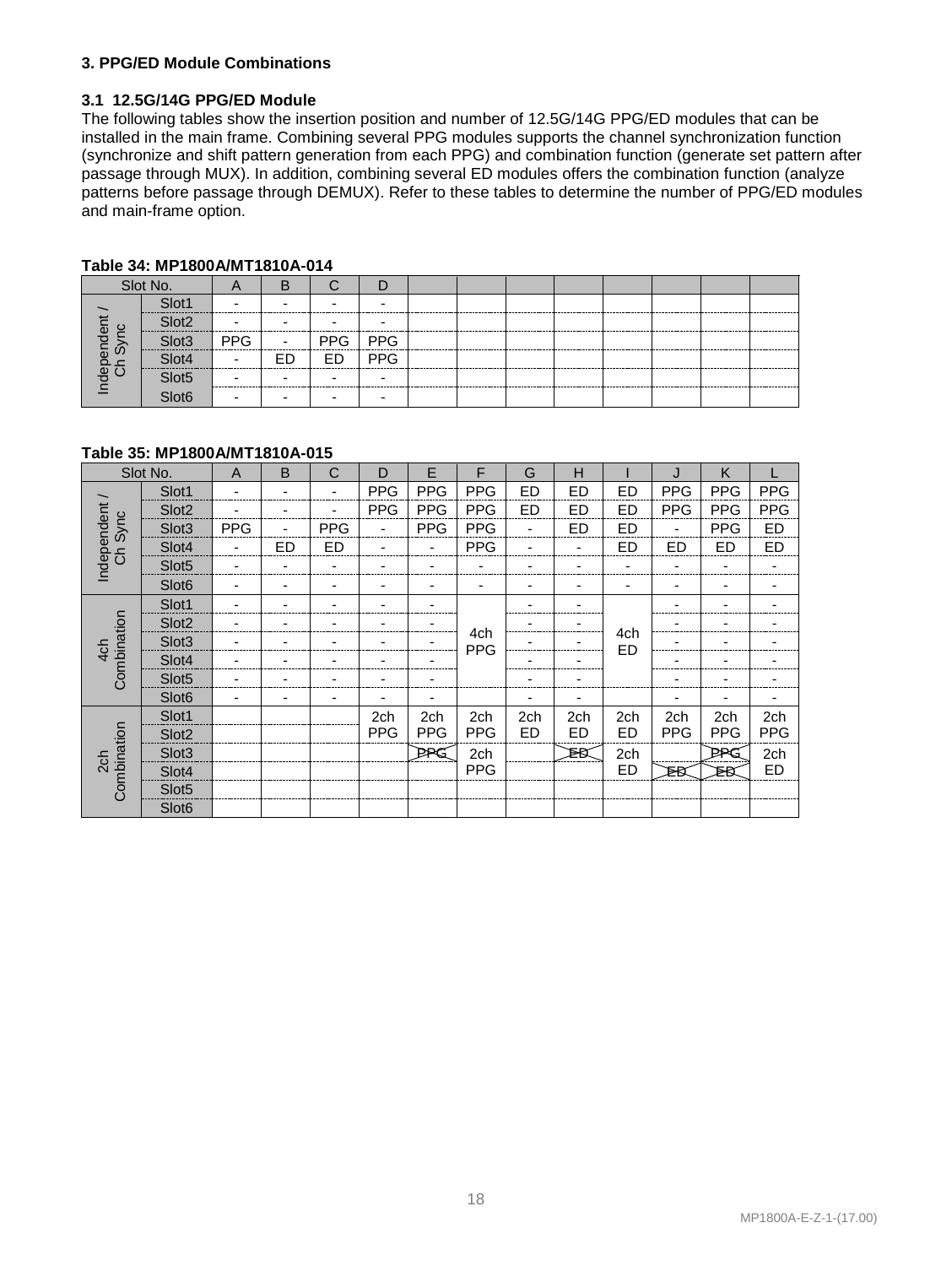#### **Table 36: MP1800A-016**

|                        | Slot No.          | $\overline{A}$ | B  | С          | D          | E              | F                        | G                        | н         |     | J          | K          |            |
|------------------------|-------------------|----------------|----|------------|------------|----------------|--------------------------|--------------------------|-----------|-----|------------|------------|------------|
|                        | Slot1             | <b>PPG</b>     |    |            | <b>PPG</b> | <b>PPG</b>     | <b>PPG</b>               | -                        |           |     | <b>PPG</b> | <b>PPG</b> | <b>PPG</b> |
|                        | Slot <sub>2</sub> |                |    | ۰          | <b>PPG</b> | <b>PPG</b>     | <b>PPG</b>               | ٠                        | -         |     | <b>PPG</b> | <b>PPG</b> | <b>PPG</b> |
| Sync                   | Slot <sub>3</sub> | ۰              |    | <b>PPG</b> | ۰          | <b>PPG</b>     | <b>PPG</b>               | $\overline{\phantom{a}}$ |           | ED  | ۰          | <b>PPG</b> | <b>PPG</b> |
| Independent<br>රි<br>ට | Slot4             | ۰              | ED | <b>ED</b>  | -          | ٠              | <b>PPG</b>               | $\overline{\phantom{a}}$ | ED        | ED  | -          | ۰          | <b>PPG</b> |
|                        | Slot <sub>5</sub> | -              |    | ۰          | -          | $\blacksquare$ | $\overline{\phantom{a}}$ | ED                       | <b>ED</b> | ED  |            |            |            |
|                        | Slot <sub>6</sub> | ۰              |    | -          | ۰          | ٠              | -                        | <b>ED</b>                | ED        | ED  | <b>ED</b>  | ED         | ED         |
|                        | Slot1             | -              |    |            |            | -              |                          |                          | ٠         |     |            |            |            |
| Combination            | Slot <sub>2</sub> |                |    |            |            | -              | 4ch                      |                          |           |     |            |            | 4ch        |
| 4 <sub>ch</sub>        | Slot <sub>3</sub> |                |    |            |            | $\blacksquare$ | <b>PPG</b>               |                          |           |     |            |            | <b>PPG</b> |
|                        | Slot4             | -              |    |            |            | ۰              |                          | ۰                        | ۰         | 4ch |            |            |            |
|                        | Slot <sub>5</sub> | -              |    |            |            | ۰              | ٠                        | ٠                        |           | ED  |            |            |            |
|                        | Slot <sub>6</sub> | -              |    |            | -          | $\blacksquare$ | ۰                        | ٠                        | -         |     |            |            | ۰          |
|                        | Slot1             |                |    |            | 2ch        | 2ch            | 2ch                      |                          |           |     | 2ch        | 2ch        | 2ch        |
|                        | Slot <sub>2</sub> |                |    |            | <b>PPG</b> | <b>PPG</b>     | <b>PPG</b>               |                          |           |     | <b>PPG</b> | <b>PPG</b> | <b>PPG</b> |
| 2 <sub>ch</sub>        | Slot <sub>3</sub> |                |    |            |            | PPG            | 2ch                      |                          |           | 2ch |            | PPG        | 2ch        |
|                        | Slot4             |                |    |            |            |                | <b>PPG</b>               |                          | ₹Β        | ED  |            |            | <b>PPG</b> |
| Combination            | Slot <sub>5</sub> |                |    |            |            |                |                          | 2ch                      | 2ch       | 2ch |            |            |            |
|                        | Slot <sub>6</sub> |                |    |            |            |                |                          | ED                       | ED        | ED  | ₹Β         | ₽Β         | ₽Β         |

|                       | Slot No.          | M          | N          | $\circ$    | P          | Q          |  |  |  |  |
|-----------------------|-------------------|------------|------------|------------|------------|------------|--|--|--|--|
|                       | Slot1             | <b>PPG</b> | <b>PPG</b> | <b>PPG</b> | <b>PPG</b> | <b>PPG</b> |  |  |  |  |
| Independent /<br>Sync | Slot <sub>2</sub> | <b>PPG</b> | <b>PPG</b> | <b>PPG</b> | <b>PPG</b> | <b>PPG</b> |  |  |  |  |
|                       | Slot <sub>3</sub> |            | <b>PPG</b> | <b>PPG</b> |            | <b>ED</b>  |  |  |  |  |
| රි<br>ට               | Slot4             |            |            | <b>PPG</b> | <b>ED</b>  | <b>ED</b>  |  |  |  |  |
|                       | Slot <sub>5</sub> | ED         | ED         | <b>ED</b>  | ED         | ED         |  |  |  |  |
|                       | Slot <sub>6</sub> | ED         | <b>ED</b>  | <b>ED</b>  | ED         | <b>ED</b>  |  |  |  |  |
|                       | Slot1             |            |            |            |            |            |  |  |  |  |
| Combination           | Slot <sub>2</sub> |            |            | 4ch        |            |            |  |  |  |  |
| 4 <sub>ch</sub>       | Slot <sub>3</sub> |            |            | <b>PPG</b> |            |            |  |  |  |  |
|                       | Slot4             |            |            |            |            | 4ch        |  |  |  |  |
|                       | Slot <sub>5</sub> |            |            |            |            | ED         |  |  |  |  |
|                       | Slot <sub>6</sub> |            |            |            |            |            |  |  |  |  |
|                       | Slot1             | 2ch        | <b>PPG</b> | 2ch        | 2ch        | 2ch        |  |  |  |  |
|                       | Slot <sub>2</sub> | <b>PPG</b> |            | <b>PPG</b> | <b>PPG</b> | <b>PPG</b> |  |  |  |  |
| 2 <sub>ch</sub>       | Slot <sub>3</sub> |            | PRG        | 2ch        |            | 2ch        |  |  |  |  |
|                       | Slot4             |            |            | <b>PPG</b> | ÞΒ         | ED         |  |  |  |  |
| Combination           | Slot <sub>5</sub> | 2ch        | 2ch        | 2ch        | 2ch        | 2ch        |  |  |  |  |
|                       | Slot <sub>6</sub> | ED         | ED         | ED         | ED         | ED         |  |  |  |  |

-<br>
Slots where PPG and ED cannot be installed<br>
PPG can be installed<br>
Slots where MU181020A/B PPG can be installed

PPG : Slots where MU181020A/B PPG can be installed<br>ED : Slots where MU181040A/B ED can be installed

: Slots where MU181040A/B ED can be installed

Dashed Line : Slots where PPG/ED disabled at Combination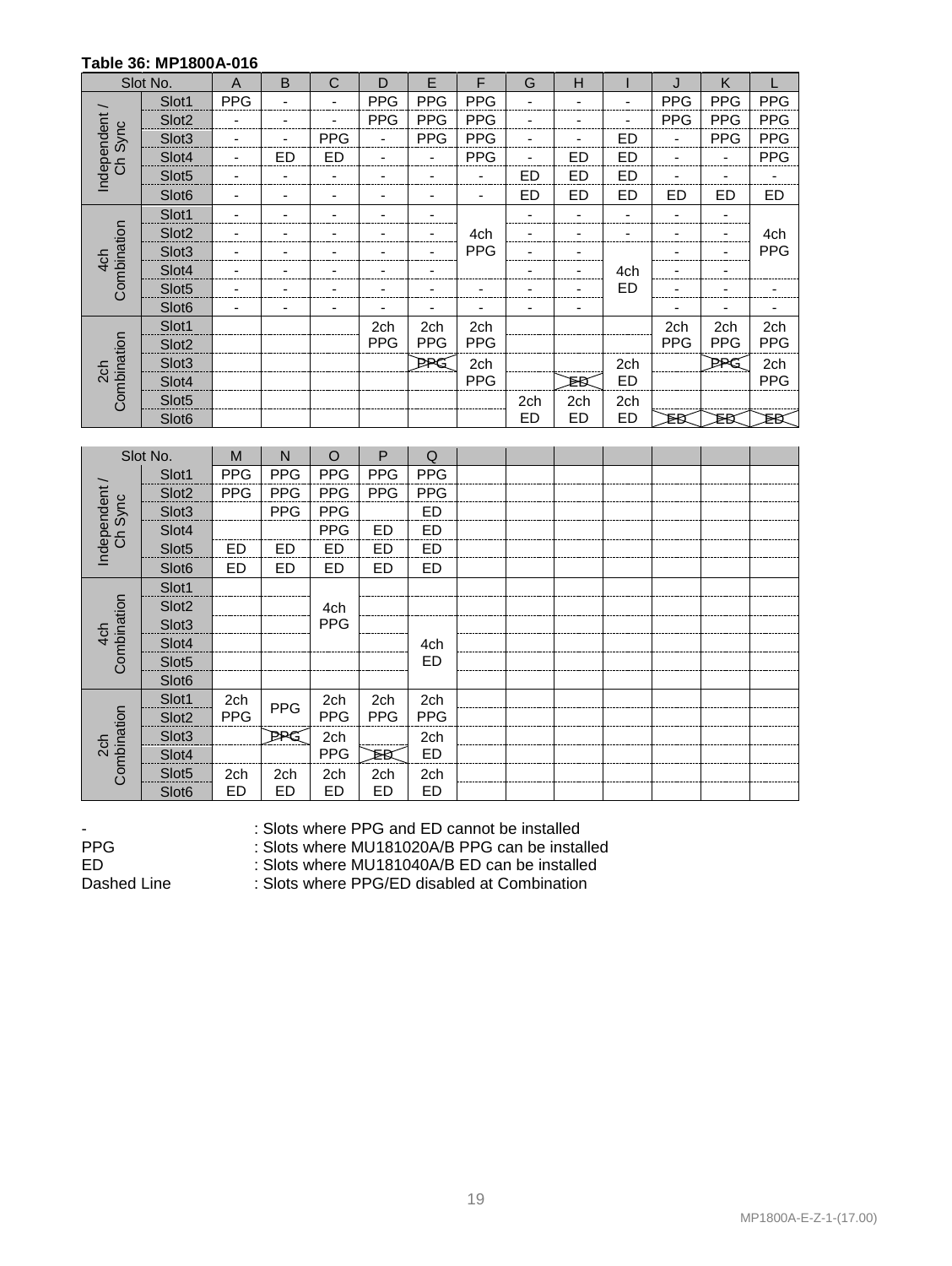#### **3.2 28G/32G PPG/ED Modules**

The following tables show the insertion position and number of 28G/32G PPG/ED modules that can be installed in the main frame.

The 2ch PPG and 4ch PPG modules support the channel synchronization function (synchronize and shift pattern generation from each PPG) and combination function (generate set pattern after passage through MUX). Combining several PPG modules supports the channel synchronization function (synchronize and shift pattern generation from each PPG).

In addition, using 2ch ED or 4ch ED modules offers the combination function (analyze patterns before passage through DEMUX). Refer to these tables to determine the number of PPG/ED modules and mainframe option.

| Slot No. |                   |             |         |        |  |  |
|----------|-------------------|-------------|---------|--------|--|--|
|          | Slot1             |             |         |        |  |  |
| ation    | Slot <sub>2</sub> |             |         |        |  |  |
| ident    | Slot3             | 1ch/2ch PPG | 4ch PPG | 4ch ED |  |  |
| æ<br>:ਨ  | Slot4             | 1ch/2ch ED  |         |        |  |  |
| ebr<br>O | Slot <sub>5</sub> | -           |         |        |  |  |
|          | Slot <sub>6</sub> |             |         |        |  |  |

#### **Table 37: MP1800A/MT1810A-014 (for 28G/32G modules)**

| Slot No.    |                   |         |        |
|-------------|-------------------|---------|--------|
|             | Slot1             |         |        |
| Combination | Slot <sub>2</sub> |         |        |
|             | Slot3             | 4ch PPG | 4ch ED |
| <u>र्द</u>  | Slot4             |         |        |
|             | Slot5             |         |        |
|             | Slot6             |         |        |

- : Slots where PPG and ED cannot be installed<br>1ch/2ch PPG : Slots where MU183020A 1ch/2ch PPG can b : Slots where MU183020A 1ch/2ch PPG can be installed 1ch/2ch ED : Slots where MU183040A/B 1ch/2ch ED can be installed 4ch PPG : Slots where MU183021A 4ch PPG can be installed 4ch ED : Slots where MU183041A/B 4ch ED can be installed

#### **Table 38: MP1800A/MT1810A-015, -016 (for 28G/32G modules)**

| Slot No.                                 |                   |             |         |         |         |        |
|------------------------------------------|-------------------|-------------|---------|---------|---------|--------|
|                                          | Slot1             |             | 4ch PPG | 4ch PPG | 4ch PPG | 4ch ED |
| Independent<br>Ch Sync<br>ch Combinatior | Slot <sub>2</sub> |             |         |         |         |        |
|                                          | Slot <sub>3</sub> | 1ch/2ch PPG |         | 4ch PPG | 4ch ED  |        |
|                                          | Slot4             | 1ch/2ch ED  |         |         |         |        |
| ਨ੍ਹ                                      | Slot <sub>5</sub> |             |         |         |         |        |
|                                          | Slot <sub>6</sub> |             |         |         |         |        |

| Slot No.                         |                   |        |            |                           |             | M(Opt-15 only) |
|----------------------------------|-------------------|--------|------------|---------------------------|-------------|----------------|
|                                  | Slot1             | 4ch ED | 4ch PPG    | 1ch/2ch PPG   1ch/2ch PPG |             | 2ch PPG        |
| nation                           | Slot <sub>2</sub> |        |            |                           | 1ch/2ch PPG | 2ch PPG        |
| ndependent<br>Ch Sync<br>Combina | Slot <sub>3</sub> | 4ch ED |            | 4ch ED                    | 1ch/2chED   | 2ch PPG        |
|                                  | Slot4             |        | 1ch/2ch ED |                           | 1ch/2ch ED  | 2ch PPG        |
| ਨ੍ਹ                              | Slot <sub>5</sub> |        |            |                           |             |                |
|                                  | Slot <sub>6</sub> |        |            |                           |             |                |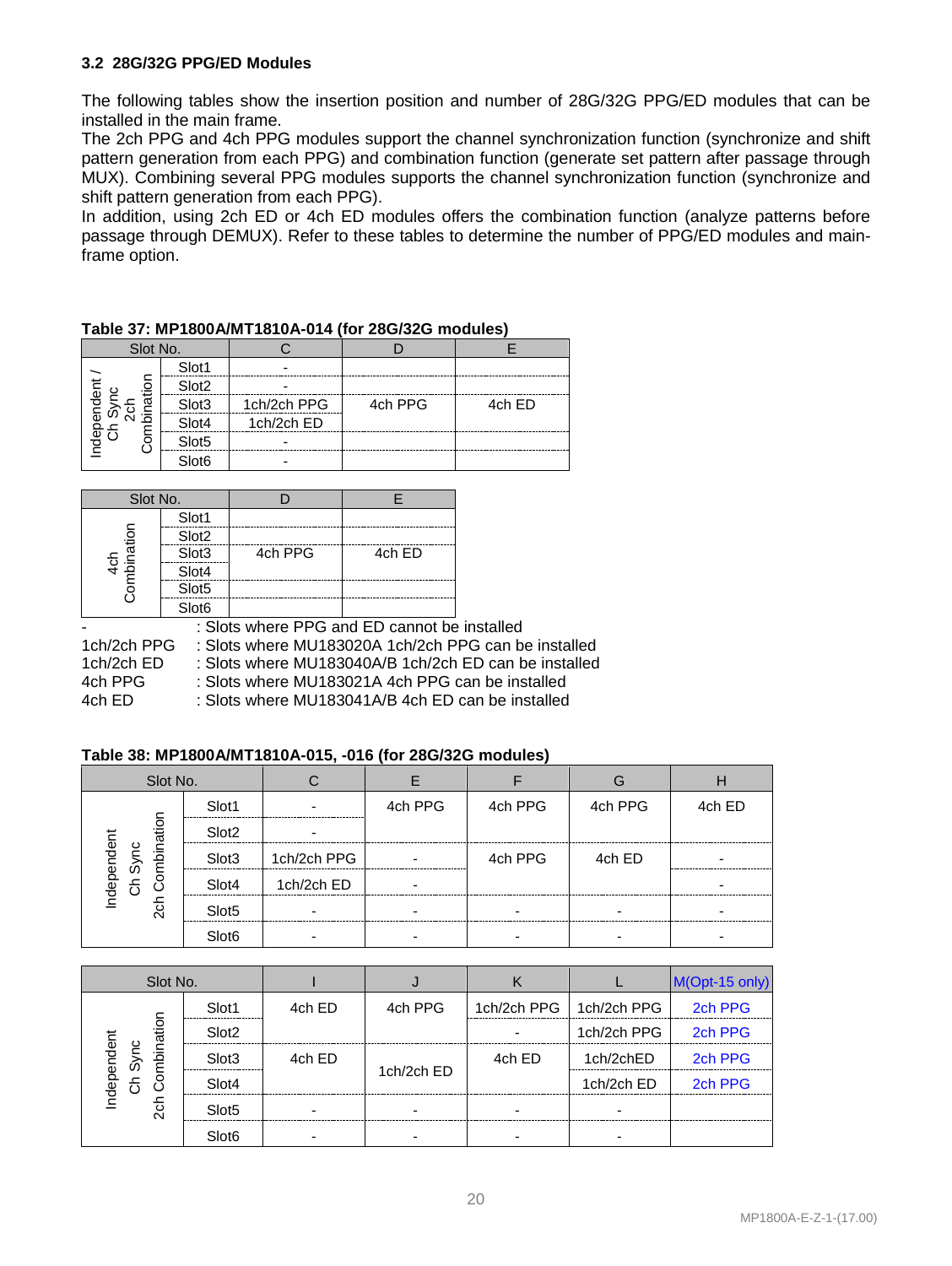| Slot No.    |                   |         |         |         |        |
|-------------|-------------------|---------|---------|---------|--------|
|             | Slot1             | 4ch PPG | 4ch PPG | 4ch PPG | 4ch ED |
| Combination | Slot <sub>2</sub> |         |         |         |        |
|             | Slot <sub>3</sub> |         | 4ch PPG | 4ch ED  |        |
|             | Slot4             |         |         |         |        |
| 습<br>4      | Slot <sub>5</sub> |         |         |         |        |
|             | Slot <sub>6</sub> |         |         |         |        |

| Slot No.    |                   |        |            |             |
|-------------|-------------------|--------|------------|-------------|
|             | Slot1             | 4ch ED | 4ch PPG    | 1ch/2ch PPG |
| Combination | Slot <sub>2</sub> |        |            |             |
|             | Slot <sub>3</sub> | 4ch ED | 1ch/2ch ED | 4ch ED      |
|             | Slot4             |        |            |             |
| $4$ ch      | Slot <sub>5</sub> |        |            |             |
|             | Slot <sub>6</sub> |        |            |             |

| Slot No.               |                   | M(Opt-15 only) | N       |
|------------------------|-------------------|----------------|---------|
|                        | Slot <sub>1</sub> | 2ch PPG        | 2ch PPG |
|                        | Slot <sub>2</sub> | 2ch PPG        | 2ch PPG |
|                        | Slot <sub>3</sub> | 2ch PPG        |         |
| Combination<br>64Gx2ch | Slot4             | 2ch PPG        |         |
|                        | Slot <sub>5</sub> |                |         |
|                        | Slot <sub>6</sub> |                |         |

: Slots where PPG and ED cannot be installed<br>1ch/2ch PPG : Slots where MU183020A 1ch/2ch PPG can be

1ch/2ch PPG : Slots where MU183020A 1ch/2ch PPG can be installed<br>1ch/2ch ED : Slots where MU183040A 1ch/2ch ED can be installed

1ch/2ch ED : Slots where MU183040A 1ch/2ch ED can be installed<br>4ch PPG : Slots where MU183021A 4ch PPG can be installed

4ch PPG : Slots where MU183021A 4ch PPG can be installed<br>4ch ED : Slots where MU183041A 4ch ED can be installed : Slots where MU183041A 4ch ED can be installed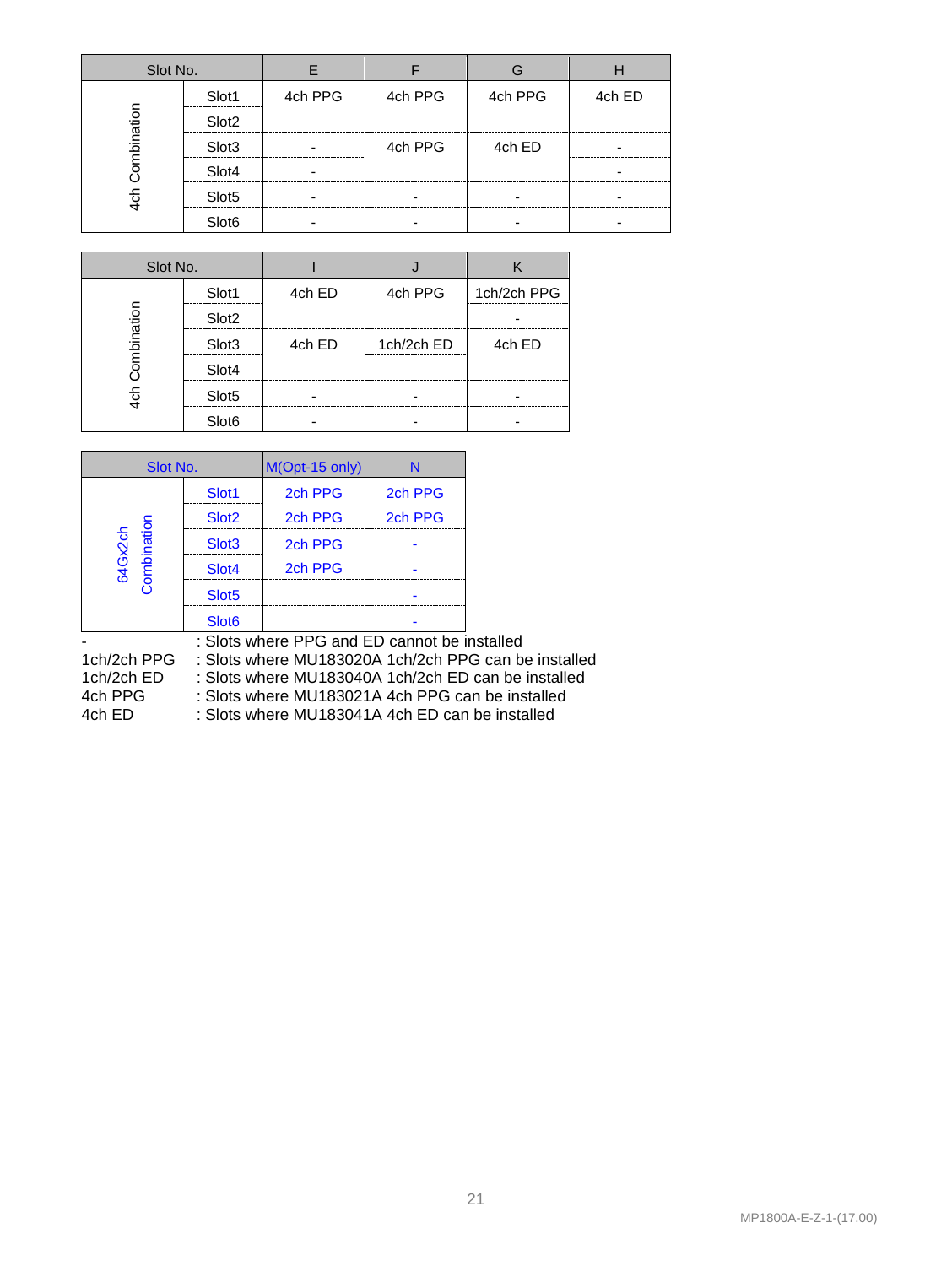#### **3.3 Simultaneous Installation of 28G/32G PPG/ED and 12.5G/14G PPG/ED Modules**

The following table lists the number of modules and their positions in the main frame slots for each option when the 28G/32G PPG/ED and 12.5G/14G PPG/ED modules are installed simultaneously.

When selecting a 2ch PPG, the channel synchronizing function (synchronizes and varies pattern generation position from PPG) and the combination function (generates set pattern after passage through MUX) can be used. The channel synchronization function can be used by combining several PPG modules.

When selecting a 2ch ED, the combination function (for analyzing pattern before passage through DEMUX) can be used. Refer to the following table to determine the number of PPG/ED modules and main-frame options.

- ・ MX180000A Version 7.04.00 or newer supports simultaneous installation of 28G/32G PPG/ED and 12.5G/14G PPG/ED modules.
- ・ The 32G 4CH PPG and 32G4CH ED cannot be installed at the same time as the 12.5G/14G PPG/ED.
- ・ The 12.5G/14G PPG and 32G PPG CH Sync and Combination, as well as the 12.5G/14G ED and 32G ED Combination functions are not supported.
- The 32G ED error buzzer does not ring at simultaneous installation.

・

- The modules must be installed into the slot position shown in Table 36 and 37. The MP1800A/MT1810A does not work if the Slot No. or module configuration is different from that shown Table 36 and 37. The MP1800A/MT1810A does not work if any of these modules are not installed.
	- Ex. If the 32G ED is not installed in configuration "E", the MP1800A/MT1810A does not work.

| Independent                              | Slot No | A                          | B                          | C                   | D          | E                          |
|------------------------------------------|---------|----------------------------|----------------------------|---------------------|------------|----------------------------|
|                                          | Slot 1  | <b>PPG</b>                 | ED                         |                     |            | 32G PPG                    |
|                                          | Slot 2  | <b>PPG</b>                 | <b>ED</b>                  |                     |            | 32G ED                     |
|                                          | Slot 3  | <b>MUX</b>                 | <b>DEMUX</b>               | 32G PPG             | <b>PPG</b> | <b>PPG</b>                 |
|                                          | Slot 4  | 32G ED                     | 32G PPG                    | ED                  | 32G ED     | ED                         |
|                                          | Slot 5  |                            |                            |                     |            |                            |
|                                          | Slot 6  |                            |                            |                     |            |                            |
| <b>CH Synchronization</b><br>Combination | Slot1   | <b>CHSync</b><br>2ch Combi | 2ch Combi                  |                     |            | <b>CHSync</b><br>2ch Combi |
|                                          | Slot 2  |                            |                            |                     |            | 2ch Combi                  |
|                                          | Slot 3  |                            |                            | CHSync<br>2ch Combi |            |                            |
|                                          | Slot 4  | 2ch Combi                  | <b>CHSync</b><br>2ch Combi |                     | 2ch Combi  |                            |
|                                          | Slot 5  |                            |                            |                     |            |                            |
|                                          | Slot 6  |                            |                            |                     |            |                            |

# **Table 39: MP1800A/MT1810A-015 (for 28G/32G and 12.5G/14G modules )**

|              | : Slots where PPG/ED or 32G PPG/ED cannot be installed                                      |
|--------------|---------------------------------------------------------------------------------------------|
|              | Synthesizer Module, Jitter Modulator Module, Clock Distributor Module and Optical Interface |
|              | Module can be installed.                                                                    |
| <b>PPG</b>   | : Slots where MU181020A/B 12.5G/14G PPG can be installed                                    |
| ED           | : Slots MU181040A/B 12.5G/14G ED can be installed                                           |
| 32G PPG      | : Slots where MU183020A 32G PPG can be installed                                            |
| 32G ED       | : Slots where MU183040A/B 32G ED can be installed                                           |
| MUX          | $\pm$ Slot for MU182020A 1ch MUX                                                            |
| <b>DEMUX</b> | : Slot for MU182040A 1ch DEMUX                                                              |
| CH Sync      | : Slots where the 2ch-Channel-Synchronization can be used when either two 12.5G/14G PPG     |
|              | boards or 32G PPG are installed.                                                            |
| 2ch Combi    | : Slots where the 2ch-Combination can be used when either two 12.5G/14G PPG boards or       |
|              | 32G PPG are installed.                                                                      |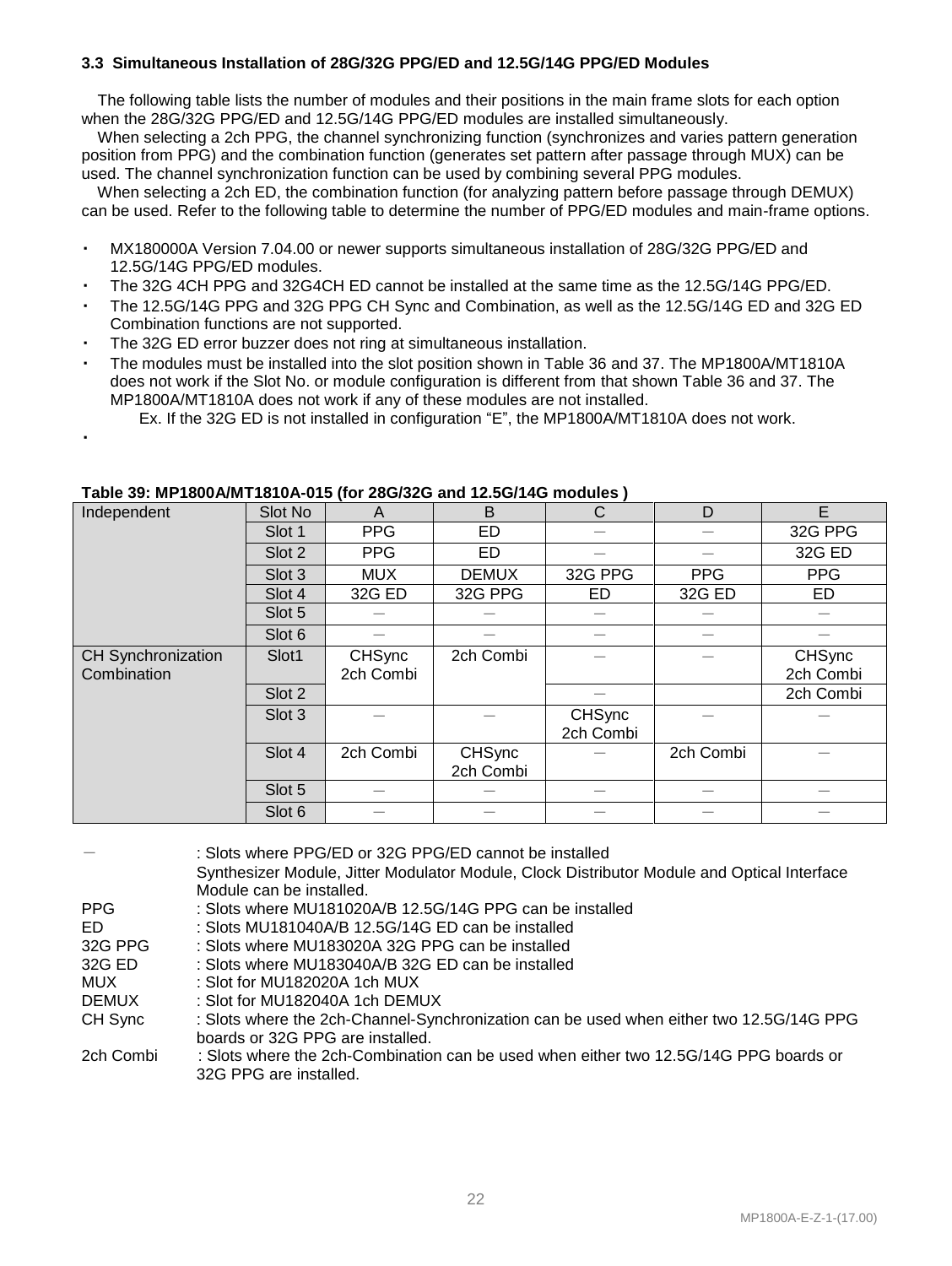#### **Table40: MP1800A/MT1810A-016 (for 28G/32G and 12.5G/14G modules )**

| Independent        | Slot No | A             | B             | C             | D          | E             |
|--------------------|---------|---------------|---------------|---------------|------------|---------------|
|                    | Slot 1  | <b>PPG</b>    |               |               |            | 32G PPG       |
|                    | Slot 2  | <b>PPG</b>    |               |               |            | 32G ED        |
|                    | Slot 3  | <b>MUX</b>    | 32G PPG       | 32G PPG       | <b>PPG</b> | <b>PPG</b>    |
|                    | Slot 4  | 32G ED        | <b>DEMUX</b>  | ED            | 32G ED     | ED            |
|                    | Slot 5  |               | ED            |               |            |               |
|                    | Slot 6  |               | ED            |               |            |               |
| CH Synchronization | Slot1   | <b>CHSync</b> |               |               |            | <b>CHSync</b> |
| Combination        |         | 2ch Combi     |               |               |            | 2ch Combi     |
|                    | Slot 2  |               |               |               |            | 2ch Combi     |
|                    | Slot 3  |               | <b>CHSync</b> | <b>CHSync</b> |            |               |
|                    |         |               | 2ch Combi     | 2ch Combi     |            |               |
|                    | Slot 4  | 2ch Combi     |               |               | 2ch Combi  |               |
|                    | Slot 5  |               | 2ch Combi     |               |            |               |
|                    | Slot 6  |               |               |               |            |               |

|              | : Slots where PPG/ED or 32G PPG/ED cannot be installed<br>Synthesizer Module, Jitter Modulator Module, Clock Distributor Module and Optical Interface<br>Module can be installed. |
|--------------|-----------------------------------------------------------------------------------------------------------------------------------------------------------------------------------|
| <b>PPG</b>   | : Slots where MU181020A/B 12.5G/14G PPG can be installed                                                                                                                          |
| ED.          | : Slots MU181040A/B 12.5G/14G ED can be installed                                                                                                                                 |
| 32G PPG      | : Slots where MU183020A 32G PPG can be installed                                                                                                                                  |
| 32G ED       | : Slots where MU183040A/B 32G ED can be installed                                                                                                                                 |
| MUX          | : Slot for MU182020A 1 $ch$ MUX                                                                                                                                                   |
| <b>DEMUX</b> | $\pm$ Slot for MU182040A 1ch DEMUX.                                                                                                                                               |
| CH Sync      | : Slots where the 2ch-Channel-Synchronization can be used when either two 12.5G/14G PPG<br>boards or 32G PPG are installed.                                                       |
| 2ch Combi    | : Slots where the 2ch-Combination can be used when either two 12.5G/14G PPG boards or<br>32G PPG are installed.                                                                   |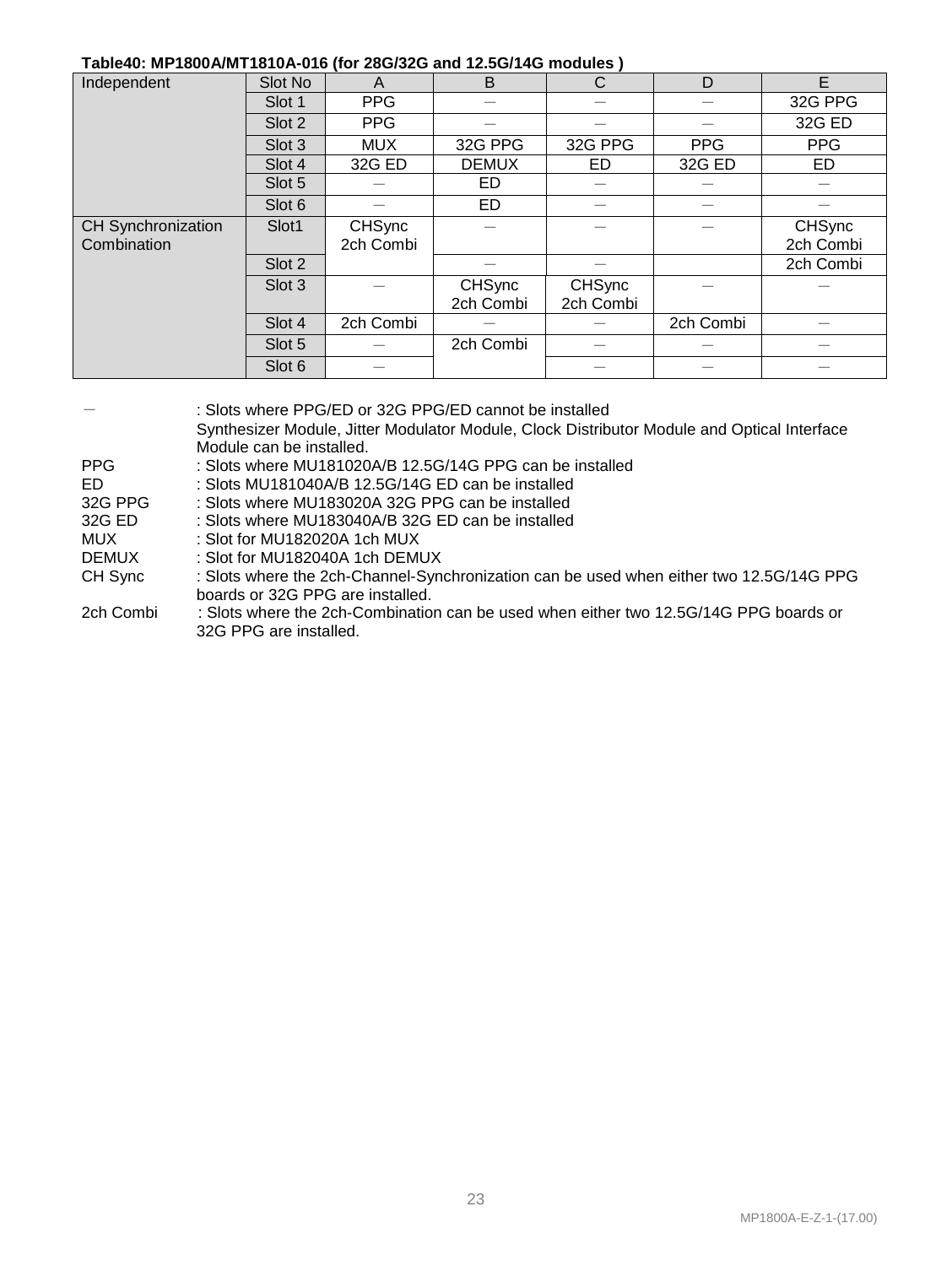#### **3.4. Combining MU18302xA and MP1861A, and MU18304xB and MP1862A 3.4.1 Combination Operation**

When MP1861A and MU18302xA are installed in the same mainframe and either 2 Ch Combination or 25G x 2 Ch Combination is selected, operation of MP1861A and MU18302xA can be linked (combined). The following restrictions apply to the options and Combination setting of the MU18302xA module that can operate linked with MP1861A.

- MU183020A with the MU183020A-x22/x23 2ch Option installed
- MU18302xA with the MU18302xA-x30/x31 Delay Option installed
- The Combination setting for MU18302xA is 2ch Combination, 2ch CH Sync or 64Gx2 Combination.

In addition, the following restrictions apply to the slot position of MU18302xA that operates linked with MP1861A.

- MP1861A set to CH1 operates linked with the MU18302xA installed to the slot of the smallest slot number.
- The order of MP1861A's channel numbers always matches the slot numbers to which MU18302xAs are installed.

| MP1861A CH1 | Slot1             | MU183020A Data1-2 | CH1 and CH2 of MP1861A                                           |
|-------------|-------------------|-------------------|------------------------------------------------------------------|
| MP1861A CH2 | Slot2             | MU183020A Data1-2 | operate, respectively linked to                                  |
| MP1861A CH3 | Slot3             | MU183020A Data1-2 | Slot1 (topmost-installed                                         |
| MP1861A CH4 | Slot4             | MU183020A Data1-2 | MU183020A) and Slot2 (second                                     |
|             | Slot5             |                   | MU183020A from the top).                                         |
|             | Slot <sub>6</sub> |                   |                                                                  |
|             |                   |                   | CH2 of MP1861A operates,                                         |
|             | Slot1             |                   | linked to not Slot2                                              |
| MP1861A CH2 | Slot2             | MU183020A Data1-2 | (topmost-installed MU183020A)                                    |
| MP1861A CH3 | Slot3             | MU183020A Data1-2 | but Slot3 (second MU183020A                                      |
| MP1861A CH4 | Slot4             | MU183020A Data1-2 | from the topmost one). CH3                                       |
|             | Slot5             |                   | operates, linked to Slot4 (third                                 |
|             | Slot <sub>6</sub> |                   | MU183020A from the topmost                                       |
|             |                   |                   | one). CH4 is linked to no slot.                                  |
| MP1861A CH1 | Slot1             | MU183021A Data1-2 |                                                                  |
| MP1861A CH2 | Slot2             | MU183021A Data3-4 | Channels and slots are linked to<br>each other from the top even |
| MP1862A CH1 | Slot3             | MU183041A Data1-2 | when your 32G PPGs are                                           |
| MP1862A CH2 | Slot4             | MU183041A Data3-4 | MU183021A.                                                       |
|             | Slot5             |                   |                                                                  |
|             | Slot <sub>6</sub> |                   |                                                                  |
|             |                   |                   |                                                                  |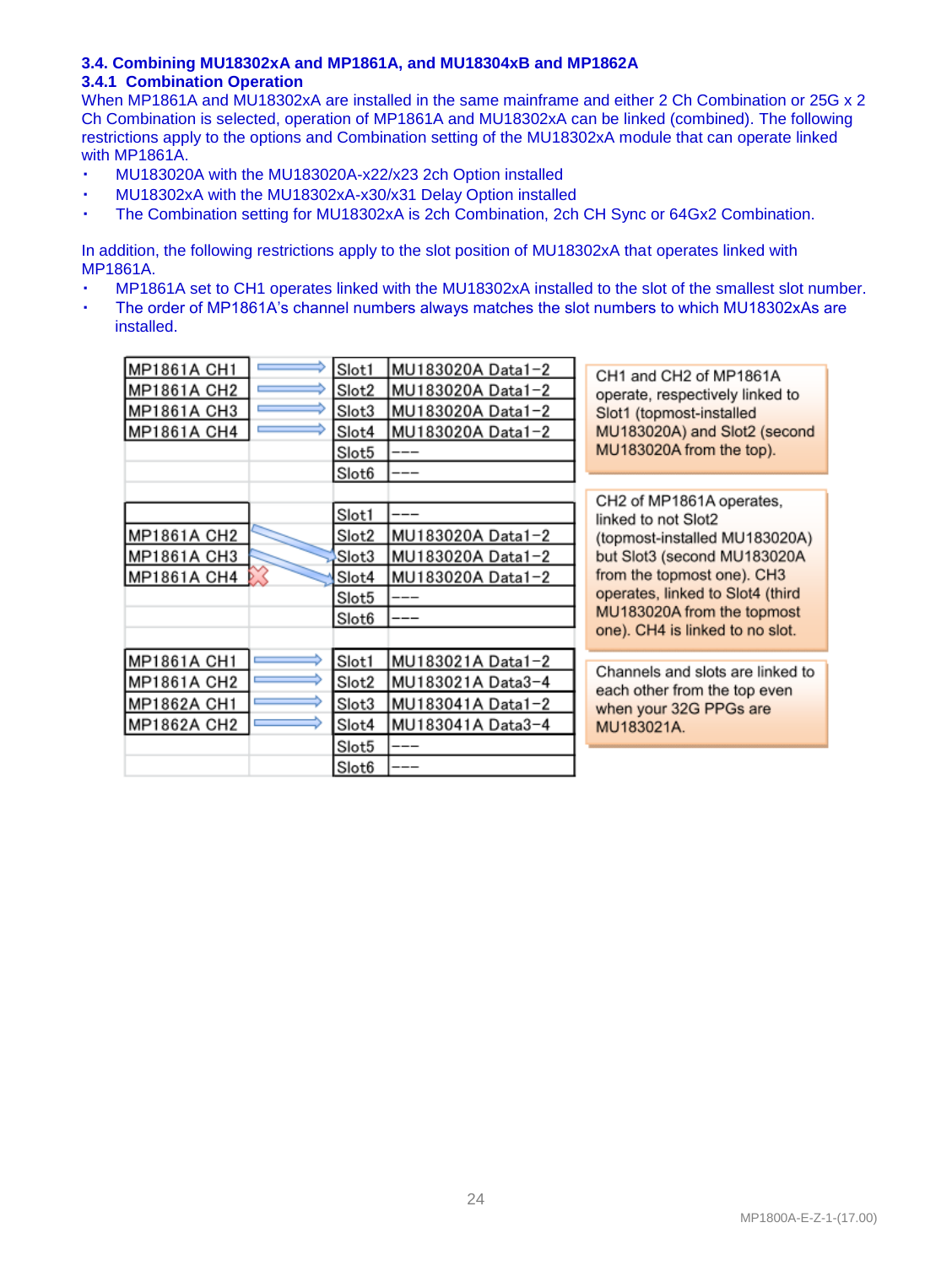#### **4. Software Versions Supported by Modules and Options**

This table shows the software versions for each module and option. When adding modules and options, upgrade to the relevant software version.

|  | <b>Table 41: Supported Software Versions</b> |  |  |
|--|----------------------------------------------|--|--|
|--|----------------------------------------------|--|--|

| Version | Model                          | Name                                                                  | <b>Supported Version</b>                 |
|---------|--------------------------------|-----------------------------------------------------------------------|------------------------------------------|
|         | <b>MP1800A</b>                 | <b>Signal Quality Analyzer</b>                                        | From Ver. 01.00.00                       |
|         | MP1800A-001                    | <b>GPIB</b>                                                           | From Ver. 01.00.00                       |
|         | MP1800A-002                    | <b>LAN</b>                                                            | From Ver. 01.00.00                       |
|         | MP1800A-014                    | 2-Slot for PPG and/or ED                                              | From Ver. 01.00.00                       |
|         | MP1800A-015                    | 4-Slot for PPG and/or ED                                              | From Ver. 01.00.00                       |
|         | MP1800A-016                    | 6-Slot for PPG and/or ED                                              | From Ver. 01.00.00                       |
|         | MP1800A-032                    | 32G PPG/ED Support                                                    | From Ver. 07.00.00                       |
|         | MT1810A                        | 4-Slot Chassis                                                        | From Ver. 01.00.00                       |
|         | MT1810A-014                    | 2-Slot for PPG and/or ED                                              | From Ver. 01.00.00                       |
|         | MT1810A-015                    | 4-Slot for PPG and/or ED                                              | From Ver. 01.00.00                       |
|         | MT1810A-032                    | 32G PPG/ED Support                                                    | From Ver. 07.00.00                       |
|         | <b>MP1861A</b>                 | 56G/64G bit/s MUX                                                     | from Ver. 08.00.00                       |
|         | MP1861A-001                    | 64G bit/s Extension                                                   | from Ver. 08.00.00                       |
|         | MP1861A-011                    | Variable Data Output (0.5 to 2.5Vp-p)                                 | from Ver. 08.00.00                       |
|         | MP1861A-013                    | Variable Data Output (0.5 to 3.5Vp-p)                                 | from Ver. 08.00.00                       |
|         | MP1861A-030                    | <b>Variable Data Delay</b>                                            | from Ver. 08.00.00                       |
|         | <b>MP1862A</b>                 | 56G/64G bit/s DEMUX                                                   | from Ver. 08.00.00                       |
|         | MP1862A-001                    | 64G bit/s Extension                                                   | from Ver. 08.00.00                       |
|         | <b>MU181000A</b>               | 12.5 GHz Synthesizer                                                  | From Ver. 01.00.00                       |
|         | MU181000A-001                  | Jitter Modulation                                                     | From Ver. 03.00.00                       |
|         | MU181000B                      | 12.5 GHz 4Port Synthesizer                                            | From Ver. 03.00.00                       |
|         | MU181000B-001                  | Jitter Modulation                                                     | From Ver. 03.00.00                       |
|         | MU181500B                      | <b>Jitter Modulation Source</b>                                       | From Ver. 06.00.00                       |
|         | MU181800A*                     | 12.5 GHz Clock Distributor                                            | From Ver. 01.00.00                       |
|         | MU181800B                      | 14 GHz Clock Distributor                                              | From Ver. 05.00.03                       |
|         | MU181800B-005                  | 14.1 GHz Extension                                                    | From Ver. 05.00.03                       |
|         | MU181020A*                     | 12.5 Gbit/s PPG                                                       | From Ver. 01.00.00                       |
|         | MU181020A-001<br>MU181020A-002 | 9.8 to 12.5 Gbit/s<br>0.1 to 12.5 Gbit/s                              | From Ver. 01.00.00<br>From Ver. 01.00.00 |
| 8.00.00 | MU181020A-010                  | Variable Data Output (0.05 to 0.8 Vp-p)                               | From Ver. 01.00.00                       |
|         | MU181020A-011                  | Variable Data Output (0.25 to 2.5 Vp-p)                               | From Ver. 01.00.00                       |
|         |                                |                                                                       |                                          |
|         | MU181020A-012                  | High Performance Data Output<br>(0.05 to 2.0 Vp-p)                    | From Ver. 01.00.00                       |
|         | MU181020A-013                  | Variable Data Output (0.5 to 3.5 Vp-p)                                | From Ver. 04.01.00                       |
|         | MU181020A-021                  | <b>Differential Clock Output</b><br>(0.1 to 2.0 Vp-p)                 | From Ver. 01.00.00                       |
|         | MU181020A-030                  | Variable Data Delay                                                   | From Ver. 01.00.00                       |
|         | MU181020B                      | 14 Gbit/s PPG                                                         | From Ver. 05.00.03                       |
|         | MU181020B-002                  | 0.1 to 14 Gbit/s                                                      | From Ver. 05.00.03                       |
|         | MU181020B-003                  | 14.05 Gbit/s Extension                                                | From Ver. 05.02.08                       |
|         | MU181020B-011                  | Variable Data Output (0.25 to 2.5 Vp-p)                               | From Ver. 05.00.03                       |
|         | MU181020B-005                  | 14.1 Gbit/s Extension                                                 | From Ver. 05.02.08                       |
|         | MU181020B-012                  | High Performance Data Output<br>$(0.05 \text{ to } 2.0 \text{ Vp-p})$ | From Ver. 05.00.03                       |
|         | MU181020B-013                  | Variable Data Output (0.5 to 3.5 Vp-p)                                | From Ver. 05.00.03                       |
|         | MU181020B-021*                 | <b>Differential Clock Output</b><br>(0.1 to 2.0 Vp-p)                 | From Ver. 05.00.03                       |
|         | MU181020B-030                  | Variable Data Delay                                                   | From Ver. 05.00.03                       |
|         | MU181040A*                     | 12.5 Gbit/s ED                                                        | From Ver. 01.00.00                       |
|         | MU181040A-001                  | 9.8 to 12.5 Gbit/s                                                    | From Ver. 01.00.00                       |
|         | MU181040A-002                  | 0.1 to 12.5 Gbit/s                                                    | From Ver. 01.00.00                       |
|         | MU181040A-020                  | Clock Recovery                                                        | From Ver. 01.00.00                       |
|         | MU181040A-030                  | Variable Clock Delay                                                  | From Ver. 01.00.00                       |
|         | MU181040B                      | 14 Gbit/s ED                                                          | From Ver. 05.00.03                       |
|         | MU181040B-002                  | $0.1$ to 14 Gbit/s                                                    | From Ver. 05.00.03                       |
|         | MU181040B-003                  | 14.05 Gbit/s Extension                                                | From Ver. 05.02.08                       |
|         | MU181040B-005                  | 14.1 Gbit/s Extension                                                 | From Ver. 05.02.08                       |
|         | MU181040B-020                  | <b>Clock Recovery</b>                                                 | From Ver. 05.00.03                       |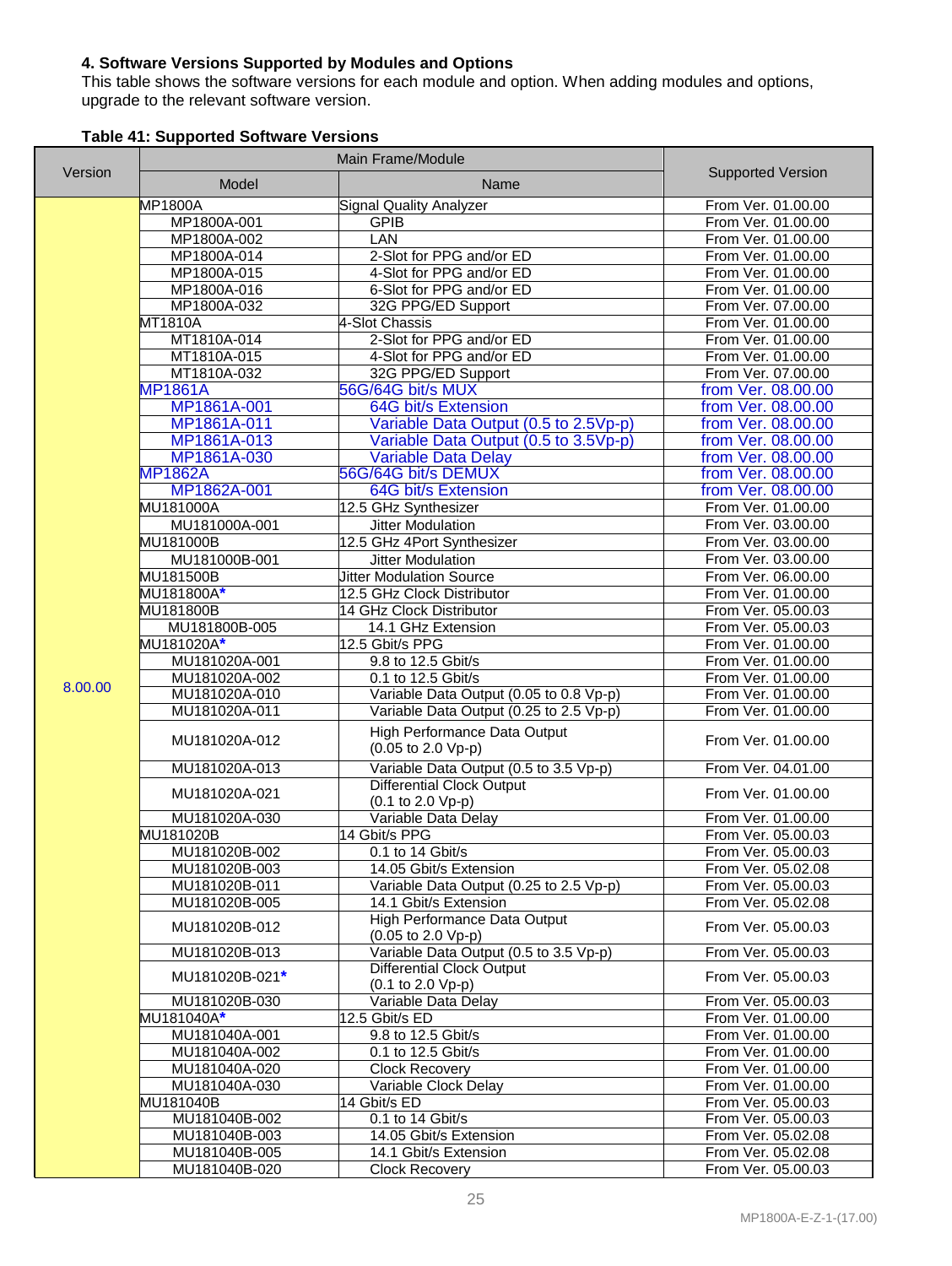| 040B-030<br>мı<br><b>CYA</b><br>. . | '੧riable .<br>. Delav<br>Clock<br>dila | 05.00.03<br>From<br>ver |
|-------------------------------------|----------------------------------------|-------------------------|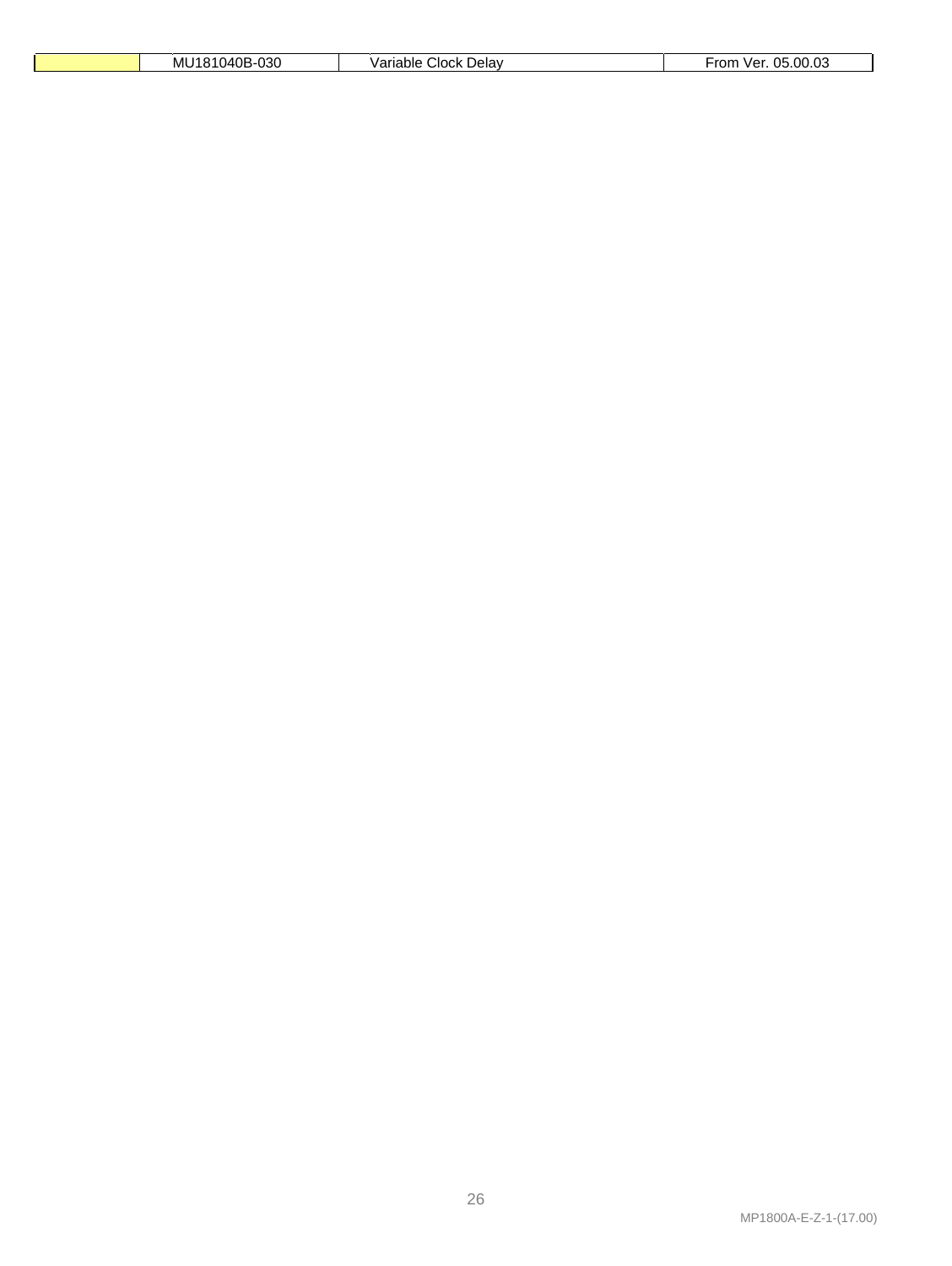# **Table 41: Supported Software Versions (continued)**

|         | Main Frame/Module              |                                                                                       |                                          |
|---------|--------------------------------|---------------------------------------------------------------------------------------|------------------------------------------|
| Version | Model                          | Name                                                                                  | <b>Supported Version</b>                 |
|         | MU182020A*                     | 25 Gbit/s 1ch MUX                                                                     | From Ver. 05.00.03                       |
|         | MU182020A-001                  | 28 Gbit/s Extension                                                                   | From Ver. 05.00.03                       |
|         | MU182020A-002                  | Clock Input Band Switch                                                               | From Ver. 05.00.03                       |
|         | MU182020A-003                  | 28.1 Gbit/s Extension                                                                 | From Ver. 06.00.00                       |
|         | MU182020A-010                  | Variable Data Output (0.25 to 1.75 Vp-p)                                              | From Ver. 05.00.03                       |
|         | MU182020A-011                  | Variable Data Output (0.5 to 2.5 Vp-p)                                                | From Ver. 05.00.03                       |
|         | MU182020A-013                  | Variable Data Output (0.5 to 3.5 Vp-p)                                                | From Ver. 05.00.03                       |
|         | MU182020A-021                  | Variable Clock Output (0.5 to 2.0 Vp-p)                                               | From Ver. 05.00.03                       |
|         | MU182020A-030                  | 25 Gbit/s Variable Data Delay                                                         | From Ver. 05.00.03                       |
|         | MU182020A-031                  | 28 Gbit/s Variable Data Delay                                                         | From Ver. 05.00.03                       |
|         | MU182021A*                     | 25 Gbit/s 2ch MUX                                                                     | From Ver. 05.00.03                       |
|         | MU182021A-001                  | 28 Gbit/s Extension                                                                   | From Ver. 05.00.03                       |
|         | MU182021A-002                  | <b>Clock Input Band Switch</b>                                                        | From Ver. 05.00.03                       |
|         | MU182021A-003                  | 28.1 Gbit/s Extension                                                                 | From Ver. 06.00.00                       |
|         | MU182021A-010                  | Variable Data Output (0.25 to 1.75 Vp-p)                                              | From Ver. 05.00.03                       |
|         | MU182021A-011<br>MU182021A-013 | Variable Data Output (0.5 to 2.5 Vp-p)                                                | From Ver. 05.00.03<br>From Ver. 05.00.03 |
|         | MU182021A-021                  | Variable Data Output (0.5 to 3.5 Vp-p)<br>Differential Clock Output (0.5 to 2.0 Vp-p) | From Ver. 05.00.03                       |
|         | MU182021A-030                  | 25 Gbit/s Variable Data Delay                                                         | From Ver. 05.00.03                       |
|         | MU182021A-031                  | 28 Gbit/s Variable Data Delay                                                         | From Ver. 05.00.03                       |
|         | MU182021A-040                  | <b>Emphasis Control</b>                                                               | From Ver. 05.00.03                       |
|         | MU182040A*                     | 25 Gbit/s 1ch DEMUX                                                                   | From Ver. 05.00.03                       |
|         | MU182040A-001                  | 28 Gbit/s Extension                                                                   | From Ver. 05.00.03                       |
|         | MU182040A-002                  | <b>Clock Input Band Switch</b>                                                        | From Ver. 05.00.03                       |
|         | MU182040A-003                  | 28.1 Gbit/s Extension                                                                 | From Ver. 05.04.00                       |
|         | MU182040A-030                  | 25 GHz Variable Clock Delay                                                           | From Ver. 05.00.03                       |
|         | MU182040A-031                  | 28 GHz Variable Clock Delay                                                           | From Ver. 05.00.03                       |
|         | MU182041A*                     | 25 Gbit/s 2ch DEMUX                                                                   | From Ver. 05.00.03                       |
|         | MU182041A-001                  | 28 Gbit/s Extension                                                                   | From Ver. 05.00.03                       |
| 8.00.00 | MU182041A-002                  | Clock Input Band Switch                                                               | From Ver. 05.00.03                       |
|         | MU182041A-003<br>MU182041A-030 | 28.1 Gbit/s Extension<br>25 GHz Variable Clock Delay                                  | From Ver. 06.00.00<br>From Ver. 05.00.03 |
|         | MU182041A-031                  | 28 GHz Variable Clock Delay                                                           | From Ver. 05.00.03                       |
|         | MU183020A                      | 28G/32 Gbit/s PPG                                                                     | From Ver. 07.00.00                       |
|         | MU183020A-001                  | 32.1 Gbit/s Extension                                                                 | From Ver. 07.00.00                       |
|         | MU183020A-012                  | 1ch 2V Data Output                                                                    | From Ver. 07.00.00                       |
|         | MU183020A-013                  | 1ch 3.5V Data Output                                                                  | From Ver. 07.00.00                       |
|         | MU183020A-022                  | 2ch 2V Data Output                                                                    | From Ver. 07.00.00                       |
|         | MU183020A-023                  | 2ch 3.5V Data Output                                                                  | From Ver. 07.00.00                       |
|         | MU183020A-030                  | 1ch Data Delay                                                                        | From Ver. 07.00.00                       |
|         | MU183020A-031                  | 2ch Data Delay<br>28G/32 Gbit/s 4ch PPG                                               | From Ver. 07.00.00                       |
|         | MU183021A<br>MU183021A-001     | 32.1 Gbit/s Extension                                                                 | From Ver. 07.00.00<br>From Ver. 07.00.00 |
|         | MU183021A-012                  | 4ch 2 V Data Output                                                                   | From Ver. 07.00.00                       |
|         | MU183021A-013                  | 4ch 3.5 V Data Output                                                                 | From Ver. 07.00.00                       |
|         | MU183021A-030                  | 4ch Data Delay                                                                        | From Ver. 07.00.00                       |
|         | MU183040A*                     | 28G/32 Gbit/s ED                                                                      | From Ver. 07.00.00                       |
|         | MU183040A-001                  | 32.1 Gbit/s Extension                                                                 | From Ver. 07.00.00                       |
|         | MU183040A-010                  | 1 $\overline{chED}$                                                                   | From Ver. 07.00.00                       |
|         | MU183040A-020                  | 2ch ED                                                                                | From Ver. 07.00.00                       |
|         | MU183041A*                     | 28G/32 Gbit/s 4ch ED                                                                  | From Ver. 07.00.00                       |
|         | MU183041A-001                  | 32.1 Gbit/s Extension                                                                 | From Ver. 07.00.00                       |
|         | MU183040B<br>MU183040B-001     | 28G/32 Gbit/s High Sensitivity ED<br>32.1 Gbit/s Bit-Rate Extension                   | From Ver. 07.06.02<br>From Ver. 07.06.02 |
|         | MU183040B-010                  | 1ch ED                                                                                | From Ver. 07.06.02                       |
|         | MU183040B-020                  | 2ch ED                                                                                | From Ver. 07.06.02                       |
|         | MU183040B-022                  | 2.4G to 28.1 Gbit/s Clock Recovery                                                    | From Ver. 07.08.04                       |
|         | MU183040B-023                  | 25.5G to 32.1 Gbit/s Clock Recovery                                                   | From Ver. 07.08.04                       |
|         | MU183041B                      | 28G/32 Gbit/s 4ch High Sensitivity ED                                                 | From Ver. 07.06.02                       |
|         | MU183041B-001                  | 32.1 Gbit/s Bit-Rate Extension                                                        | From Ver. 07.06.02                       |
|         | MU183041B-022                  | 2.4G to 28.1 Gbit/s Clock Recovery                                                    | From Ver. 07.08.04                       |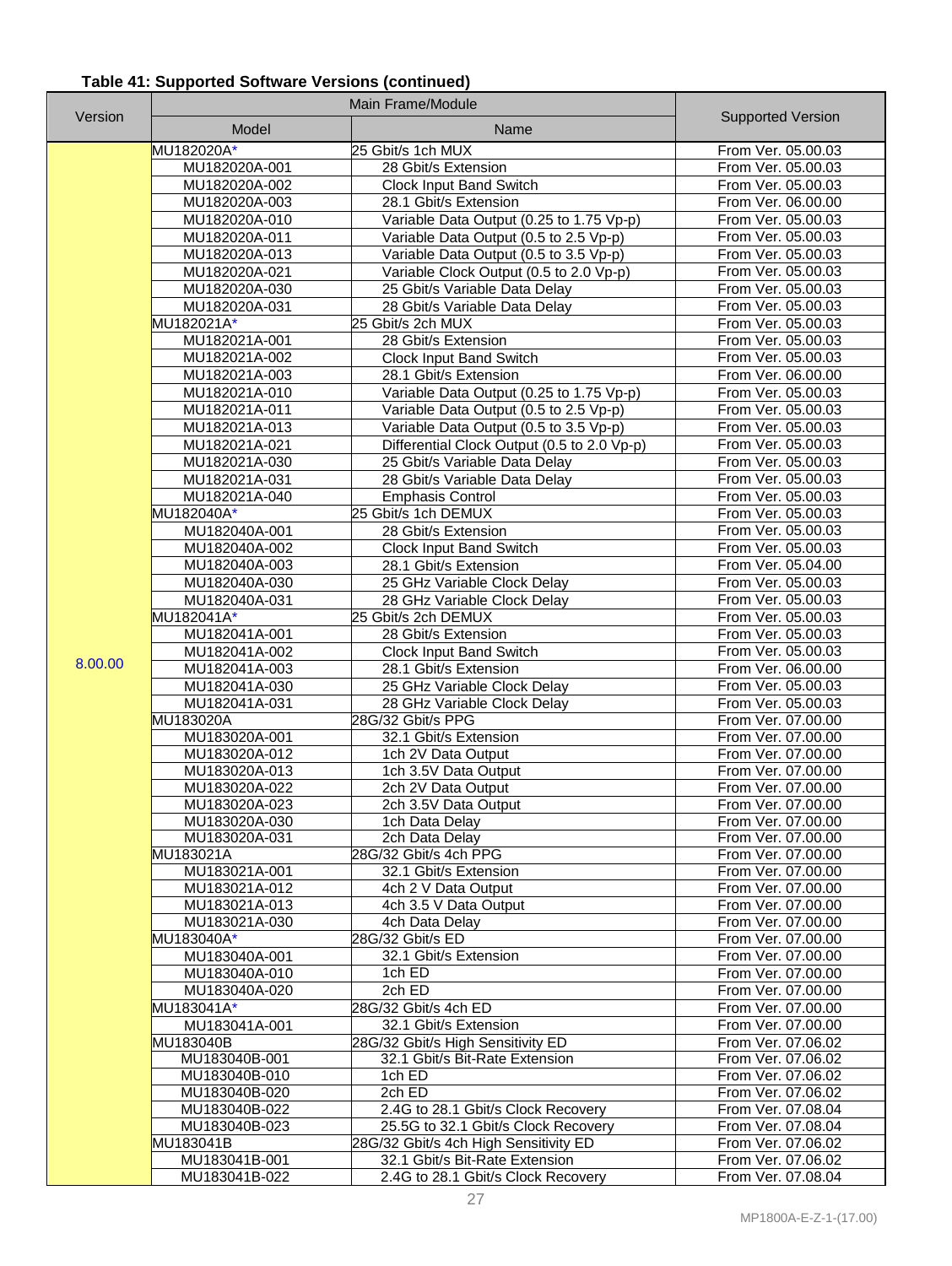| MU183041B-023  | 25.5G to 32.1 Gbit/s Clock Recovery             | From Ver. 07.08.04                                                            |
|----------------|-------------------------------------------------|-------------------------------------------------------------------------------|
| MU181600A*     | Optical Transceiver (XFP)                       | From Ver. 01.00.00                                                            |
| MU181601A*     | <b>Optical Transceiver (SFP)</b>                | From Ver. 01.00.00                                                            |
| MU181620A*     | <b>Stressed Eye Transmitter</b>                 | From Ver. 04.00.00                                                            |
| MU181620A-001* | 1310 nm Reference                               | From Ver. 04.00.00                                                            |
| MU181620A-002* | 1550 nm Reference                               | From Ver. 04.00.00                                                            |
| MU181620A-003* | 1310/1550 nm Reference                          | From Ver. 04.00.00                                                            |
| MU181620A-011* | 1310 nm Stressed Eye                            | From Ver. 04.00.00                                                            |
| MU181620A-012* | 1550 nm Stressed Eye                            | From Ver. 04.00.00                                                            |
| MU181620A-013* | 1310/1550 nm Stressed Eye                       | From Ver. 04.00.00                                                            |
| MU181620A-037* | <b>FC Connector</b>                             | From Ver. 04.00.00                                                            |
| MU181620A-040* | <b>SC Connector</b>                             | From Ver. 04.00.00                                                            |
| MU181640A*     | <b>Optical Receiver</b>                         | From Ver. 04.00.00                                                            |
| MU181620A-004* | Band Width 8.5 GHz                              | From Ver. 04.00.00                                                            |
| MU181640A-037* | <b>FC Connector</b>                             | From Ver. 04.00.00                                                            |
| MU181640A-040* | <b>SC Connector</b>                             | From Ver. 04.00.00                                                            |
| MX180000A      | <b>Signal Quality Analyzer Control Software</b> | From Ver. 01.00.00                                                            |
| MX180000A-001  | Pre-Code                                        | From Ver. 05.02.02                                                            |
| MX180000A-002  | De-Code                                         | From Ver. 05.02.02                                                            |
| MX180001A      | SDH/SONET Pattern Editor                        | From Ver. 03.00.00                                                            |
| MX180002A*     | Stressed Eye Measurement Control Software       | From Ver. 04.00.00                                                            |
| MX180003A      | GbE/10 GbE Pattern Editor                       | From Ver. 03.00.00                                                            |
| MX180004A      | PON Application Software                        | From Ver. 03.00.00                                                            |
| MX180005A      | <b>Jitter Application Software</b>              | From Ver. 03.00.00                                                            |
|                |                                                 | From Ver. 06.00.00                                                            |
| MX181500A      | Jitter/Noise Tolerance Test Software            | MX181500A Ver.2.04 or later<br>must be used for MX180000A<br>Ver.7.09.        |
|                |                                                 | <b>MX181500A Ver.2.05 or later</b><br>must be used for MX180000A<br>Ver.8.00. |

**\***Manufacturing discontinued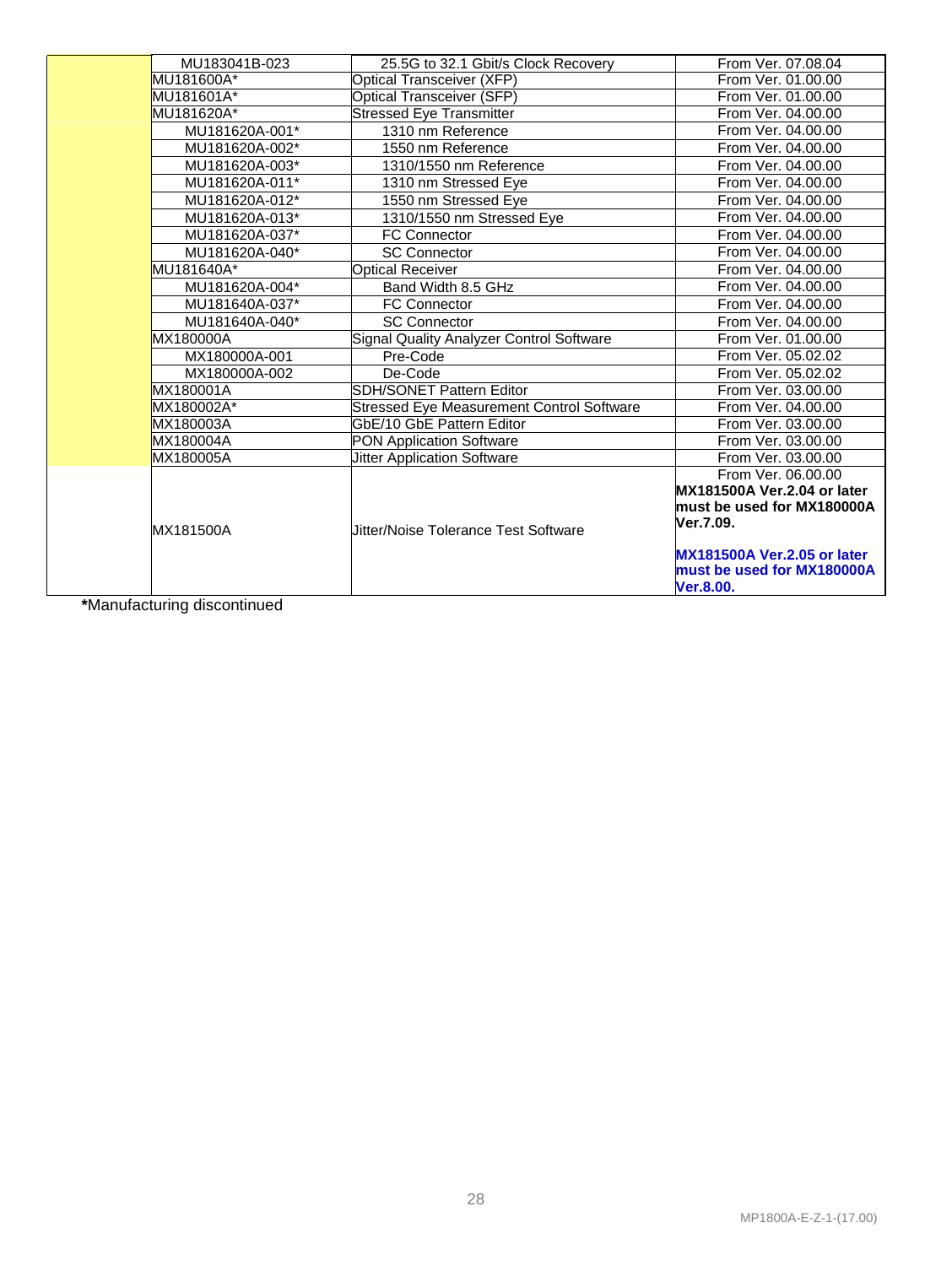## **5. Restrictions**

## **Main-Frame Restrictions**

- The MU182020A/21A and MU182040A/41A are supported by the MP1800A/MT1810A-015, and MP1800A-016 options.
- To support the MU183020A/21A and MU183040A/41A, the MP1800A-x32/MT1810A-x32 must be installed in the MP1800A/MT1810A.

## **12.5G/14G PPG/ED Restrictions**

- When using programmable patterns with a PPG or ED, use the same frequency band as 0.1 to 6 Gbit/s or 6 to 14 Gbit/s bands. Do not mix the 0.1 to 6 Gbit/s and the 6 to 14 Gbit/s bands.
- When using PPGs/EDs in a multi-channel configuration with the CH Synchronization or Combination mode, select the same option configuration for each PPG/ED. If the options for each PPG/ED are different, each PPG/ED will operate independently.
- The MU181020A 12.5 Gbit/s PPG and MU181020B 14 Gbit/s PPG can be used together in the same main frame, but the CH Synchronization and Combination modes are not supported.
- The MU181040A 12.5 Gbit/s ED and MU181040B 14 Gbit/s ED can be used together, but the Combination mode is not supported.
- When using several EDs, the Eye Margin, Eye Diagram, Bathtub, Q, ISI, Capture, and Auto Search measurements can be performed serially for each ED.
- The MU181020B/40B-003 supports only independent setting when operated at 14 Gbit/s or more.

## **MUX Module Restrictions**

- The 28G MUX modules (MU182020A/21A) are tuned at shipment to match the PPG modules (MU181020A/B) installed in the main frame. Consequently, the performance of configurations other than the factory default is not assured. However, this restriction does not apply to the 28G DEMUX modules (MU182040A/41A).
- Recalibration, including the main frame, is required when adding a new MUX module (MU182020A/21A) to a customer's existing configuration. Request factory recalibration by Anritsu.
- The unit must be returned to Anritsu for factory recalibration even when only changing the position of a module when adding a 12.5/14G ED module or a 28G DEMUX module (MU182040A/41A). Refer to Table 31, 32 and 33 for the configuration restrictions.

#### **Jitter Modulation Source Module and Synthesizer Module Restrictions**

- The SJ2 jitter generation function can be used when the MU150000B Jitter Modulation Source module is installed in a main frame with Opt-001 installed in the MU181000A/B Synthesizer module. To use SJ2 with the best accuracy, the Synthesizer and Jitter Modulation Source modules are adjusted as a pair at factory shipment. Consequently, this performance is guaranteed only for the shipped configuration.
- Customers requiring addition of a new Jitter Modulation Source module to an already shipped configuration including the Synthesizer module (with Opt-001) must return the Synthesizer module to Anritsu for combined adjustment with the new Jitter Modulation Source. Although the SJ2 function can be used without making this combined adjustment, the SJ2 jitter generation accuracy may not meet the catalog specifications.

#### **28G/32G PPG/ED Restrictions**

- The main frame with MP1800A/MT1810A-015/016 supports up to four slots for a total of 8ch. Installation is not possible if even one of the total slot number or the total channel number is exceeded, such as with six 1ch PPG boards. The total number of slots is limited to four when the MP1800A/MT1810A-016 installed.
- The main frame with MP1800A/MT1810A-014 supports up to two slots for a total of 4ch. Installation is not possible if even one of the total slot number or the total channel number is exceeded, such as with four 1ch PPG boards.
- There are restrictions when the 12.5G PPG/ED, 14G PPG/ED and 25G MUX/DEMUX are installed simultaneously. Refer to section 3.3 Simultaneous Installation of 28G/32G PPG/ED and 12.5G/14G PPG/ED Modules.
- The 2ch combination requires the 2ch PPG/ED option or 4ch PPG/ED Module. A pair of 1ch PPG/ED cannot support 2ch combination.
- The 4ch combination requires the 4ch PPG/ED module. A pair of 2ch PPG/ED cannot support 4ch combination.
- Even if the MP1800A/MT1800A-016 is installed, the maximum number of slots is four for the 32G PPG/ED. Hence, the maximum number of channels is 8.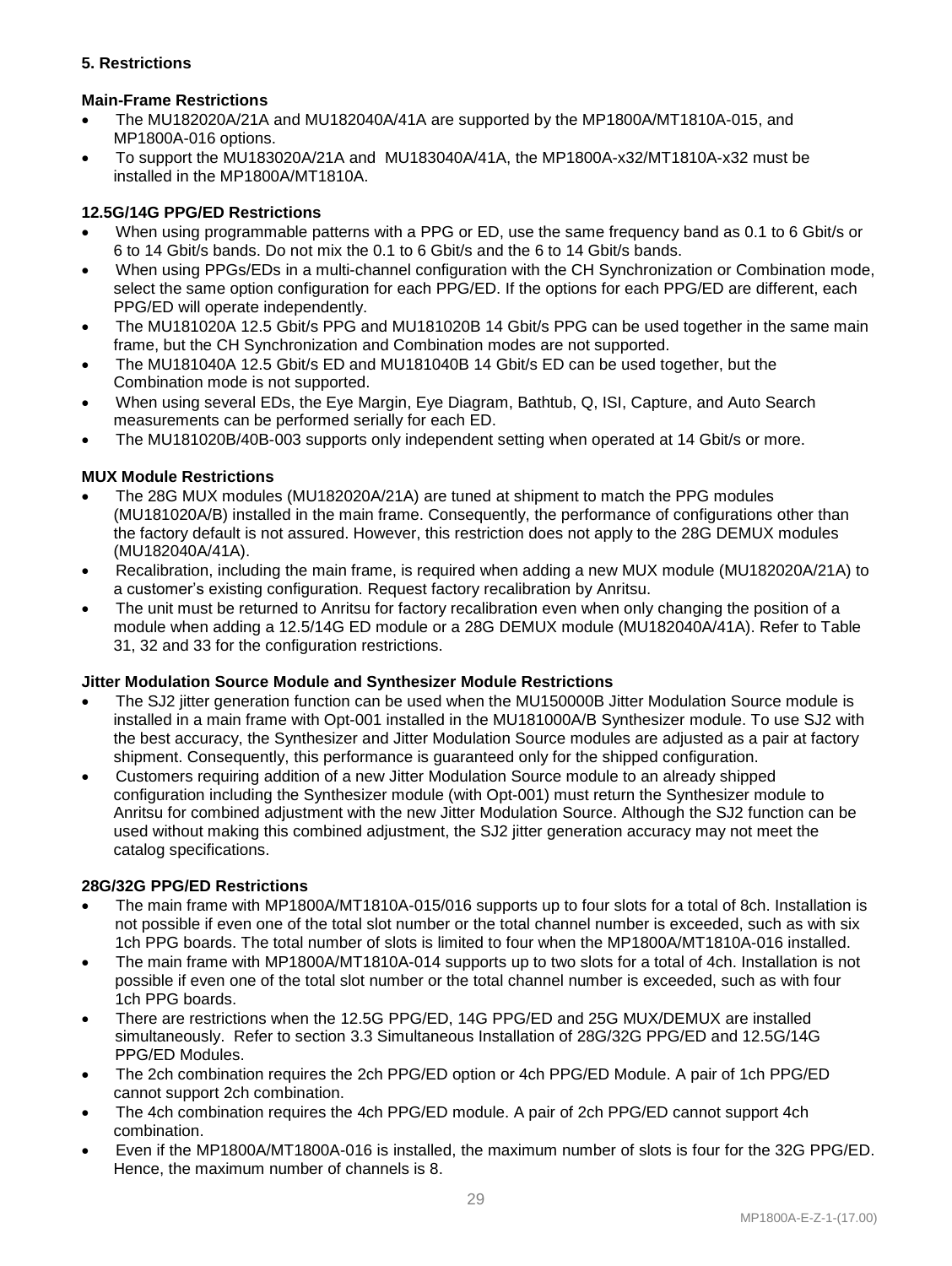- The following functions are not supported:
	- ISI
	- Block Windows with mixed pattern
	- Logging
	- Histogram
	- Self-test
	- Error Performance
	- Variable mark ratio with PRBS pattern (only 1/2 is supported)
- The Clock Recovery option can be installed in the MU183040B/41B but not in the MU183040A/41A.
- The MU18304xB-022 and MU18304xB-023 cannot be installed simultaneously.
- Installation of the MU18304xB-023 requires the MU18304xB-001.

#### **Software Restrictions**

• Refer to "Table 12 for the modules and supported software" and "Table 41: Supported Software Versions".

## **Hot Swap on MP1825B, MP1861A, and MP1862A**

- The MP1825B, MP1861A, and MP1862A connected to the MP1800A using a USB cable. However, hot swapping is not supported, so take care not to hot swap connected equipment. Read Chapter Connecting Controller in the MP1825B, MP1861A and MP1862A Operation Manual
- The MP1800A has three USB ports but this may be insufficient when using several MP1861A and MP1862A units. In this case, use a commercial USB hub.